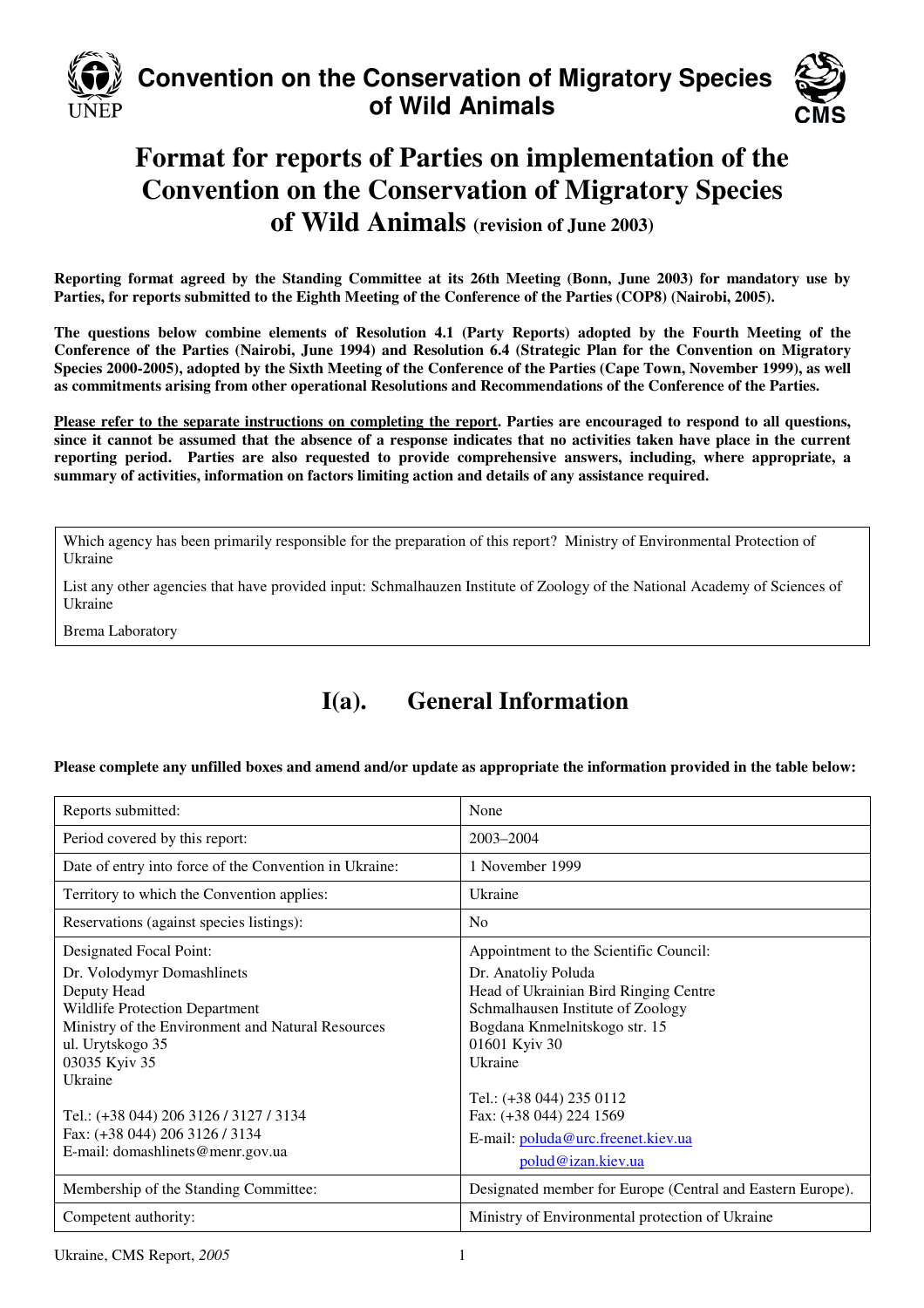| Implementing legislation:                                                                  | Law on Environmental Protection (1991)                                                                                              |
|--------------------------------------------------------------------------------------------|-------------------------------------------------------------------------------------------------------------------------------------|
|                                                                                            | Law on Natural Reserve Fund (1992)                                                                                                  |
|                                                                                            | Law on Animal World (2001)                                                                                                          |
|                                                                                            | Law on the Red Data Book of the Ukraine (2002)                                                                                      |
|                                                                                            | Law on Ecological Network (2004)                                                                                                    |
| Other relevant conventions/agreements (apart from CMS) to<br>which the Ukraine is a Party: | Convention on International Trade in Endangered Species of<br>Wild Fauna and Flora 1973 (CITES)                                     |
|                                                                                            | Convention on the Conservation of European Wildlife and<br>Natural Habitats 1979 ("Bern Convention")                                |
|                                                                                            | Convention on the Conservation of Wetlands of International<br>Importance especially as Waterfowl Habitats ("Ramsar<br>Convention") |
|                                                                                            | Convention on Protection of the Black Sea against Pollution                                                                         |
|                                                                                            | <b>CCAMLR</b>                                                                                                                       |
|                                                                                            | Convention on Climate Change                                                                                                        |
|                                                                                            | Convention to combat Desertification and                                                                                            |
|                                                                                            | Convention on Biological Diversity 1992 (CBD)                                                                                       |
| National policy instruments (e.g. national biodiversity<br>conservation strategy, etc.):   | Regulation of the Cabinet of Ministries of Ukraine "Concept<br>on the Conservation of Biological Diversity in Ukraine" (1997)       |
|                                                                                            | Order of the Cabinet of Ministries "On the Strategy of<br>Biodiversity Conservation" (2004)                                         |
| $\boldsymbol{\mathrm{V}}$<br><b>ACCOBAMS:</b><br>Party<br>Signed but not yet entered force | Non-party                                                                                                                           |
| <b>National Focal Point</b>                                                                | Appointed member of the Scientific Committee                                                                                        |
| Name: Dr. Anatoliy Grytsenko<br>Address: Urytskogo str., 35, Kyiv, 03035, Ukraine          | Name:<br>Dr. Alexey Birkun<br><b>BREMA</b> Laboratory<br>Address:                                                                   |
|                                                                                            | Gagarina str., 9a-18                                                                                                                |
| Tel.:<br>+380 44 206 31 04<br>Fax:<br>+380 44 206 31 07                                    | Simferopol, 95026<br>Ukraine                                                                                                        |
| E-mail:<br>movchan@menr.gov.ua                                                             | Tel.:<br>+380 (0652) 253503                                                                                                         |
| domashlinets@menr.gov.ua                                                                   | Fax:<br>+380 (0652) 253503<br>AlexeiBirkun@home.cris.net<br>E-mail:                                                                 |
|                                                                                            |                                                                                                                                     |
| Membership of other committees or working groups:                                          |                                                                                                                                     |
| Great Bustard MoU:<br>Signatory<br>Non-signatory                                           |                                                                                                                                     |
| <b>National Contact Point</b>                                                              | Scientific Focal Point:                                                                                                             |
| Dr. Volodymyr Domashlinets<br>Name:                                                        | Name: Dr. Yuriy Andryuschenko<br>Address: Ornithological Station                                                                    |
| Address: Ministry of Environmental Protection<br>Urytskogo str., 35, Kyiv, 03035, Ukraine  | Lenin str. 20, Melitopol                                                                                                            |
|                                                                                            | Zaporozh 'e reg., 72312<br>Ukraine                                                                                                  |
| Tel.:<br>$(+38044)$ 206 31 26<br>$(+38044)$ 206 31 26<br>Fax:                              | Tel.:<br>$(+3806142)67305$                                                                                                          |
| domashlinets@menr.gov.ua<br>E-mail:                                                        | $(+3806142)67305$<br>Fax:<br>station@melitopol.net<br>E-mail:                                                                       |
|                                                                                            |                                                                                                                                     |
| V<br>Slender-billed Curlew MoU:<br>Signatory<br>Non-signatory                              |                                                                                                                                     |
| Competent Authority:                                                                       | Dr. Oleksandr Mikityuk<br>Name:<br>Address: box 33 Kyiv, 01103, Ukraine                                                             |
| Ministry of Environmental Protection of Ukraine                                            |                                                                                                                                     |
|                                                                                            | Tel.:<br>Fax:                                                                                                                       |
|                                                                                            | E-mail: utop@iptelecom.net.ua                                                                                                       |
| V<br><b>EUROBATS:</b><br>Party<br>Signed but not yet entered force                         | Non-party                                                                                                                           |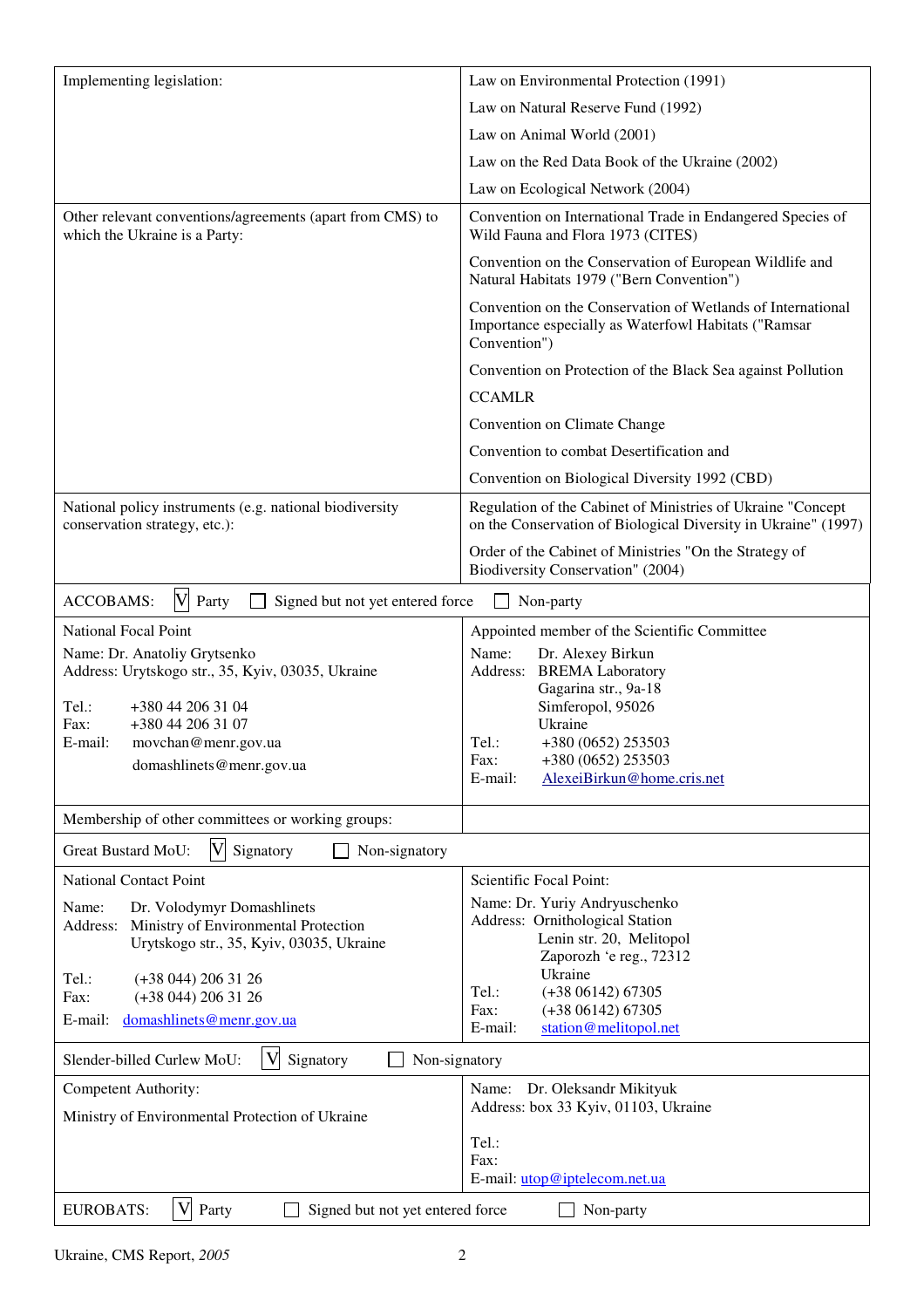| Competent authority<br>Name: Dr. Igor Zagorodnyuk<br>Address: Schmalhausen Institute of Zoology<br>Bogdana Knmelnitskogo str. 15<br>Kyiv 30, 01601, Ukraine<br>Tel.:<br>Fax: (+38 044) 235 0112<br>E-mail: zoozag@yahoo.com                                                                                                                                                                                                                                                                                          | Appointed member of the Advisory Committee<br>Dr. Volodymyr Domashlinets<br>Name:<br>Address: Ministry of Environmental Protection<br>Urytskogo str., 35, Kyiv, 03035, Ukraine<br>+380 44 206 31 26<br>Tel.:<br>Fax:<br>+380 44 206 31 26<br>E-mail:<br>domashlinets@menr.gov.ua |
|----------------------------------------------------------------------------------------------------------------------------------------------------------------------------------------------------------------------------------------------------------------------------------------------------------------------------------------------------------------------------------------------------------------------------------------------------------------------------------------------------------------------|----------------------------------------------------------------------------------------------------------------------------------------------------------------------------------------------------------------------------------------------------------------------------------|
| Membership of other committees or working groups:                                                                                                                                                                                                                                                                                                                                                                                                                                                                    | Intersessional working group on CMS/CBD Joint Work<br>Program                                                                                                                                                                                                                    |
| V Party<br>AEWA:<br>Signed but not yet entered force                                                                                                                                                                                                                                                                                                                                                                                                                                                                 | Non-party                                                                                                                                                                                                                                                                        |
| Appointed member of the Technical Committee<br>Administrative Authority<br>Ministry of Environmental Protection<br>Name: Prof. Valentin Serebryakov<br>Name:<br>Address:<br>Urytskogo str., 35, Kyiv, 03035, Ukraine<br>Address: Biological Departnent<br>Shevchenko' University, Volodymyrs'ka str. 64<br>Tel.:<br>+380 44 206 31 26<br>Fax:<br>+380 44 206 31 26<br>Kyiv, 01033, Ukraine<br>E-mail:<br>domashlinets@menr.gov.ua<br>Tel.: (+38 044) 2520120<br>Fax: (+38 044) 2520120<br>E-mail: bcssu@univ.kiev.ua |                                                                                                                                                                                                                                                                                  |
| Membership of other committees or working groups:                                                                                                                                                                                                                                                                                                                                                                                                                                                                    |                                                                                                                                                                                                                                                                                  |
| Albatrosses and Petrels:<br>Signed but not yet entered force<br>Party<br>$\mathbf{1}$                                                                                                                                                                                                                                                                                                                                                                                                                                | $\overline{\mathsf{V}}$<br>Non-party                                                                                                                                                                                                                                             |
| Designated Authority<br>Name:<br>Address:<br>Tel.:<br>Fax:<br>E-mail:                                                                                                                                                                                                                                                                                                                                                                                                                                                | <b>National Contact Point</b><br>Name:<br>Ministry of Environmental Protection<br>Address: Urytskogo str., 35, Kyiv, 03035, Ukraine<br>Tel.:<br>+380 44 206 31 26<br>Fax:<br>+380 44 206 31 26<br>E-mail:<br>domashlinets@menr.gov.ua                                            |
| Membership of Advisory Committee                                                                                                                                                                                                                                                                                                                                                                                                                                                                                     | Name:<br>Address:<br>Tel.:<br>Fax:<br>E-mail:                                                                                                                                                                                                                                    |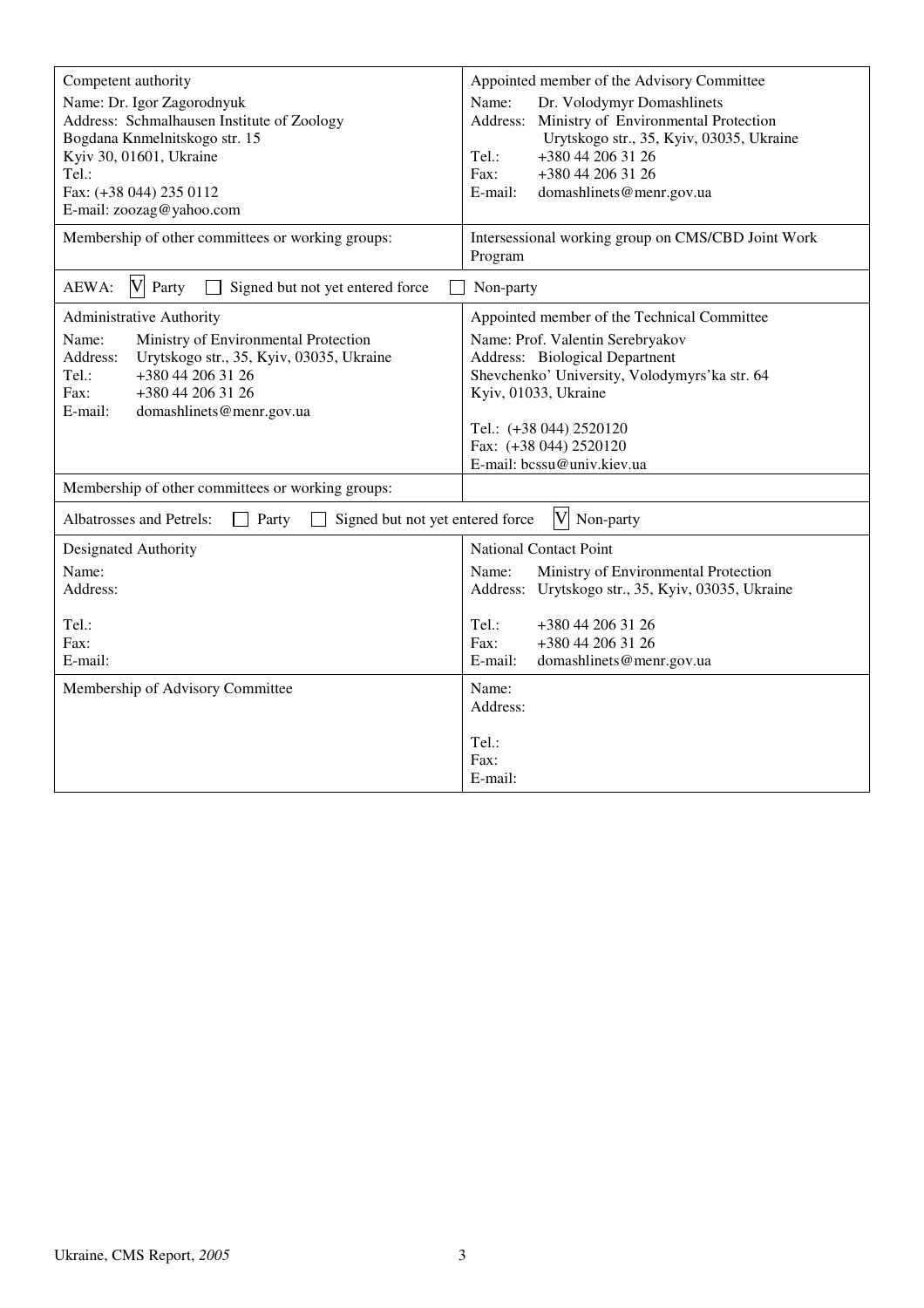# **I(b). Additional General Information**

| $\mathbf{1}$   | Which other government departments are involved in activities/initiatives for the conservation of migratory species in                                                                                                                                                                                          |
|----------------|-----------------------------------------------------------------------------------------------------------------------------------------------------------------------------------------------------------------------------------------------------------------------------------------------------------------|
|                | your country? (Please list.)                                                                                                                                                                                                                                                                                    |
|                | National Academy of Science of Ukraine                                                                                                                                                                                                                                                                          |
|                | State Department for Fisheries of the Ministry of Agricultural Policy of Ukraine                                                                                                                                                                                                                                |
|                | State Forestry Committee of Ukraine                                                                                                                                                                                                                                                                             |
| 1a             | If more than one government department is involved, describe the interaction/relationship between these government<br>departments:                                                                                                                                                                              |
|                | The Ministry of Environmental Protection is a governmental body adopting annual limits for taking from the wild the<br>hunting animals as well as water living resources including fishes thus regulating their commercial exploitation and<br>coordinating of relevant conservation and/or restoration efforts |
|                | Schmalhauzen Institute of Zoology of the National Academy of Sciences of Ukraine provides assessments of population<br>status of migratory species in Ukraine and carrying out research of animal migrations mostly birds.                                                                                      |
|                | Melitopol Ornithological Station undertakes annual surveys and background monitoring of migratory birds in the south<br>of Ukraine                                                                                                                                                                              |
| $\overline{2}$ | List the main non-governmental organizations actively involved in initiatives for the conservation of migratory species in<br>your country, and describe their involvement:                                                                                                                                     |
|                | Ukrainian Union for Bird Protection (UTOP) conducts surveys, initiatives and projects associated with migratory species<br>of birds;                                                                                                                                                                            |
|                | BREMA Laboratory initiates and participates in a number of national and international projects and activities aimed at<br>study and conservation of cetaceans in the Black Sea, officially recognized partner of ACCOBAMS;                                                                                      |
|                | Ukrainian Centre for Bat Protection scientifically supports an implementation of EUROBATS in Ukraine;                                                                                                                                                                                                           |
| 3              | Describe any involvement of the private sector in the conservation of migratory species in your country:                                                                                                                                                                                                        |
|                | Private Enterprize "Ecoagrofirm "Fauna" with Mr. V. Svinariev in charge contributed to the development of a<br>methodology of rearing in captivity of Great Bustard Otis tarda                                                                                                                                  |
| 4              | Note any interactions between these sectors in the conservation of migratory species in your country:                                                                                                                                                                                                           |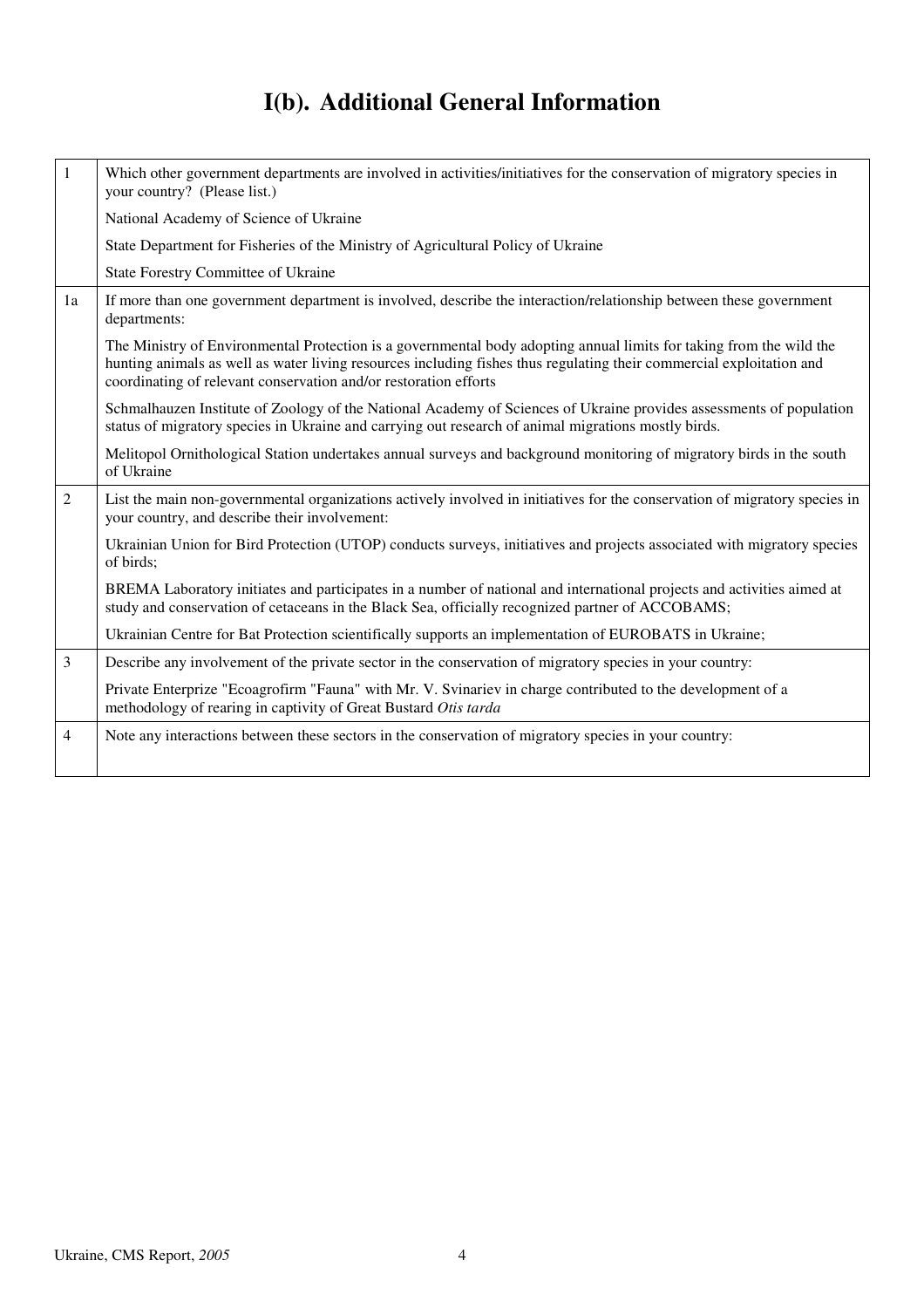# **II. Appendix I species**

## **1. BIRDS**

### **1.1 General questions on Appendix I bird species**

| 1              | Identify the Ministry, agency/department, or organisation responsible for leading actions relating to Appendix I bird<br>species:                                                                                                                                                       |
|----------------|-----------------------------------------------------------------------------------------------------------------------------------------------------------------------------------------------------------------------------------------------------------------------------------------|
|                | Ministry of Environmental Protection of Ukraine                                                                                                                                                                                                                                         |
|                | National Academy of Science of Ukraine                                                                                                                                                                                                                                                  |
| $\overline{2}$ | V<br>Is the taking of all Appendix I bird species prohibited by the national implementing<br>Yes<br>N <sub>o</sub><br>legislation cited in Table I(a) (General Information)?<br>If other legislation is relevant, please provide details:                                               |
| 2a             | $\rm{V}$<br>If the taking of Appendix I bird species is prohibited by law, have any exceptions<br>No<br>Yes<br>been granted to the prohibition?                                                                                                                                         |
|                | If Yes, please provide details (Include the date on which the exception was notified to the CMS Secretariat pursuant to<br>CMS Article III(7)):                                                                                                                                         |
| 3              | Identify any obstacles to migration that exist in relation to Appendix I bird species:<br>Oil Pollution, Electrocution, Illegal hunting.                                                                                                                                                |
| 3a             | What actions are being undertaken to overcome these obstacles?                                                                                                                                                                                                                          |
|                | Change of the hunting legislation - the spring hunting for birds was forbidden                                                                                                                                                                                                          |
| 3 <sub>b</sub> | What assistance, if any, does your country require in order to overcome these obstacles?                                                                                                                                                                                                |
|                | At present assistance is not necessary.                                                                                                                                                                                                                                                 |
| $\overline{4}$ | What actions have been taken to prevent, reduce or control factors that are endangering or are likely to further endanger<br>bird species, including strictly controlling the introduction of, or controlling or eliminating, already introduced exotic<br>species (Article III(4)(c))? |
| 4a             | Describe any factors that may limit action being taken in this regard:                                                                                                                                                                                                                  |
| 4 <sub>b</sub> | What assistance, if any, does your country require to overcome these factors?                                                                                                                                                                                                           |
|                | At present assistance is not necessary.                                                                                                                                                                                                                                                 |

### **1.2 Questions on specific Appendix I bird species**

**The following section contains a table for each Appendix I bird species for which your country is considered to be a Range State. Please complete each table as appropriate, providing information in summary form. Where appropriate, please cross-reference to information already provided in national reports that have been submitted under other conventions (e.g. Convention on Biological Diversity, Ramsar Convention, CITES). (Attach annexes as necessary.)** 

| <i>Species <b>Haliaeetus albicilla</b> –</i> Common Name(s) White-tailed Eagle                                                                            |                          |
|-----------------------------------------------------------------------------------------------------------------------------------------------------------|--------------------------|
| Is your country a Range State for this species?                                                                                                           | $V \rvert$ Yes $\Box$ No |
| Please provide published distribution reference: National Action Plans of Conservation of Global Threatened Birds. –<br>Kyiv, 2000. – 205 p. (Ukrainian). |                          |
| Summarise information on population size, trends and distribution (if known): Breeding population is more 100 bp, 300-                                    |                          |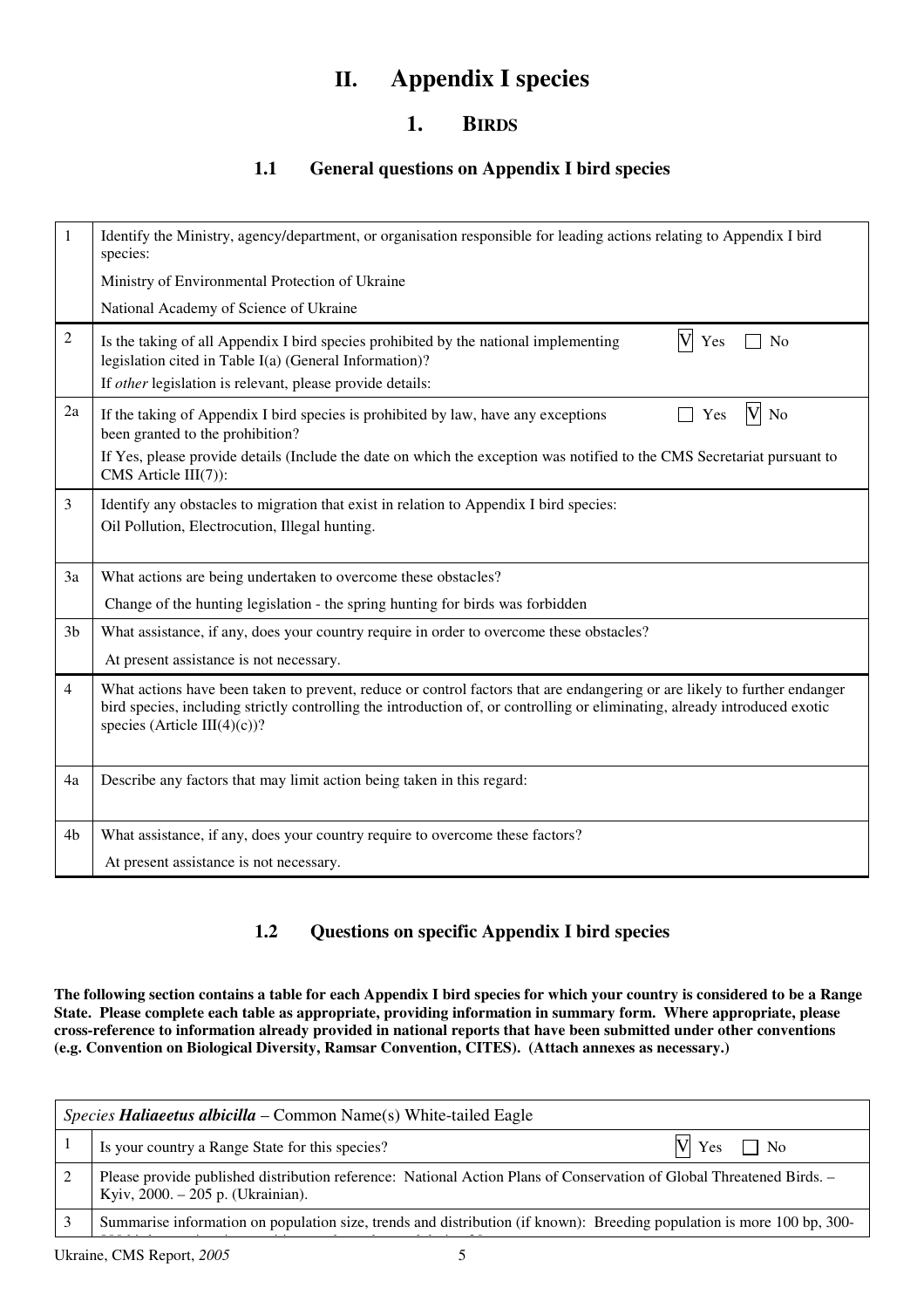|   | 800 birds are wintering; positive trend are observed during 20 years.                                                                                                                                                       |
|---|-----------------------------------------------------------------------------------------------------------------------------------------------------------------------------------------------------------------------------|
| 4 | Indicate (with an 'X') and briefly describe any activities that have been carried out in favour of this species in the<br>reporting period. (Please provide the title of the project and contact details, where available.) |
|   | X Research                                                                                                                                                                                                                  |
|   | X<br>Monitoring                                                                                                                                                                                                             |
|   | X<br>Species protection                                                                                                                                                                                                     |
|   | Species restoration                                                                                                                                                                                                         |
|   | Habitat protection                                                                                                                                                                                                          |
|   | Habitat restoration                                                                                                                                                                                                         |
|   | X<br>Other: The relation of the people to prey birds has changed; the common improvement of a condition of the species in<br>Europe                                                                                         |
| 5 | If no activities have been carried out for this species in the reporting period, what has prevented such action being taken?                                                                                                |
| 6 | Describe any future activities that are planned for this species: Monitoring of breeding and wintering birds                                                                                                                |
|   | National Programme for Biodiversity Conservation for 2006–2025 is under development, where conservation measures<br>for migratory species are foreseen                                                                      |

|                | Species Aquila clanga – Common Name(s) Greater Spotted Eagle                                                                                                                                                                |  |
|----------------|-----------------------------------------------------------------------------------------------------------------------------------------------------------------------------------------------------------------------------|--|
| 1              | V<br>Is your country a Range State for this species?<br>Yes<br>N <sub>0</sub>                                                                                                                                               |  |
| 2              | Please provide published distribution reference: National Action Plans of Conservation of Global Threatened Birds. -<br>Kyiv, 2000. - 205 p. (Ukrainian).                                                                   |  |
| 3              | Summarise information on population size, trends and distribution (if known): Breeding population estimated at 40-60bp,<br>it is stable, the species occurs in the Northern Ukraine.                                        |  |
| $\overline{4}$ | Indicate (with an 'X') and briefly describe any activities that have been carried out in favour of this species in the<br>reporting period. (Please provide the title of the project and contact details, where available.) |  |
|                | X<br>Research                                                                                                                                                                                                               |  |
|                | X<br>Monitoring                                                                                                                                                                                                             |  |
|                | X<br>Species protection                                                                                                                                                                                                     |  |
|                | Species restoration                                                                                                                                                                                                         |  |
|                | Habitat protection                                                                                                                                                                                                          |  |
|                | <b>Habitat</b> restoration                                                                                                                                                                                                  |  |
|                | Other                                                                                                                                                                                                                       |  |
| 5              | If no activities have been carried out for this species in the reporting period, what has prevented such action being taken?                                                                                                |  |
|                |                                                                                                                                                                                                                             |  |
| 6              | Describe any future activities that are planned for this species:                                                                                                                                                           |  |
|                | National Programme for Biodiversity Conservation for 2006–2025 is under development, where conservation measures<br>for migratory species are foreseen                                                                      |  |
|                |                                                                                                                                                                                                                             |  |

|   | <i>Species Aquila heliaca – Common Name(s)</i> Imperial Eagle                                                                                                                                            |  |
|---|----------------------------------------------------------------------------------------------------------------------------------------------------------------------------------------------------------|--|
|   | $V \rvert Y$ es $\Box$ No<br>Is your country a Range State for this species?                                                                                                                             |  |
|   | Please provide published distribution reference: National Action Plans of Conservation of Global Threatened Birds. -<br>Kyiv, 2000. – 205 p. (Ukrainian).                                                |  |
| 3 | Summarise information on population size, trends and distribution (if known): Breeding population estimated at 40–50<br>bp; it has increased slightly; the species occurs in the Eastern Ukraine mainly. |  |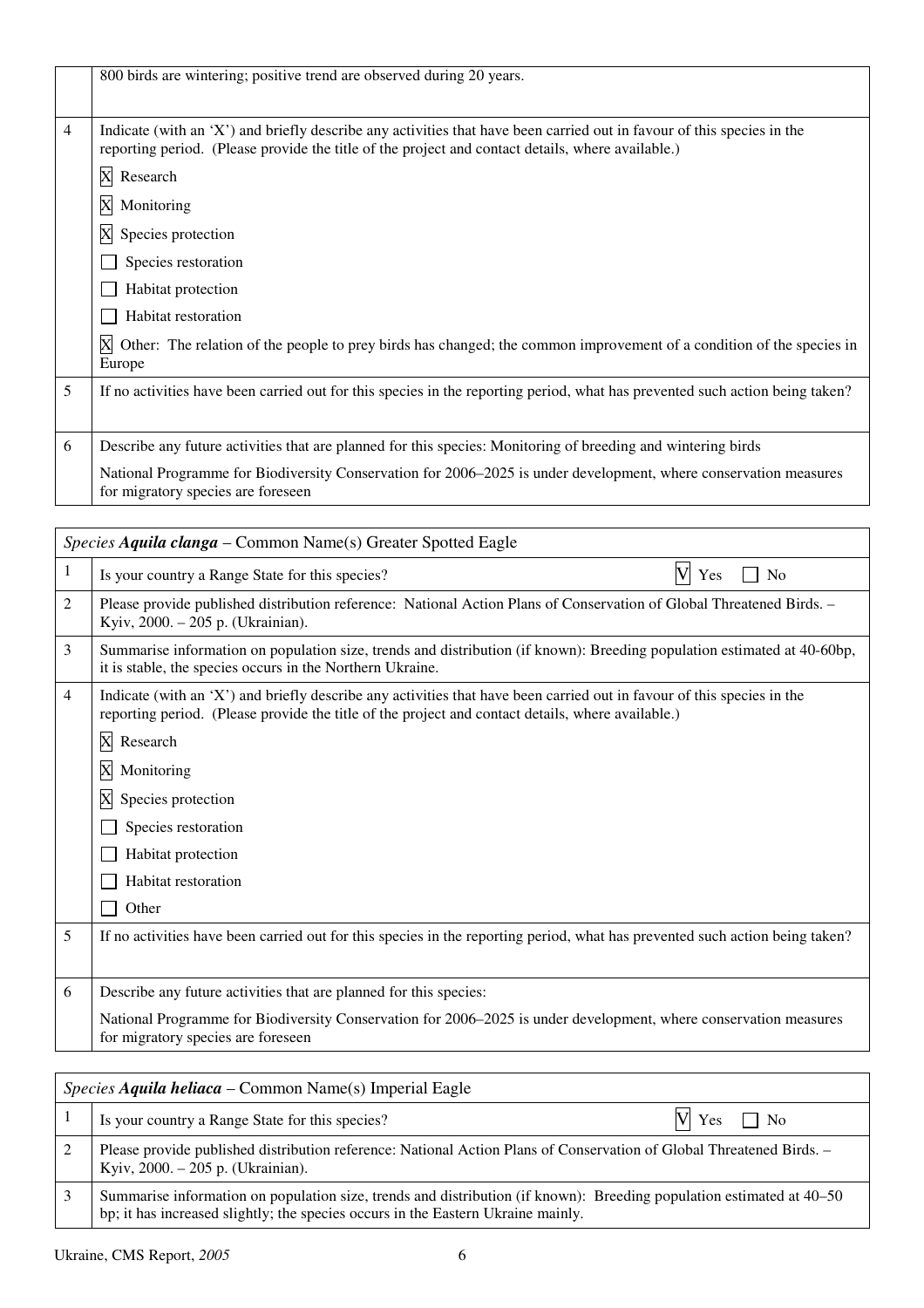| 4 | Indicate (with an 'X') and briefly describe any activities that have been carried out in favour of this species in the<br>reporting period. (Please provide the title of the project and contact details, where available.) |
|---|-----------------------------------------------------------------------------------------------------------------------------------------------------------------------------------------------------------------------------|
|   | $\mathbf X$<br>Research                                                                                                                                                                                                     |
|   | $\mathbf X$<br>Monitoring                                                                                                                                                                                                   |
|   | X<br>Species protection                                                                                                                                                                                                     |
|   | Species restoration                                                                                                                                                                                                         |
|   | Habitat protection                                                                                                                                                                                                          |
|   | Habitat restoration                                                                                                                                                                                                         |
|   | Other                                                                                                                                                                                                                       |
| 5 | If no activities have been carried out for this species in the reporting period, what has prevented such action being taken?                                                                                                |
|   |                                                                                                                                                                                                                             |
| 6 | Describe any future activities that are planned for this species:                                                                                                                                                           |
|   | National Programme for Biodiversity Conservation for 2006–2025 is under development, where conservation measures<br>for migratory species are foreseen                                                                      |

|                | Species Falco naumanni - Common Name(s) Lesser Kestrel                                                                                                                                                                      |
|----------------|-----------------------------------------------------------------------------------------------------------------------------------------------------------------------------------------------------------------------------|
| 1              | $\overline{\mathsf{V}}$<br>Is your country a Range State for this species?<br>No<br>Yes                                                                                                                                     |
| $\overline{2}$ | Please provide published distribution reference: National Action Plans of Conservation of Global Threatened Birds. -<br>Kyiv, 2000. - 205 p. (Ukrainian).                                                                   |
| 3              | Summarise information on population size, trends and distribution (if known): the species occurs in the Southern Ukraine<br>(steppe zone); breeding population is less 50 bp; it has very strong declining trend.           |
| $\overline{4}$ | Indicate (with an 'X') and briefly describe any activities that have been carried out in favour of this species in the<br>reporting period. (Please provide the title of the project and contact details, where available.) |
|                | Research                                                                                                                                                                                                                    |
|                | Monitoring                                                                                                                                                                                                                  |
|                | Species protection                                                                                                                                                                                                          |
|                | Species restoration                                                                                                                                                                                                         |
|                | Habitat protection                                                                                                                                                                                                          |
|                | Habitat restoration                                                                                                                                                                                                         |
|                | Other                                                                                                                                                                                                                       |
| 5              | If no activities have been carried out for this species in the reporting period, what has prevented such action being taken?                                                                                                |
|                | Lack of financial resources.                                                                                                                                                                                                |
| 6              | Describe any future activities that are planned for this species:                                                                                                                                                           |
|                | National Programme for Biodiversity Conservation for 2006–2025 is under development, where conservation measures<br>for migratory species are foreseen                                                                      |
|                |                                                                                                                                                                                                                             |

| <i>Species Anser erythropus – Common Name(s) Lesser White-fronted Goose</i>                                                                                                                          |  |
|------------------------------------------------------------------------------------------------------------------------------------------------------------------------------------------------------|--|
| Is your country a Range State for this species?<br>$\gamma$ Yes $\Box$ No                                                                                                                            |  |
| Please provide published distribution reference: National Action Plans of Conservation of Global Threatened Birds. -<br>Kyiv, 2000. - 205 p. (Ukrainian).                                            |  |
| Summarise information on population size, trends and distribution (if known): 300-1200 birds occur in migratory and<br>winter seasons (mainly in Southern part); it has very strong declining trend. |  |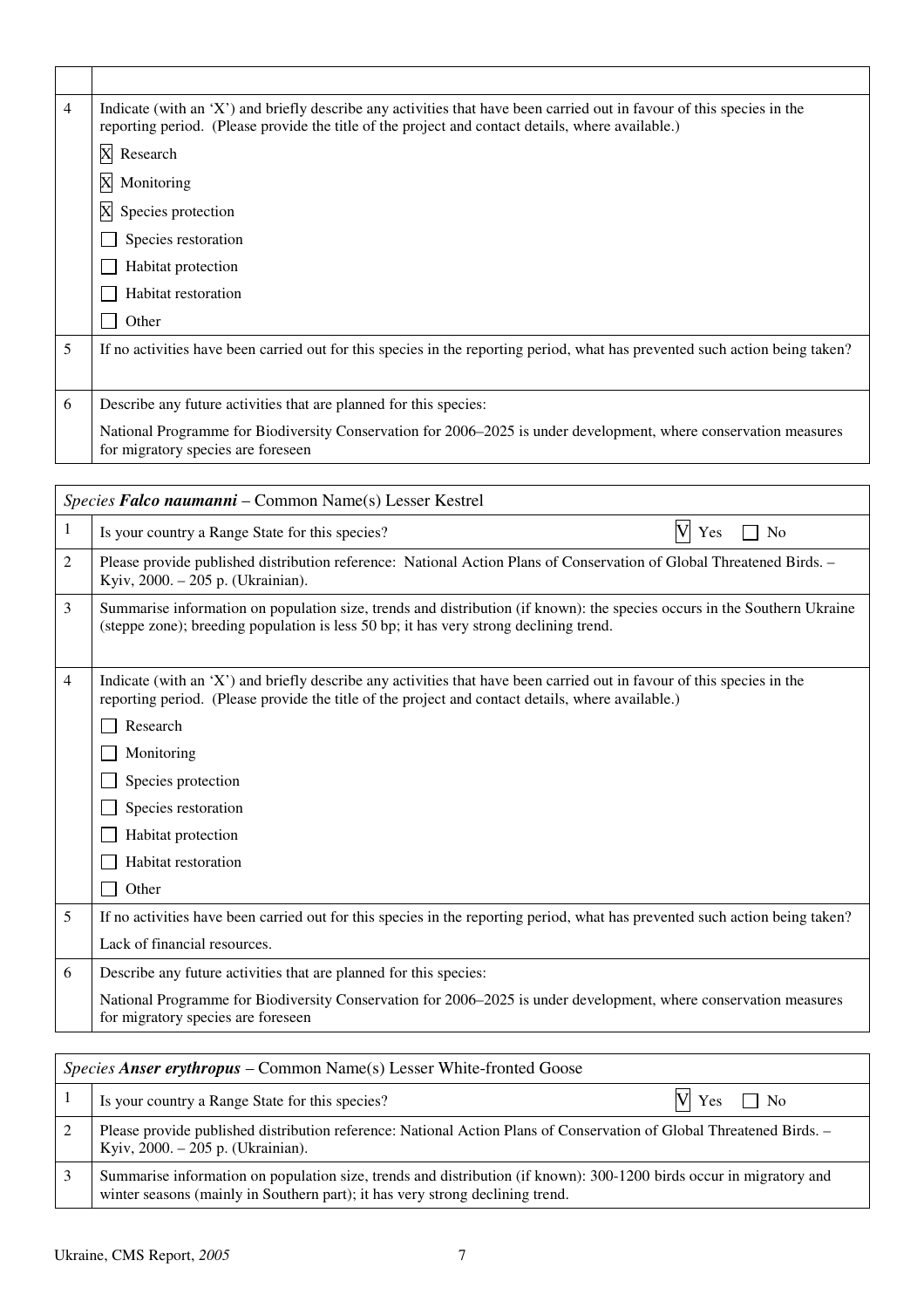| $\overline{4}$ | Indicate (with an 'X') and briefly describe any activities that have been carried out in favour of this species in the<br>reporting period. (Please provide the title of the project and contact details, where available.) |
|----------------|-----------------------------------------------------------------------------------------------------------------------------------------------------------------------------------------------------------------------------|
|                | Research                                                                                                                                                                                                                    |
|                | X Monitoring of wintering birds                                                                                                                                                                                             |
|                | Species protection                                                                                                                                                                                                          |
|                | Species restoration                                                                                                                                                                                                         |
|                | X<br>Habitat protection                                                                                                                                                                                                     |
|                | Habitat restoration                                                                                                                                                                                                         |
|                | Other                                                                                                                                                                                                                       |
| 5              | If no activities have been carried out for this species in the reporting period, what has prevented such action being taken?                                                                                                |
|                |                                                                                                                                                                                                                             |
| 6              | Describe any future activities that are planned for this species:                                                                                                                                                           |
|                | National Programme for Biodiversity Conservation for 2006–2025 is under development, where conservation measures<br>for migratory species are foreseen                                                                      |

| Species Branta ruficollis – Common Name(s) Red-breasted Goose                                                                                                                                                                                               |  |  |
|-------------------------------------------------------------------------------------------------------------------------------------------------------------------------------------------------------------------------------------------------------------|--|--|
| N <sub>0</sub>                                                                                                                                                                                                                                              |  |  |
| Please provide published distribution reference: National Action Plans of Conservation of Global Threatened Birds. -                                                                                                                                        |  |  |
| Summarise information on population size, trends and distribution (if known): Nearly 50 % of world population flies by<br>during seasonal migrations through Ukraine (southern region). A small part of birds are wintering in Crimea and Odessa<br>region. |  |  |
| Indicate (with an 'X') and briefly describe any activities that have been carried out in favour of this species in the                                                                                                                                      |  |  |
|                                                                                                                                                                                                                                                             |  |  |
|                                                                                                                                                                                                                                                             |  |  |
|                                                                                                                                                                                                                                                             |  |  |
|                                                                                                                                                                                                                                                             |  |  |
|                                                                                                                                                                                                                                                             |  |  |
|                                                                                                                                                                                                                                                             |  |  |
|                                                                                                                                                                                                                                                             |  |  |
| If no activities have been carried out for this species in the reporting period, what has prevented such action being taken?                                                                                                                                |  |  |
|                                                                                                                                                                                                                                                             |  |  |
|                                                                                                                                                                                                                                                             |  |  |
| National Programme for Biodiversity Conservation for 2006–2025 is under development, where conservation measures                                                                                                                                            |  |  |
|                                                                                                                                                                                                                                                             |  |  |

| <i>Species Aythya nyroca</i> – Common Name(s) Ferruginous Pochard, Ferruginous Duck                                                                                                                                         |  |
|-----------------------------------------------------------------------------------------------------------------------------------------------------------------------------------------------------------------------------|--|
| $V\vert$ Yes $\Box$ No<br>Is your country a Range State for this species?                                                                                                                                                   |  |
| Please provide published distribution reference: National Action Plans of Conservation of Global Threatened Birds. -<br>Kyiv, 2000. - 205 p. (Ukrainian).                                                                   |  |
| Summarise information on population size, trends and distribution (if known): Breeding population estimated at nearly<br>1000 bp; it has increased slightly; the main part of Ukrainian population locate in Danube region. |  |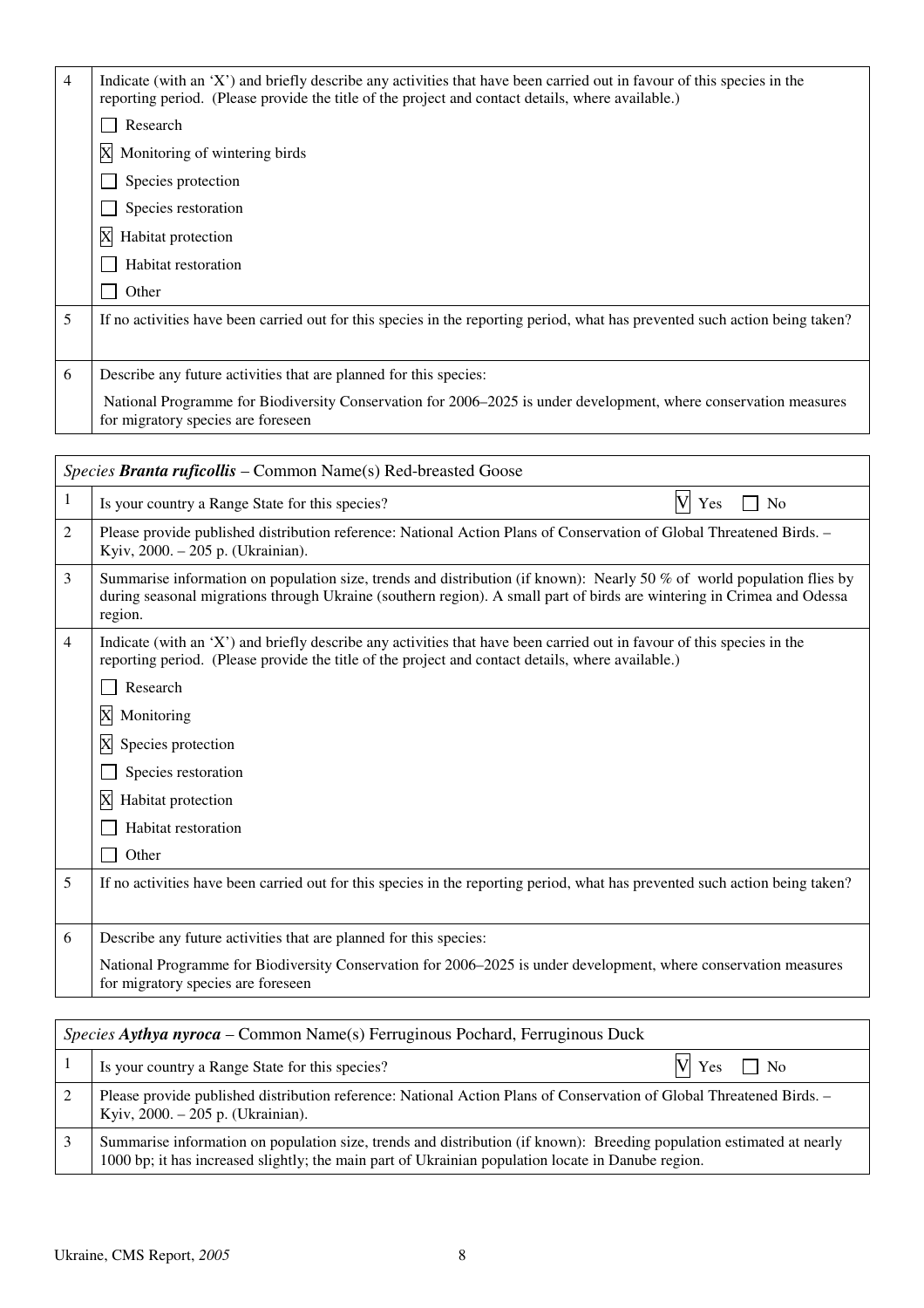| $\overline{4}$ | Indicate (with an 'X') and briefly describe any activities that have been carried out in favour of this species in the<br>reporting period. (Please provide the title of the project and contact details, where available.) |
|----------------|-----------------------------------------------------------------------------------------------------------------------------------------------------------------------------------------------------------------------------|
|                | X Research                                                                                                                                                                                                                  |
|                | X Monitoring                                                                                                                                                                                                                |
|                | Species protection                                                                                                                                                                                                          |
|                | Species restoration                                                                                                                                                                                                         |
|                | X<br>Habitat protection                                                                                                                                                                                                     |
|                | Habitat restoration                                                                                                                                                                                                         |
|                | Other                                                                                                                                                                                                                       |
| 5              | If no activities have been carried out for this species in the reporting period, what has prevented such action being taken?                                                                                                |
|                |                                                                                                                                                                                                                             |
| 6              | Describe any future activities that are planned for this species:                                                                                                                                                           |
|                | National Programme for Biodiversity Conservation for 2006–2025 is under development, where conservation measures<br>for migratory species are foreseen                                                                      |

|   | Species Oxyura leucocephala – Common Name(s) White-headed Duck                                                                                                                                                              |  |
|---|-----------------------------------------------------------------------------------------------------------------------------------------------------------------------------------------------------------------------------|--|
| 1 | $\overline{\text{V}}$<br>Is your country a Range State for this species?<br>No<br>Yes                                                                                                                                       |  |
| 2 | Please provide published distribution reference: National Action Plans of Conservation of Global Threatened Birds. -<br>Kyiv, 2000. - 205 p. (Ukrainian).                                                                   |  |
| 3 | Summarise information on population size, trends and distribution (if known): Species don't bred in Ukraine more 100<br>years. The birds meet very seldom during migrations and wintering.                                  |  |
| 4 | Indicate (with an 'X') and briefly describe any activities that have been carried out in favour of this species in the<br>reporting period. (Please provide the title of the project and contact details, where available.) |  |
|   | Research                                                                                                                                                                                                                    |  |
|   | Monitoring                                                                                                                                                                                                                  |  |
|   | Species protection                                                                                                                                                                                                          |  |
|   | Species restoration                                                                                                                                                                                                         |  |
|   | X<br>Habitat protection                                                                                                                                                                                                     |  |
|   | Habitat restoration                                                                                                                                                                                                         |  |
|   | Other                                                                                                                                                                                                                       |  |
| 5 | If no activities have been carried out for this species in the reporting period, what has prevented such action being taken?                                                                                                |  |
|   |                                                                                                                                                                                                                             |  |
| 6 | Describe any future activities that are planned for this species:                                                                                                                                                           |  |
|   | National Programme for Biodiversity Conservation for 2006–2025 is under development, where conservation measures<br>for migratory species are foreseen                                                                      |  |
|   |                                                                                                                                                                                                                             |  |

| <i>Species Pelecanus crispus – Common Name(s) Dalmatian Pelican</i> |                                                                                                                                                                                                                                                                                                                       |
|---------------------------------------------------------------------|-----------------------------------------------------------------------------------------------------------------------------------------------------------------------------------------------------------------------------------------------------------------------------------------------------------------------|
|                                                                     | $V \rvert$ Yes $\Box$ No<br>Is your country a Range State for this species?                                                                                                                                                                                                                                           |
|                                                                     | Please provide published distribution reference: National Action Plans of Conservation of Global Threatened Birds. -<br>Kyiv, 2000. – 205 p. (Ukrainian). Zmud M.E. Change in the status of Pelicans in the Northern Black Sea coast on the<br>border of Millennia. – Branta, $N_2$ 3. – 2000. – P.112–117 (Russian). |
| 3                                                                   | Summarise information on population size, trends and distribution (if known): Some pairs breed are not regular on lake<br>Kugurluy (Danube region).                                                                                                                                                                   |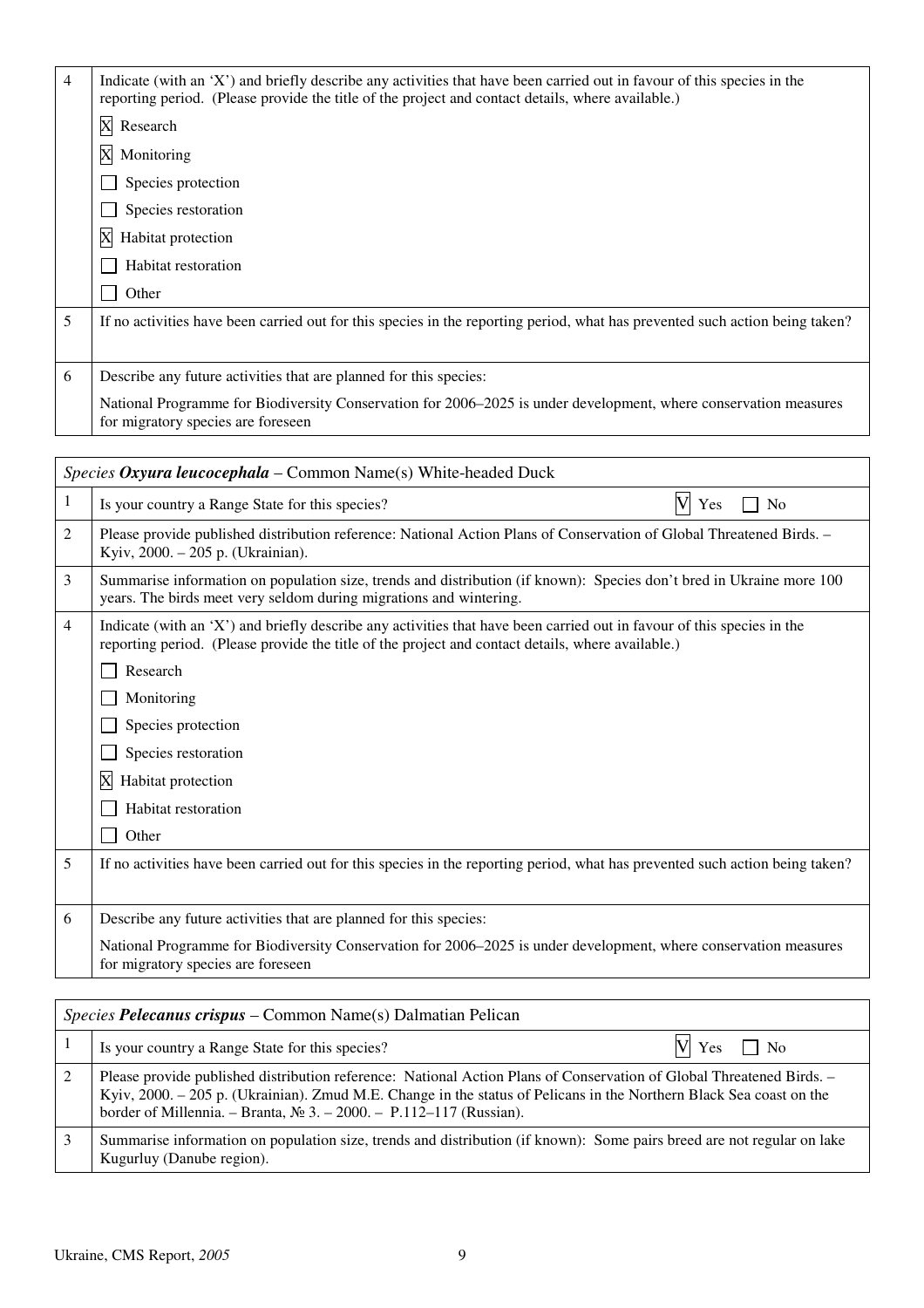| $\overline{4}$ | Indicate (with an 'X') and briefly describe any activities that have been carried out in favour of this species in the<br>reporting period. (Please provide the title of the project and contact details, where available.) |
|----------------|-----------------------------------------------------------------------------------------------------------------------------------------------------------------------------------------------------------------------------|
|                | Research                                                                                                                                                                                                                    |
|                | X Monitoring                                                                                                                                                                                                                |
|                | Species protection                                                                                                                                                                                                          |
|                | Species restoration                                                                                                                                                                                                         |
|                | X<br>Habitat protection                                                                                                                                                                                                     |
|                | Habitat restoration                                                                                                                                                                                                         |
|                | Other                                                                                                                                                                                                                       |
| 5              | If no activities have been carried out for this species in the reporting period, what has prevented such action being taken?                                                                                                |
|                |                                                                                                                                                                                                                             |
| 6              | Describe any future activities that are planned for this species:                                                                                                                                                           |
|                | National Programme for Biodiversity Conservation for 2006–2025 is under development, where conservation measures<br>for migratory species are foreseen                                                                      |

|   | Species Pelecanus onocrotalus - Common Name(s) White Pelican                                                                                                                                                                                                                                                                                                                                                   |  |  |
|---|----------------------------------------------------------------------------------------------------------------------------------------------------------------------------------------------------------------------------------------------------------------------------------------------------------------------------------------------------------------------------------------------------------------|--|--|
| 1 | $\overline{\mathsf{V}}$<br>Is your country a Range State for this species?<br>Yes<br>N <sub>0</sub>                                                                                                                                                                                                                                                                                                            |  |  |
| 2 | Please provide published distribution reference: Zmud M.E. Change in the status of Pelicans in the Northern Black Sea<br>coast on the border of Millennia. - Branta, $N_2$ 3. - 2000. - P.112-117 (Russian). Yaremchenko O. Breeding of White<br>Pelican in Black-sea reserve and ways its protection // Birds of Azov-Black Sea region on border of<br>Millennium. - Odessa, 2000. - P. 64.                   |  |  |
| 3 | Summarise information on population size, trends and distribution (if known): White Pelican have began breed some<br>years back in Ukraine. In 1999 100 pairs bred in Black-Sea biosphere reserve and 50 pairs - in Crimea (Swans islands).                                                                                                                                                                    |  |  |
| 4 | Indicate (with an 'X') and briefly describe any activities that have been carried out in favour of this species in the<br>reporting period. (Please provide the title of the project and contact details, where available.)<br>Research<br>$\boldsymbol{\mathrm{X}}$<br>Monitoring<br>Species protection<br>$\overline{\text{X}}$<br>Species restoration<br>Habitat protection<br>Habitat restoration<br>Other |  |  |
| 5 | If no activities have been carried out for this species in the reporting period, what has prevented such action being taken?                                                                                                                                                                                                                                                                                   |  |  |
| 6 | Describe any future activities that are planned for this species:                                                                                                                                                                                                                                                                                                                                              |  |  |
|   | National Programme for Biodiversity Conservation for 2006–2025 is under development, where conservation measures<br>for migratory species are foreseen                                                                                                                                                                                                                                                         |  |  |

|   | <i>Species Otis tarda –</i> Common Name(s) Great Bustard                                                                                                                                                                                                  |                          |  |
|---|-----------------------------------------------------------------------------------------------------------------------------------------------------------------------------------------------------------------------------------------------------------|--------------------------|--|
|   | Is your country a Range State for this species?                                                                                                                                                                                                           | $V \rvert$ Yes $\Box$ No |  |
|   | Please provide published distribution reference: National Action Plans of Conservation of Global Threatened Birds. -<br>Kyiv, 2000. - 205 p. (Ukrainian).                                                                                                 |                          |  |
| 3 | Summarise information on population size, trends and distribution (if known): Breeding population estimate at 800 birds<br>(130-170 females are breeding). During winter period near 8000 birds concentrate in Crimea, Kherson and Zaporizh'a<br>regions. |                          |  |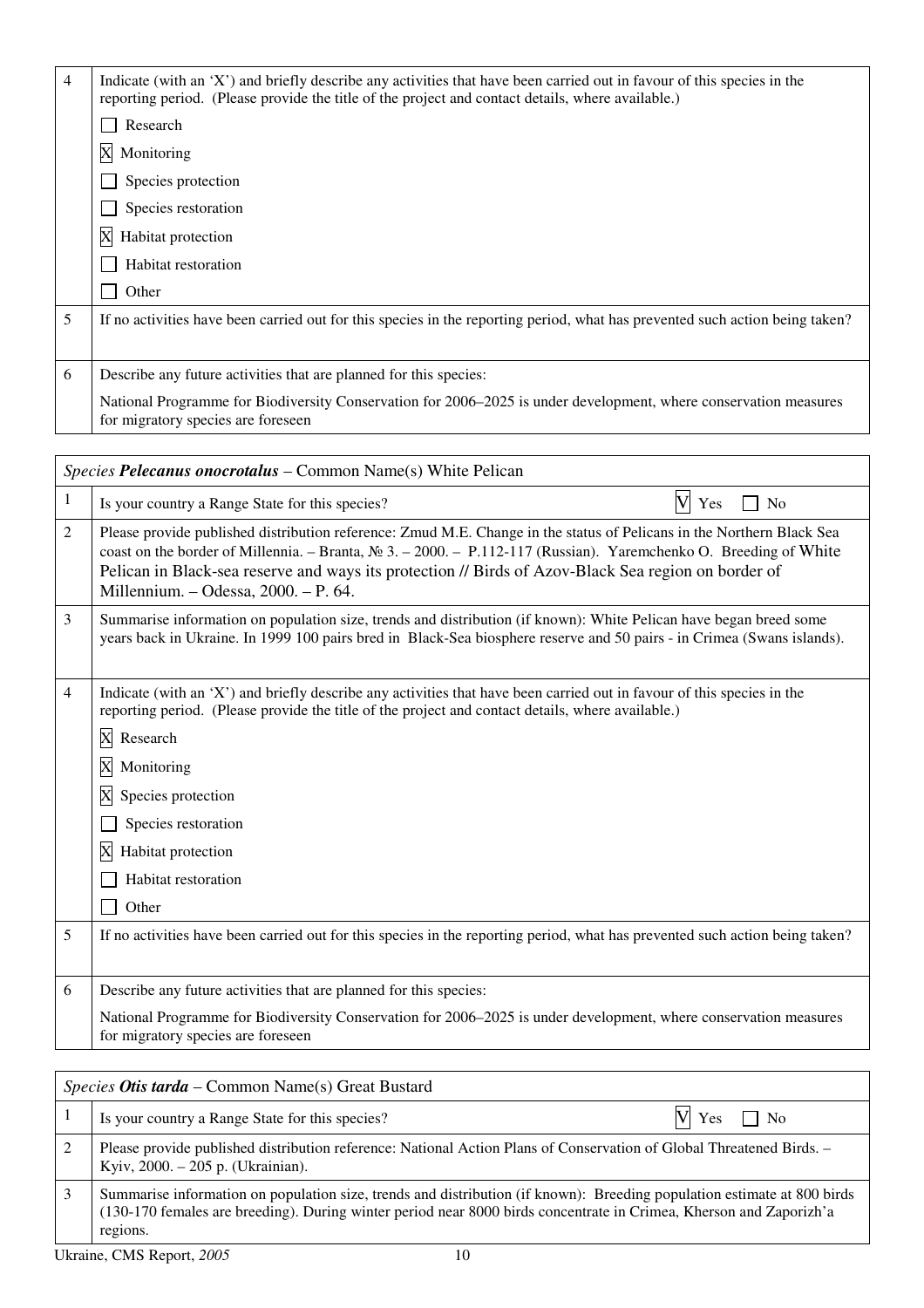| 4 | Indicate (with an 'X') and briefly describe any activities that have been carried out in favour of this species in the<br>reporting period. (Please provide the title of the project and contact details, where available.) |  |
|---|-----------------------------------------------------------------------------------------------------------------------------------------------------------------------------------------------------------------------------|--|
|   | $\mathbf X$<br>Research                                                                                                                                                                                                     |  |
|   | X<br>Monitoring                                                                                                                                                                                                             |  |
|   | X<br>Species protection                                                                                                                                                                                                     |  |
|   | Species restoration                                                                                                                                                                                                         |  |
|   | Habitat protection                                                                                                                                                                                                          |  |
|   | Habitat restoration                                                                                                                                                                                                         |  |
|   | Other                                                                                                                                                                                                                       |  |
| 5 | If no activities have been carried out for this species in the reporting period, what has prevented such action being taken?                                                                                                |  |
|   |                                                                                                                                                                                                                             |  |
| 6 | Describe any future activities that are planned for this species:                                                                                                                                                           |  |
|   | National Programme for Biodiversity Conservation for 2006–2025 is under development, where conservation measures<br>for migratory species are foreseen                                                                      |  |

| Species Numenius tenuirostris - Common Name(s) Slender-billed Curlew |                                                                                                                                                                                                                                                                                                                                                      |  |
|----------------------------------------------------------------------|------------------------------------------------------------------------------------------------------------------------------------------------------------------------------------------------------------------------------------------------------------------------------------------------------------------------------------------------------|--|
| 1                                                                    | $\overline{\text{V}}$<br>Is your country a Range State for this species?<br>Yes<br>N <sub>0</sub>                                                                                                                                                                                                                                                    |  |
| 2                                                                    | Please provide published distribution reference: National Action Plans of Conservation of Global Threatened Birds. -<br>Kyiv, 2000. - 205 p. (Ukrainian).                                                                                                                                                                                            |  |
| 3                                                                    | Summarise information on population size, trends and distribution (if known): During autumn migration (August-<br>September) birds (till 10) are meeting on Azov-Black sea coast annually.                                                                                                                                                           |  |
| 4                                                                    | Indicate (with an 'X') and briefly describe any activities that have been carried out in favour of this species in the<br>reporting period. (Please provide the title of the project and contact details, where available.)<br>Research<br>X<br>Monitoring<br>Species protection<br>Species restoration<br>Habitat protection<br>Habitat restoration |  |
|                                                                      | Other                                                                                                                                                                                                                                                                                                                                                |  |
| 5                                                                    | If no activities have been carried out for this species in the reporting period, what has prevented such action being taken?                                                                                                                                                                                                                         |  |
| 6                                                                    | Describe any future activities that are planned for this species:                                                                                                                                                                                                                                                                                    |  |
|                                                                      | National Programme for Biodiversity Conservation for 2006–2025 is under development, where conservation measures<br>for migratory species are foreseen                                                                                                                                                                                               |  |
|                                                                      |                                                                                                                                                                                                                                                                                                                                                      |  |

| <i>Species Acrocephalus paludicola – Common Name(s) Aquatic Warbler</i>                                                                                                                                                                                                                                                                                                                           |  |  |
|---------------------------------------------------------------------------------------------------------------------------------------------------------------------------------------------------------------------------------------------------------------------------------------------------------------------------------------------------------------------------------------------------|--|--|
| $V \t{ Yes} \square No$<br>Is your country a Range State for this species?                                                                                                                                                                                                                                                                                                                        |  |  |
| Please provide published distribution reference: National Action Plans of Conservation of Global Threatened Birds. -<br>Kyiv, 2000. - 205 p. (Ukrainian). POLUDA A.M., M. FLADE, I.V. DAVIDENKO, G.G.GAVRIS, & I.M. GORBAN (2001):<br>The Present Distribution and Population Size of the Aquatic Warbler (Acrocephalus paludicola) in Ukraine. Vestnik<br>zoologii Vol.35, N 5: 51-59 (Russian). |  |  |
| Summarise information on population size, trends and distribution (if known): In Ukraine the number breeding males is<br>estimated in 2600 - 3400 birds, that makes almost 20 $%$ of a world population. It are mainly concentrated at the following<br>sites: 1. The Pripyat population group: Upper Pripyat and tributaries (Volyn and Rivne regions) 1,850 - 2,500 males. 2. The               |  |  |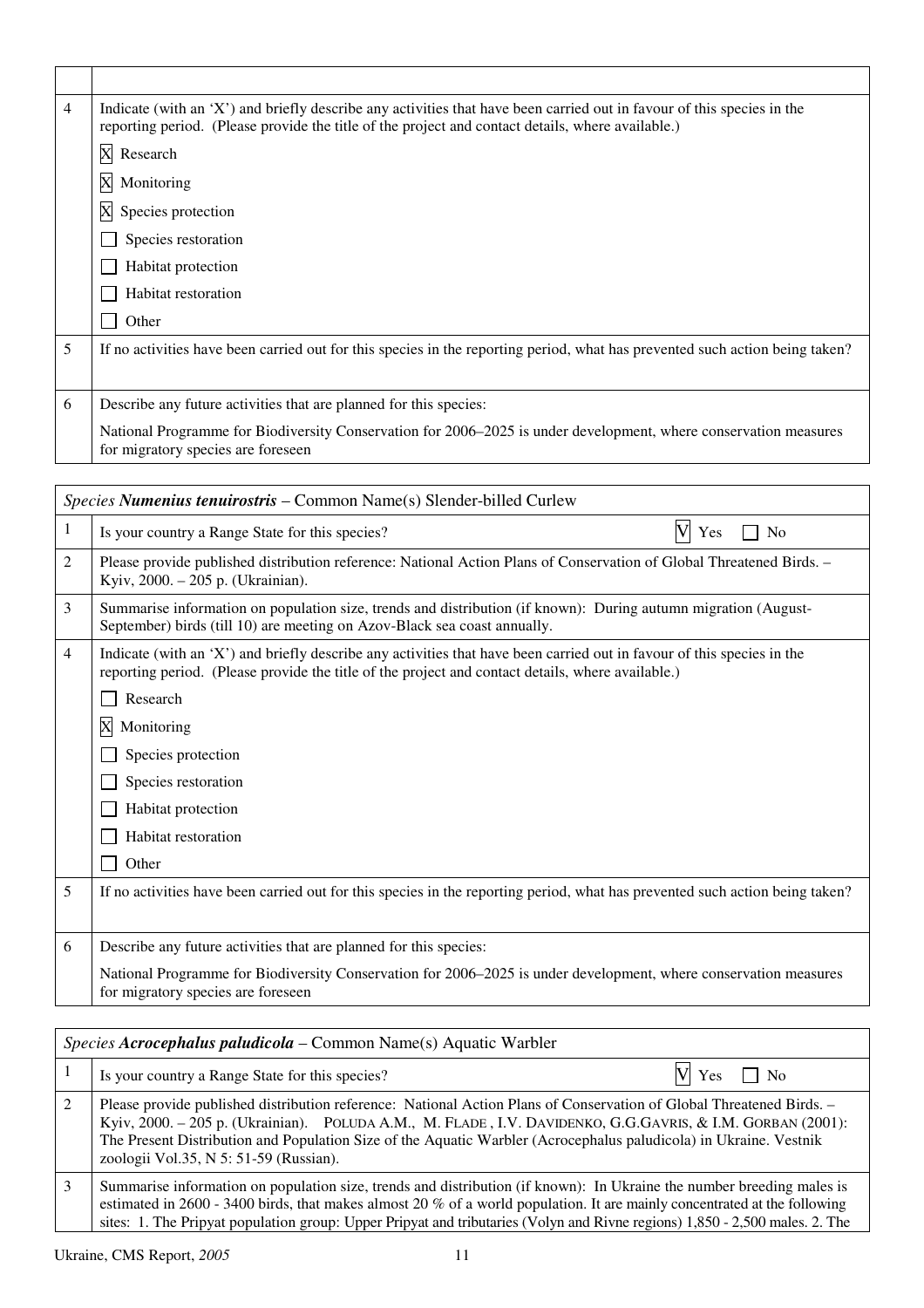|   | Desna-Dniepr population group: Kyiv and Chernigiv regions c. 500 - 580 males. Despite of the lack of reliable reference data<br>one can assume, that the Aquatic Warbler must have suffered a dramatic decline due to habitat loss in the whole Ukraine<br>during the past decades. |
|---|-------------------------------------------------------------------------------------------------------------------------------------------------------------------------------------------------------------------------------------------------------------------------------------|
| 4 | Indicate (with an 'X') and briefly describe any activities that have been carried out in favour of this species in the<br>reporting period. (Please provide the title of the project and contact details, where available.)                                                         |
|   | X Research                                                                                                                                                                                                                                                                          |
|   | X<br>Monitoring                                                                                                                                                                                                                                                                     |
|   | X<br>Species protection                                                                                                                                                                                                                                                             |
|   | Species restoration                                                                                                                                                                                                                                                                 |
|   | X<br>Habitat protection                                                                                                                                                                                                                                                             |
|   | Habitat restoration                                                                                                                                                                                                                                                                 |
|   | Other                                                                                                                                                                                                                                                                               |
| 5 | If no activities have been carried out for this species in the reporting period, what has prevented such action being taken?                                                                                                                                                        |
|   |                                                                                                                                                                                                                                                                                     |
| 6 | Describe any future activities that are planned for this species:                                                                                                                                                                                                                   |
|   | National Programme for Biodiversity Conservation for 2006–2025 is under development, where conservation measures<br>for migratory species are foreseen                                                                                                                              |

#### **If you have information indicating that your country should be considered a Range State for any other bird species that is listed in CMS Appendix I, but which is not included in the tables above, please complete a table (provided below) for each species.**

|   | Species name, Common Name(s):                                                                                                                                                                                                                                                                                                                            |
|---|----------------------------------------------------------------------------------------------------------------------------------------------------------------------------------------------------------------------------------------------------------------------------------------------------------------------------------------------------------|
| 1 | Please provide published distribution reference:                                                                                                                                                                                                                                                                                                         |
| 2 | Summarise information on population size, trends and distribution (if known):                                                                                                                                                                                                                                                                            |
| 3 | Indicate (with an 'X') and briefly describe any activities that have been carried out in favour of this species in the<br>reporting period. (Please provide the title of the project and contact details, where available.)<br>Research<br>Monitoring<br>Species protection<br>Species restoration<br>Habitat protection<br>Habitat restoration<br>Other |
| 4 | If no activities have been carried out for this species in the reporting period, what has prevented such action being taken?                                                                                                                                                                                                                             |
|   |                                                                                                                                                                                                                                                                                                                                                          |
| 5 | Describe any future activities that are planned for this species:                                                                                                                                                                                                                                                                                        |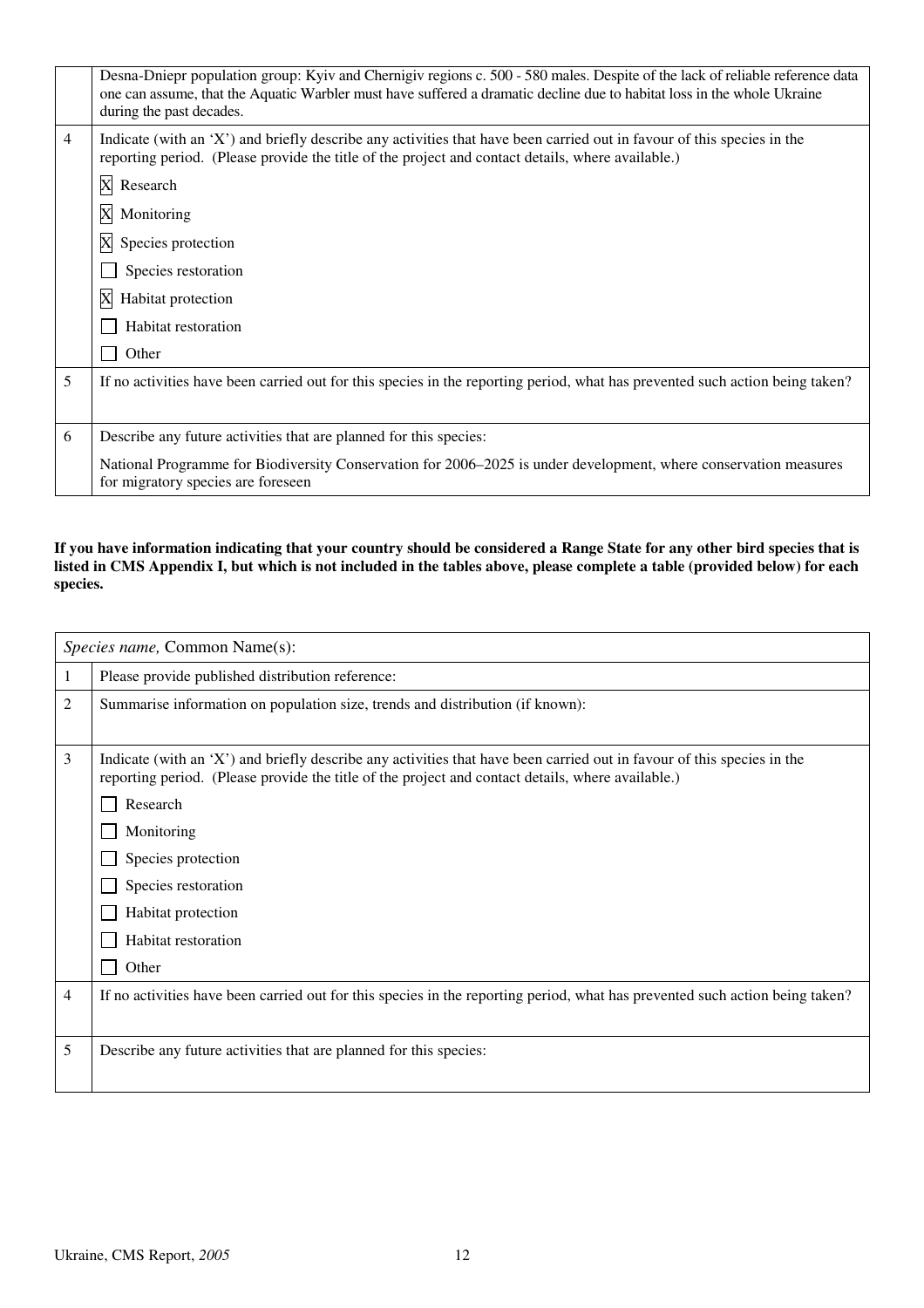Miscellaneous information or comments on Appendix I birds in general: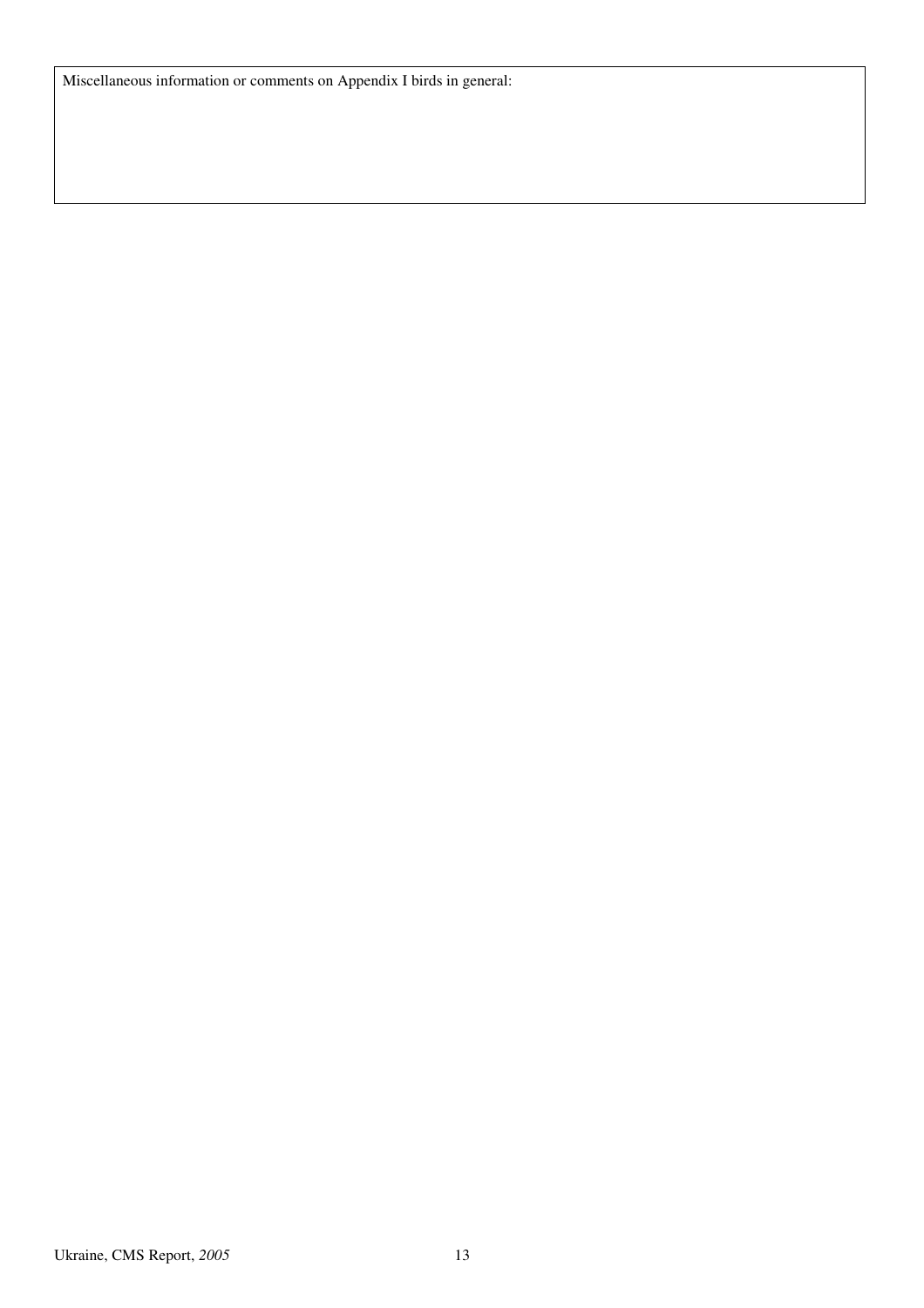# **2. MARINE MAMMALS**

## **2.1 General questions on Appendix I marine mammals**

| 1              | Identify the Ministry, agency/department, or organisation responsible for leading actions relating to Appendix I listed<br>marine mammals:<br>Ministry of Environmental Protection, State Department for Fishery of the Ministry of Agricultural Policy, National<br>Academy of Science of Ukraine      |
|----------------|---------------------------------------------------------------------------------------------------------------------------------------------------------------------------------------------------------------------------------------------------------------------------------------------------------|
|                |                                                                                                                                                                                                                                                                                                         |
| $\overline{2}$ | Is the taking of all Appendix I marine mammals prohibited by the national<br>Yes<br>N <sub>o</sub><br>implementing legislation cited in Table I(a) (General Information)?<br>If other legislation is relevant, please provide details:                                                                  |
| 2a             | V<br>If the taking of Appendix I marine mammals is prohibited by law, have any exceptions<br>Yes<br>No<br>been granted to the prohibition?                                                                                                                                                              |
|                | If Yes, please provide details (Include the date on which the exception was notified to the CMS Secretariat pursuant to<br>CMS Article III(7)):                                                                                                                                                         |
| 3              | Identify any obstacles to migration that exist in relation to Appendix I marine mammals:                                                                                                                                                                                                                |
| 3a             | What actions are being undertaken to overcome these obstacles?                                                                                                                                                                                                                                          |
| 3 <sub>b</sub> | What assistance, if any, does your country require in order to overcome these obstacles?                                                                                                                                                                                                                |
| 4              | What actions have been taken to prevent, reduce or control factors that are endangering or are likely to further endanger<br>species of marine mammal, including strictly controlling the introduction of, or controlling or eliminating, already<br>introduced exotic species (Article III $(4)(c)$ )? |
| 4a             | Describe any factors that may limit action being taken in this regard:                                                                                                                                                                                                                                  |
| 4b             | What assistance, if any, does your country require to overcome these factors?                                                                                                                                                                                                                           |

## **2.2 Questions on specific Appendix I marine mammals**

**If you have information indicating that your country should be considered a Range State for any marine mammal species that is listed in CMS Appendix I, please complete a table (provided below) for each species.** 

| Species name: <b>Monachus monachus</b> - Common name(s): Mediterranean monk seal                                                                                                                                            |  |  |
|-----------------------------------------------------------------------------------------------------------------------------------------------------------------------------------------------------------------------------|--|--|
| Please provide published distribution reference:                                                                                                                                                                            |  |  |
| Summarise information on population size, trends and distribution (if known): The species is only once registered in<br>Danube delta (sea part) during last ten years, thus is considered to be possibly extinct in Ukraine |  |  |
| Indicate (with an 'X') and briefly describe any activities that have been carried out in favour of this species in the<br>reporting period. (Please provide the title of the project and contact details, where available.) |  |  |
| Research                                                                                                                                                                                                                    |  |  |
| Monitoring                                                                                                                                                                                                                  |  |  |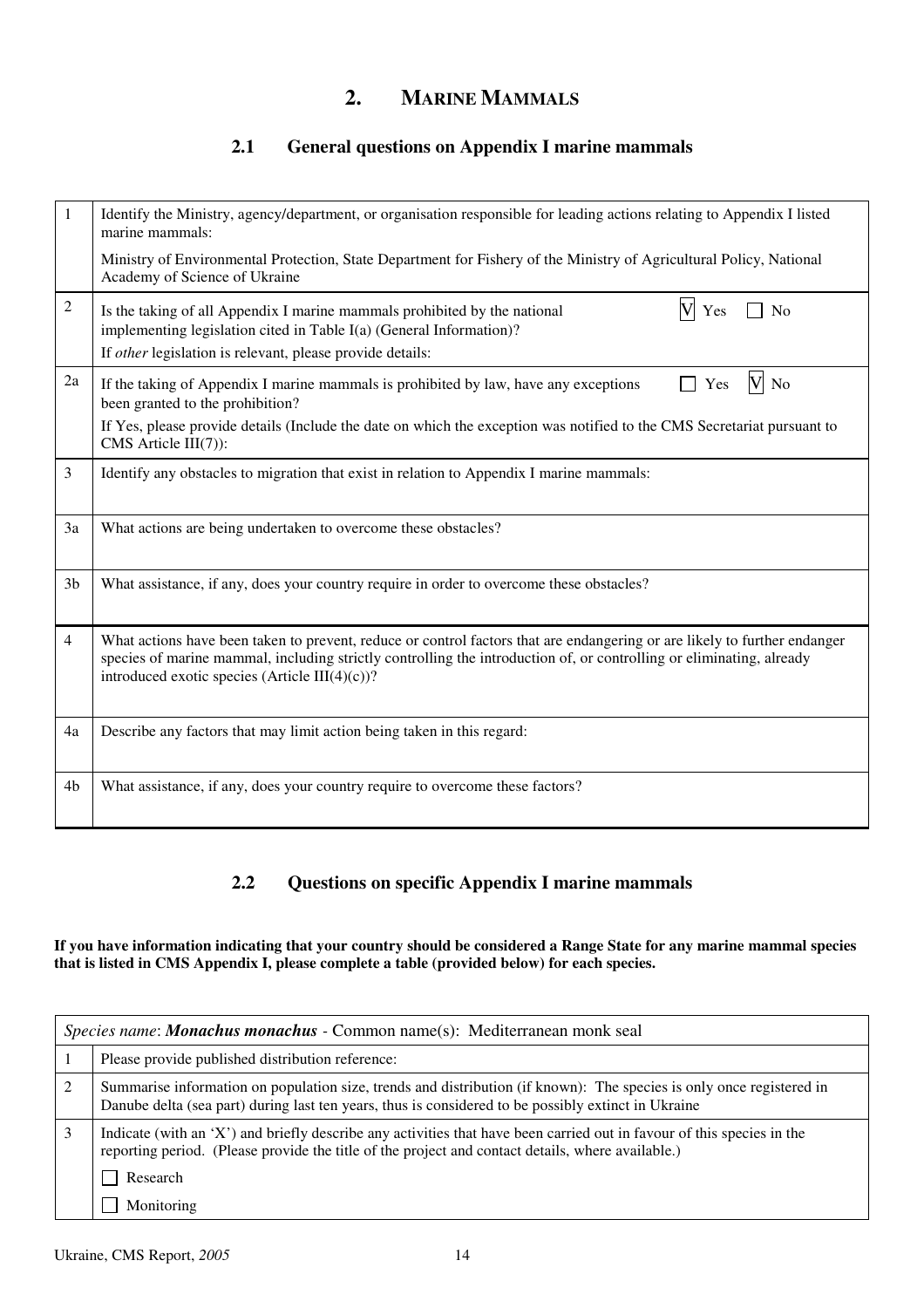|   | Species protection                                                                                                           |
|---|------------------------------------------------------------------------------------------------------------------------------|
|   | Species restoration                                                                                                          |
|   | Habitat protection                                                                                                           |
|   | Habitat restoration                                                                                                          |
|   | Other                                                                                                                        |
| 4 | If no activities have been carried out for this species in the reporting period, what has prevented such action being taken? |
|   | The species considered to be extinct in Ukraine                                                                              |
|   | Describe any future activities that are planned for this species:                                                            |
|   |                                                                                                                              |

Miscellaneous information or comments on Appendix I marine mammals in general: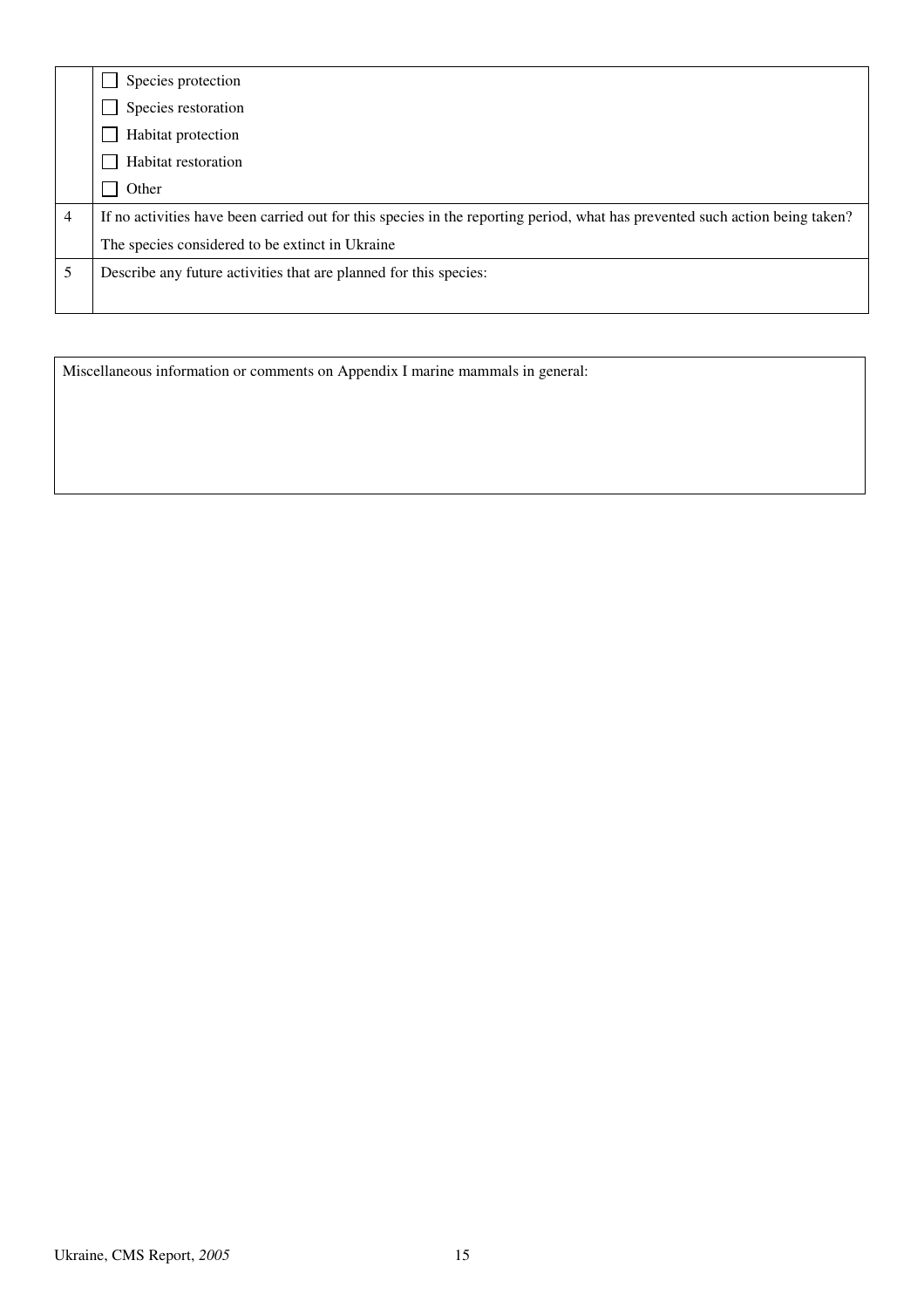# **3 MARINE TURTLES**

## **3.1 General questions on Appendix I marine turtles**

| 1              | Identify the Ministry, agency/department, or organisation responsible for leading actions relating to Appendix I listed<br>marine turtles:                                                                                                                                                               |
|----------------|----------------------------------------------------------------------------------------------------------------------------------------------------------------------------------------------------------------------------------------------------------------------------------------------------------|
|                | There are no Appendix I listed marine turtles in Ukraine                                                                                                                                                                                                                                                 |
| $\overline{2}$ | Is the taking of all Appendix I marine turtles prohibited by the national implementing<br>N <sub>0</sub><br>Yes<br>legislation cited in Table I(a) (General Information)?                                                                                                                                |
|                | If other legislation is relevant, please provide details:                                                                                                                                                                                                                                                |
| 2a             | If the taking of Appendix I marine turtles is prohibited by law, have any exceptions<br>N <sub>o</sub><br>Yes<br>been granted to the prohibition?                                                                                                                                                        |
|                | If Yes, please provide details (Include the date on which the exception was notified to the CMS Secretariat pursuant to<br>CMS Article III(7)):                                                                                                                                                          |
| 3              | Identify any obstacles to migration that exist in relation to Appendix I marine turtles:                                                                                                                                                                                                                 |
| 3a             | What actions are being undertaken to overcome these obstacles?                                                                                                                                                                                                                                           |
| 3 <sub>b</sub> | What assistance, if any, does your country require in order to overcome these obstacles?                                                                                                                                                                                                                 |
| $\overline{4}$ | What actions have been taken to prevent, reduce or control factors that are endangering or are likely to further endanger<br>species of marine turtles, including strictly controlling the introduction of, or controlling or eliminating, already<br>introduced exotic species (Article III $(4)(c)$ )? |
| 4a             | Describe any factors that may limit action being taken in this regard:                                                                                                                                                                                                                                   |
| 4b             | What assistance, if any, does your country require to overcome these factors?                                                                                                                                                                                                                            |

### **3.2 Questions on specific Appendix I marine turtles**

#### **If you have information indicating that your country should be considered a Range State for any marine turtle species that is listed in CMS Appendix I, please complete a table (provided below) for each species.**

|   | <i>Species name, Common name(s):</i>                                                                                                                                                                                        |  |  |
|---|-----------------------------------------------------------------------------------------------------------------------------------------------------------------------------------------------------------------------------|--|--|
|   | Please provide published distribution reference:                                                                                                                                                                            |  |  |
| 2 | Summarise information on population size, trends and distribution (if known):                                                                                                                                               |  |  |
| 3 | Indicate (with an 'X') and briefly describe any activities that have been carried out in favour of this species in the<br>reporting period. (Please provide the title of the project and contact details, where available): |  |  |
|   | Research                                                                                                                                                                                                                    |  |  |
|   | Monitoring                                                                                                                                                                                                                  |  |  |
|   | Species protection                                                                                                                                                                                                          |  |  |

Ukraine, CMS Report, *2005* 16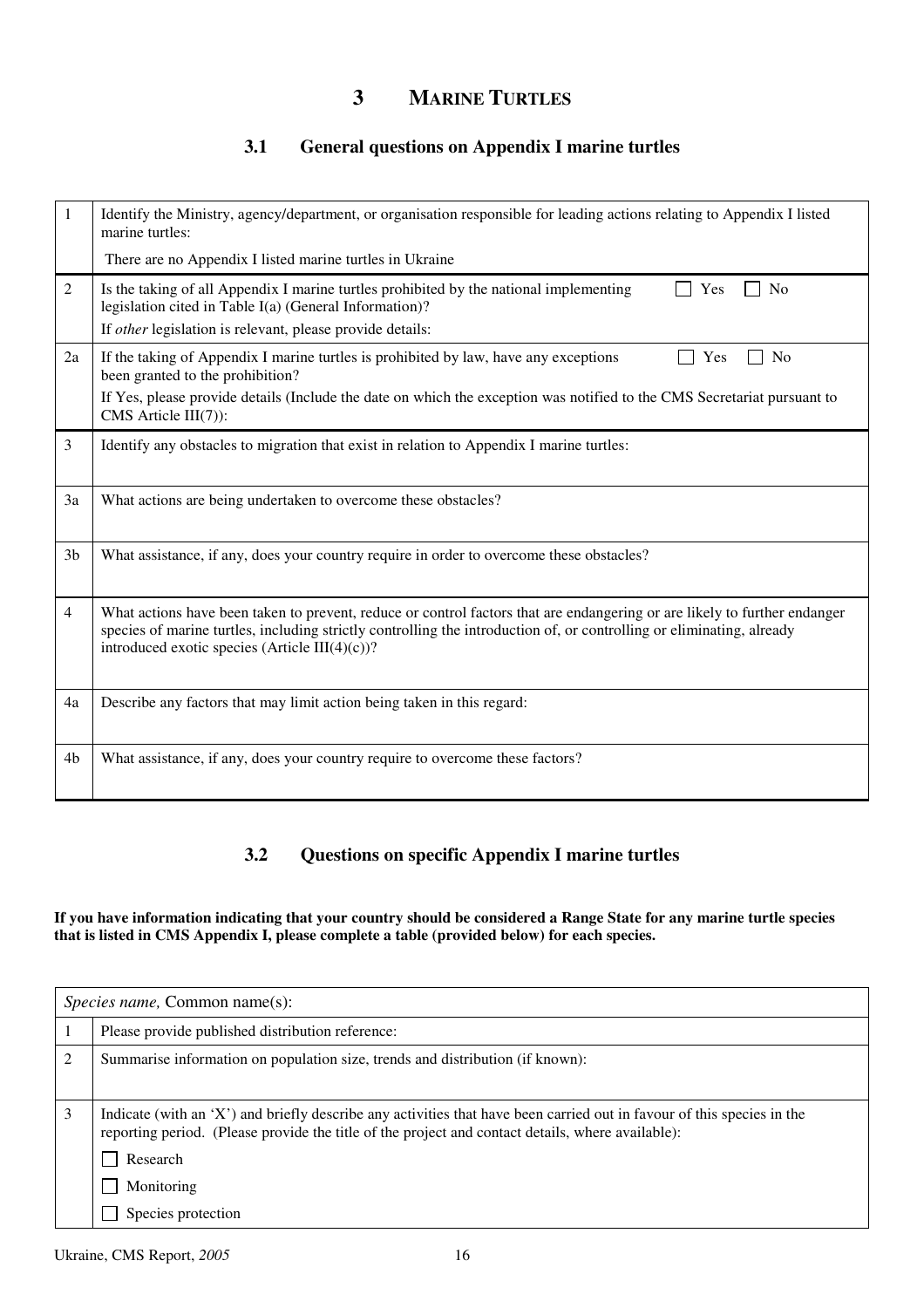|   | Species restoration                                                                                                          |
|---|------------------------------------------------------------------------------------------------------------------------------|
|   | Habitat protection                                                                                                           |
|   | Habitat restoration                                                                                                          |
|   | Other                                                                                                                        |
| 4 | If no activities have been carried out for this species in the reporting period, what has prevented such action being taken? |
|   | Describe any future activities that are planned for this species?                                                            |
|   |                                                                                                                              |

Miscellaneous information or comments on Appendix I marine turtles in general: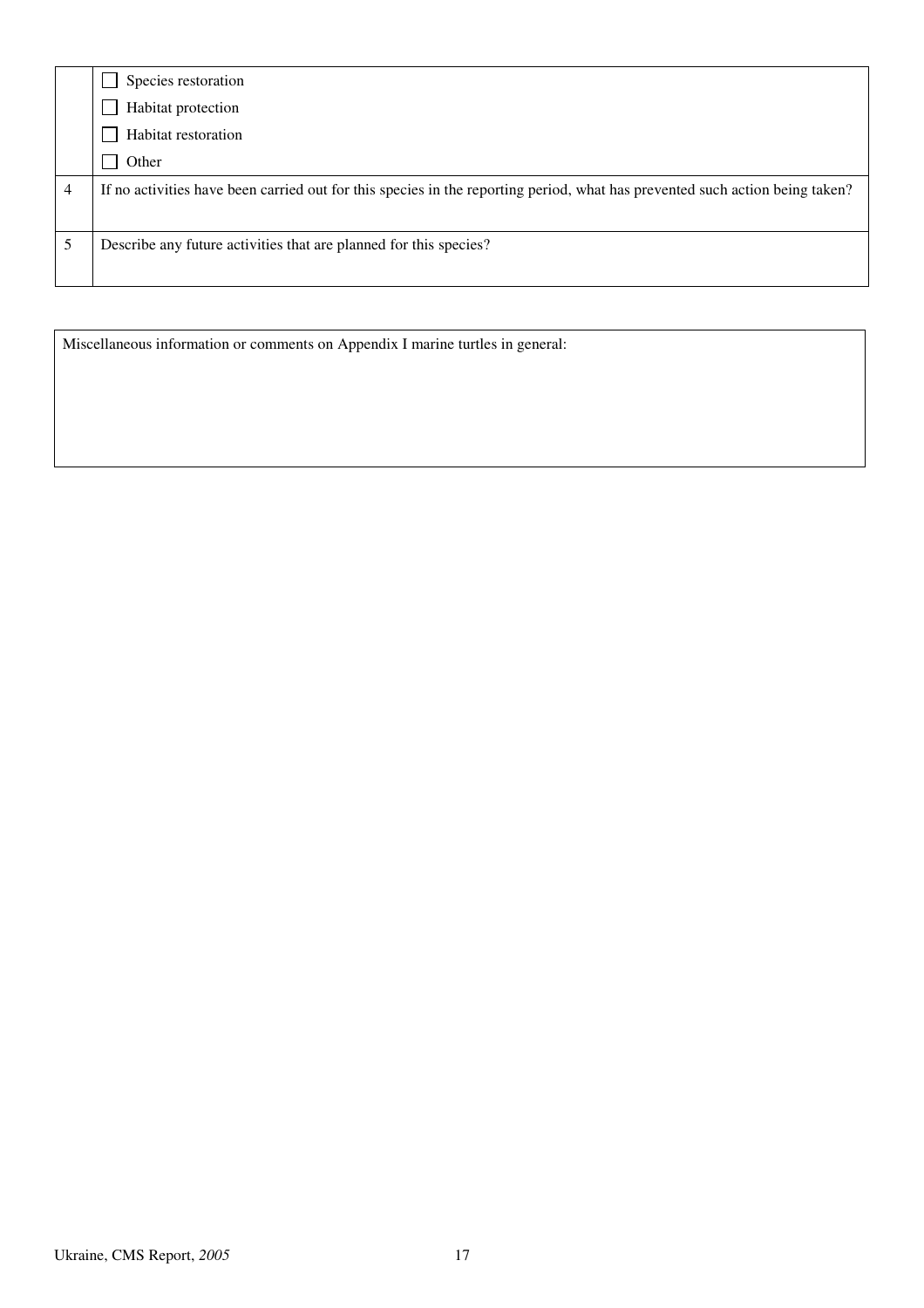## **4 TERRESTRIAL MAMMALS (OTHER THAN BATS)**

### **4.1 General questions on Appendix I terrestrial mammals (other than bats)**

| 1              | Identify the Ministry, agency/department, or organisation responsible for leading actions relating to Appendix I listed<br>terrestrial mammals (other than bats):                                                                                                                                                              |
|----------------|--------------------------------------------------------------------------------------------------------------------------------------------------------------------------------------------------------------------------------------------------------------------------------------------------------------------------------|
|                | There are no Appendix I listed terrestrial mammals in Ukraine                                                                                                                                                                                                                                                                  |
| 2              | Is the taking of all Appendix I terrestrial mammals (other than bats) prohibited by<br>Yes<br>N <sub>0</sub><br>the national implementing legislation cited in Table I(a) (General Information)?<br>If other legislation is relevant, please provide details:                                                                  |
| 2a             | If the taking of Appendix I terrestrial mammals (other than bats) is prohibited by<br>N <sub>o</sub><br>Yes<br>law, have any exceptions been granted to the prohibition?                                                                                                                                                       |
|                | If Yes, please provide details (Include the date on which the exception was notified to the CMS Secretariat pursuant to<br>CMS Article III(7)):                                                                                                                                                                                |
| 3              | Identify any obstacles to migration that exist in relation to Appendix I terrestrial mammals (other than bats):                                                                                                                                                                                                                |
| 3a             | What actions are being undertaken to overcome these obstacles?                                                                                                                                                                                                                                                                 |
| 3 <sub>b</sub> | What assistance, if any, does your country require in order to overcome these obstacles?                                                                                                                                                                                                                                       |
| $\overline{4}$ | What actions have been taken to prevent, reduce or control factors that are endangering or are likely to further endanger<br>species of terrestrial mammal (other than bats), including strictly controlling the introduction of, or controlling or<br>eliminating, already introduced exotic species (Article III $(4)(c)$ )? |
| 4a             | Describe any factors which limit action being taken in this regard:                                                                                                                                                                                                                                                            |
| 4b             | What assistance, if any, does your country require to overcome these factors?                                                                                                                                                                                                                                                  |

#### **4.2 Questions on specific Appendix I terrestrial mammals (other than bats)**

**If you have information indicating that your country should be considered a Range State for any terrestrial mammal species (other than bats) that is listed in CMS Appendix I, please complete a table (provided below) for each species.** 

|                | <i>Species name,</i> Common name(s):                                                                                                                                                                                        |  |  |
|----------------|-----------------------------------------------------------------------------------------------------------------------------------------------------------------------------------------------------------------------------|--|--|
|                | Please provide published distribution reference:                                                                                                                                                                            |  |  |
| $\overline{2}$ | Summarise information on population size, trends and distribution (if known):                                                                                                                                               |  |  |
| 3              | Indicate (with an 'X') and briefly describe any activities that have been carried out in favour of this species in the<br>reporting period. (Please provide the title of the project and contact details, where available.) |  |  |
|                | Research                                                                                                                                                                                                                    |  |  |
|                | Monitoring                                                                                                                                                                                                                  |  |  |
|                | Species protection                                                                                                                                                                                                          |  |  |

Ukraine, CMS Report, *2005* 18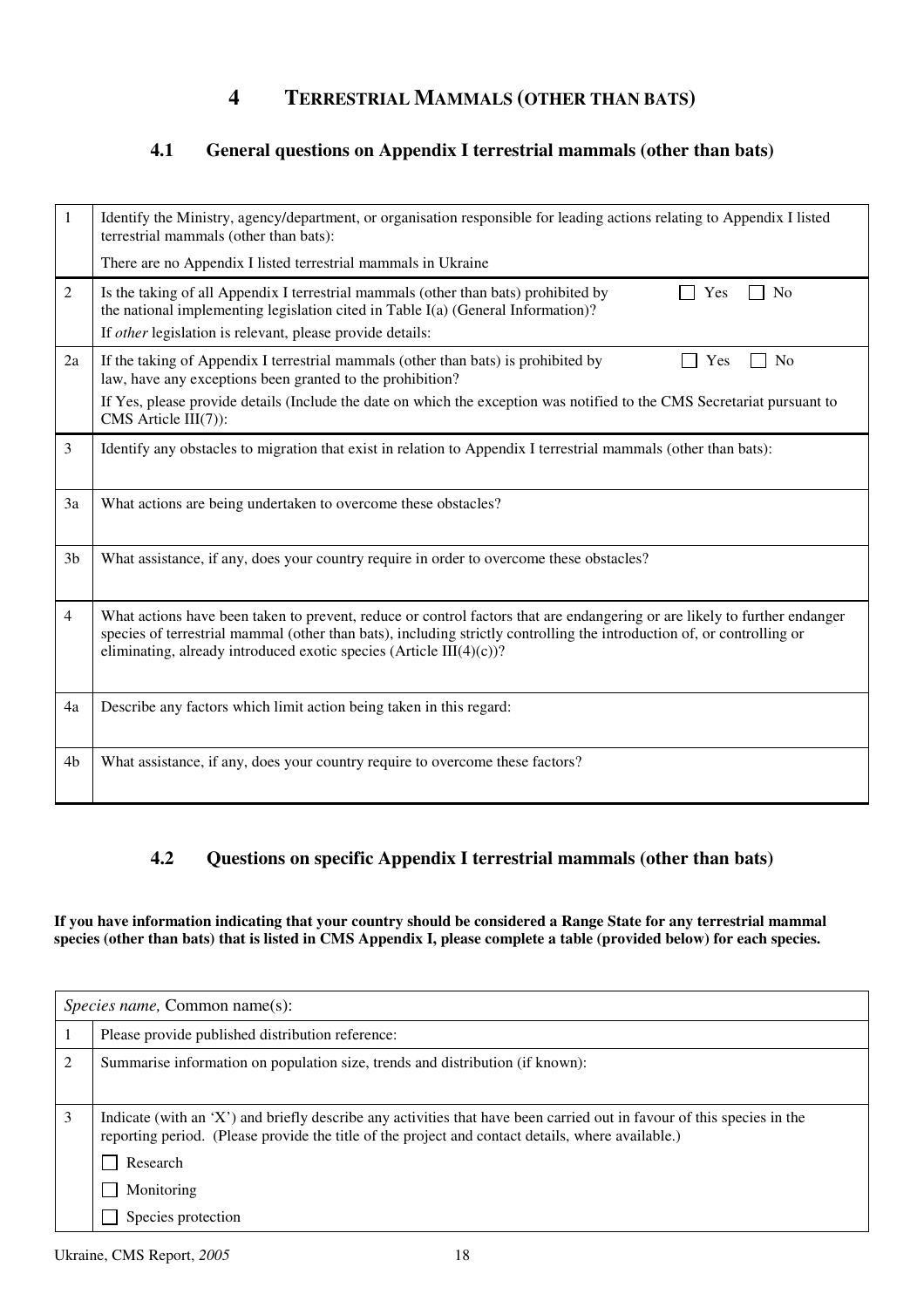|   | Species restoration                                                                                                          |
|---|------------------------------------------------------------------------------------------------------------------------------|
|   | Habitat protection                                                                                                           |
|   | Habitat restoration                                                                                                          |
|   | Other                                                                                                                        |
| 4 | If no activities have been carried out for this species in the reporting period, what has prevented such action being taken? |
|   | Describe any future activities that are planned for this species:                                                            |
|   |                                                                                                                              |

Miscellaneous information or comments on Appendix I terrestrial mammals (other than bats) in general: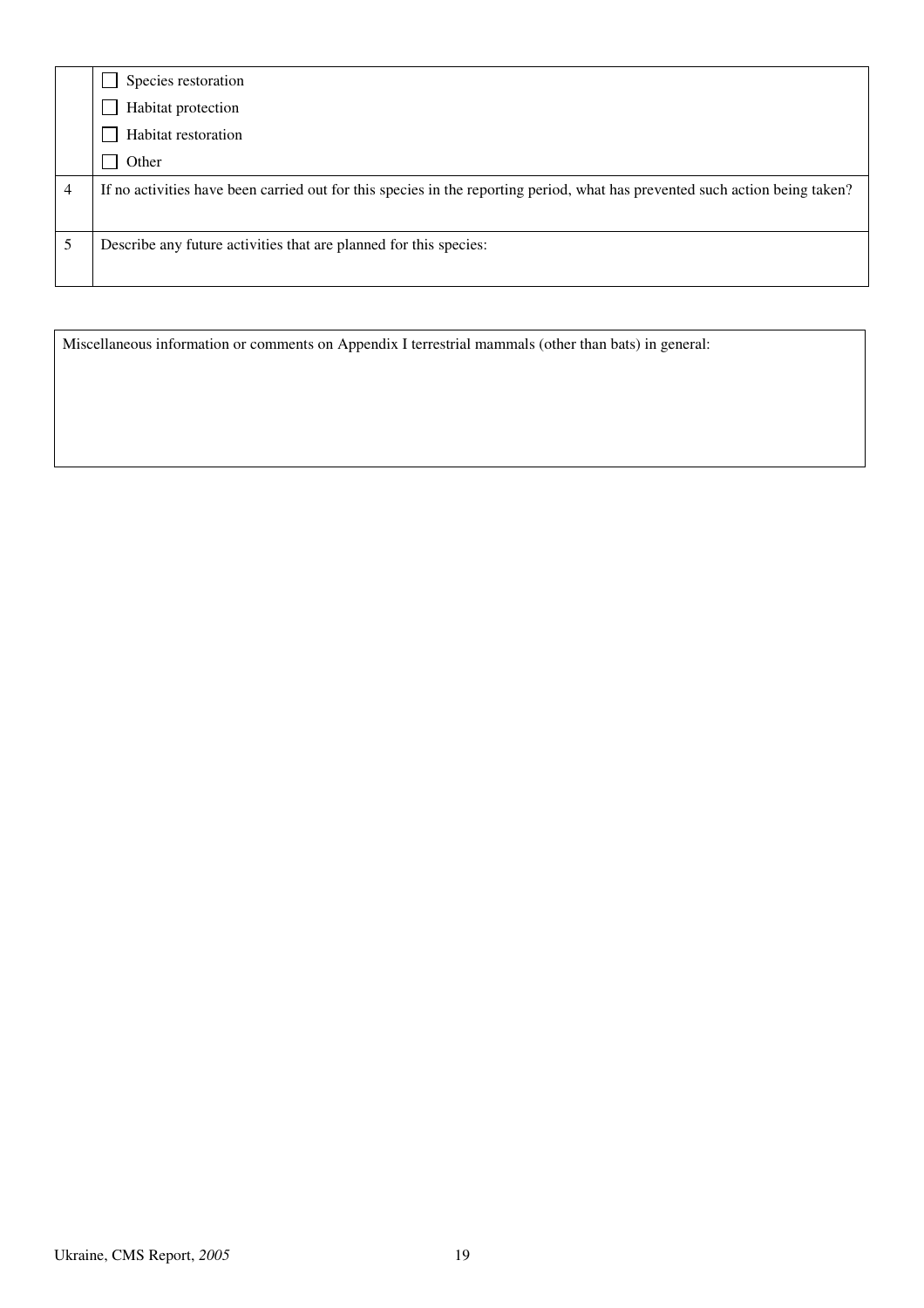# **5 BATS**

### **5.1 General questions on Appendix I bats**

| 1              | Identify the Ministry, agency/department, or organisation responsible for leading actions relating to Appendix I listed<br>bats:                                                                                                                                                           |
|----------------|--------------------------------------------------------------------------------------------------------------------------------------------------------------------------------------------------------------------------------------------------------------------------------------------|
|                | There are no Appendix I listed bats in Ukraine                                                                                                                                                                                                                                             |
| 2              | Is the taking of all Appendix I bats prohibited by the national implementing<br>N <sub>0</sub><br>Yes<br>Legislation cited in Table I(a) (General Information)?                                                                                                                            |
|                | If other legislation is relevant, please provide details:                                                                                                                                                                                                                                  |
| 2a             | If the taking of Appendix I bats is prohibited by law, have any exceptions<br>N <sub>o</sub><br>Yes<br>Been granted to the prohibition?                                                                                                                                                    |
|                | If Yes, please provide details (Include the date on which the exception was notified to the CMS Secretariat pursuant to<br>$CMS$ Article $III(7)$ :                                                                                                                                        |
| 3              | Identify any obstacles to migration that exist in relation to Appendix I bats:                                                                                                                                                                                                             |
| 3a             | What actions are being undertaken to overcome these obstacles?                                                                                                                                                                                                                             |
| 3 <sub>b</sub> | What assistance, if any, does your country require in order to overcome these obstacles?                                                                                                                                                                                                   |
| 4              | What actions have been taken to prevent, reduce or control factors that are endangering or are likely to further endanger<br>species of bats, including strictly controlling the introduction of, or controlling or eliminating, already introduced exotic<br>species (Article III(4)(c))? |
| 4a             | Describe any factors that may limit action being taken in this regard:                                                                                                                                                                                                                     |
| 4b             | What assistance, if any, does your country require to overcome these factors?                                                                                                                                                                                                              |

#### **5.2 Questions on specific Appendix I bat species**

#### **If you have information indicating that your country should be considered a Range State for any bat species that is listed in CMS Appendix I, please complete a table (provided below) for each species.**

|   | <i>Species name, Common name(s):</i>                                                                                                                                                                                        |  |  |  |
|---|-----------------------------------------------------------------------------------------------------------------------------------------------------------------------------------------------------------------------------|--|--|--|
|   | Please provide published distribution reference:                                                                                                                                                                            |  |  |  |
| 2 | Summarise information on population size, trends and distribution (if known):                                                                                                                                               |  |  |  |
| 3 | Indicate (with an 'X') and briefly describe any activities that have been carried out in favour of this species in the<br>reporting period. (Please provide the title of the project and contact details, where available): |  |  |  |
|   | Research                                                                                                                                                                                                                    |  |  |  |
|   | Monitoring                                                                                                                                                                                                                  |  |  |  |
|   | Species protection                                                                                                                                                                                                          |  |  |  |

Ukraine, CMS Report, 2005 20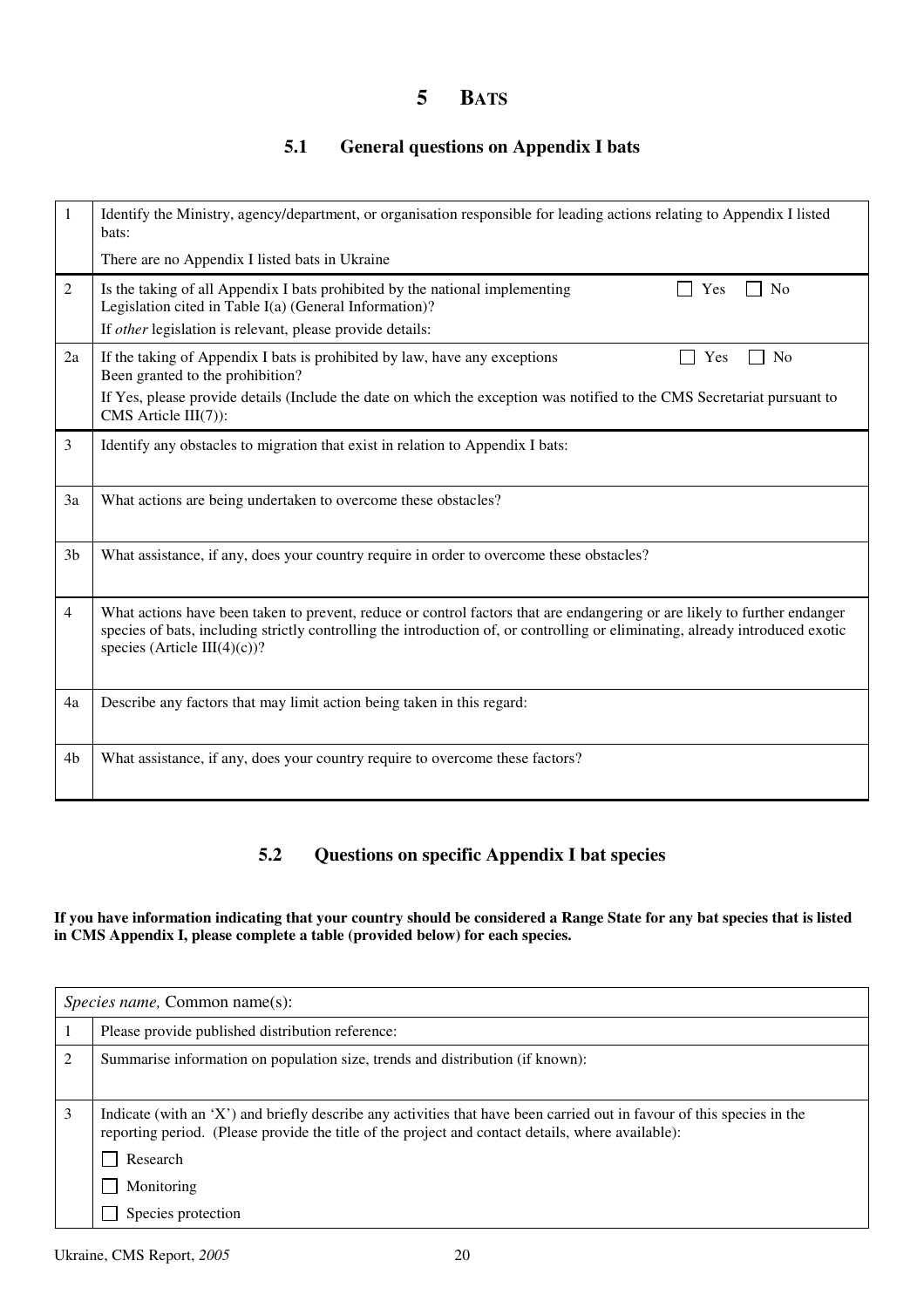| If no activities have been carried out for this species in the reporting period, what has prevented such action being taken? |
|------------------------------------------------------------------------------------------------------------------------------|
|                                                                                                                              |
|                                                                                                                              |

Miscellaneous information or comments on Appendix I bats in general: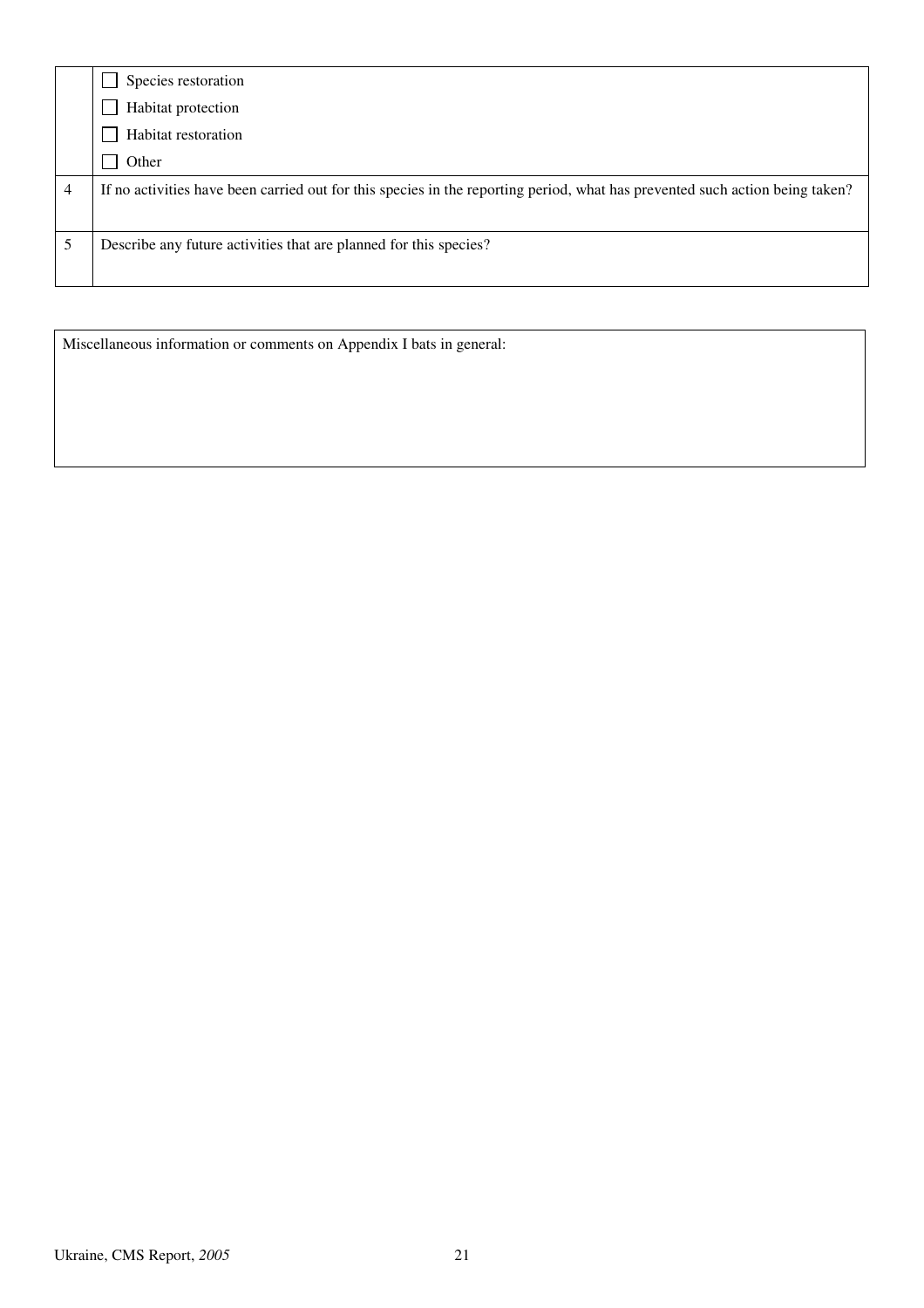#### **6.1 General questions on Appendix I species belonging to other taxa**

| 1              | Identify the Ministry, agency/department, or organisation responsible for leading actions relating to Appendix I listed<br>species belonging to taxa not included in sections 1-5 above:                                                                                                                                                   |
|----------------|--------------------------------------------------------------------------------------------------------------------------------------------------------------------------------------------------------------------------------------------------------------------------------------------------------------------------------------------|
|                | There are no other Appendix I taxa species in Ukraine belonging to taxa not included in sections 1–5 above                                                                                                                                                                                                                                 |
| $\overline{2}$ | Is the taking of all Appendix I species belonging to taxa not included in<br>Yes<br>No<br>sections 1-5 above, prohibited by the national legislation listed as being<br>implementing legislation in Table I(a) (General Information)?<br>If other legislation is relevant, please provide details:                                         |
| 2a             | If the taking of Appendix I species belonging to taxa not included in<br>Yes<br>N <sub>0</sub><br>sections 1-5 above is prohibited by law, have any exceptions been<br>granted to the prohibition?                                                                                                                                         |
|                | If Yes, please provide details (Include the date on which the exception was notified to the CMS Secretariat pursuant to<br>CMS Article $III(7)$ :                                                                                                                                                                                          |
| 3              | Identify any obstacles to migration that exist in relation to Appendix I species belonging to taxa not included in sections<br>$1-5$ above:                                                                                                                                                                                                |
| 3a             | What actions are being undertaken to overcome these obstacles?                                                                                                                                                                                                                                                                             |
| 3 <sub>b</sub> | What assistance, if any, does your country require in order to overcome these obstacles?                                                                                                                                                                                                                                                   |
| 4              | What actions have been taken to prevent, reduce or control factors that are endangering or are likely to further endanger<br>species belonging to taxa not included in section 1-5 above, including strictly controlling the introduction of, or<br>controlling or eliminating, already introduced exotic species (Article III $(4)(c)$ )? |
| 4a             | Describe any factors that may limit action being taken in this regard:                                                                                                                                                                                                                                                                     |
| 4 <sub>b</sub> | What assistance, if any, does your country require to overcome these factors?                                                                                                                                                                                                                                                              |

### **6.2 Questions on specific Appendix I species belonging to other taxa**

**If you have information indicating that your country should be considered a Range State for any Appendix I listed species that belongs to taxa not included in sections 1-5 above, please complete a table (provided below) for each species.** 

| <i>Species name,</i> Common name(s):                                                                                                                                                                                                    |  |  |
|-----------------------------------------------------------------------------------------------------------------------------------------------------------------------------------------------------------------------------------------|--|--|
| Please provide published distribution reference:                                                                                                                                                                                        |  |  |
| Summarise information on population size, trends and distribution (if known):                                                                                                                                                           |  |  |
| Indicate (with an 'X') and briefly describe any activities that have been carried out in favour of this species in the<br>reporting period. (Please provide the title of the project and contact details, where available):<br>Research |  |  |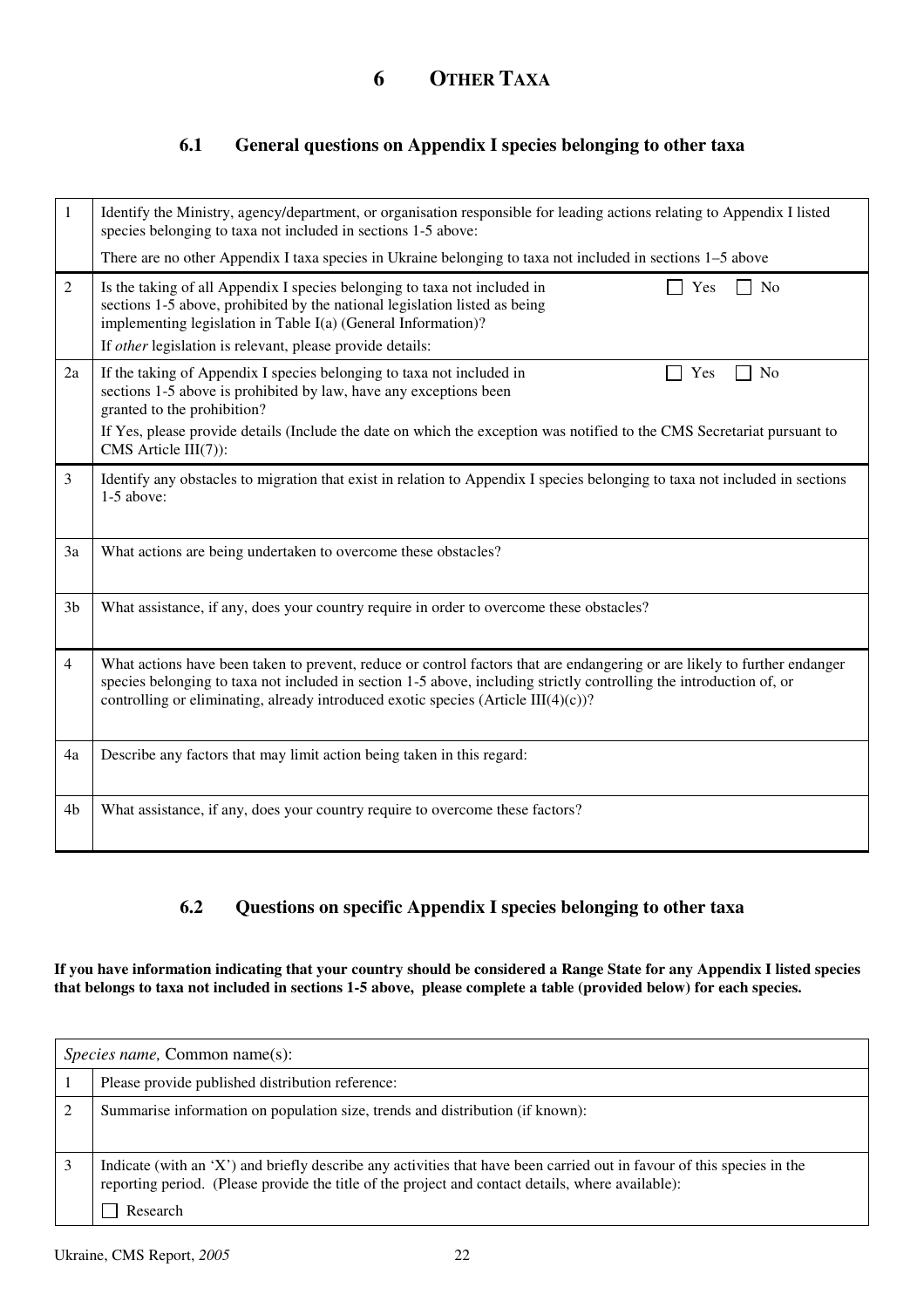|   | Monitoring                                                                                                                   |  |
|---|------------------------------------------------------------------------------------------------------------------------------|--|
|   | Species protection                                                                                                           |  |
|   | Species restoration                                                                                                          |  |
|   | Habitat protection                                                                                                           |  |
|   | Habitat restoration                                                                                                          |  |
|   | Other                                                                                                                        |  |
| 4 | If no activities have been carried out for this species in the reporting period, what has prevented such action being taken? |  |
|   |                                                                                                                              |  |
| 5 | Describe any future activities that are planned for this species?                                                            |  |
|   |                                                                                                                              |  |

Miscellaneous information or comments on Appendix I species that belong to taxa not included in sections 1-5 above:

# **7 LISTING OF OTHER ENDANGERED MIGRATORY SPECIES IN APPENDIX I**

|                | Is your country a Range State for any other endangered migratory species                     | Yes            | V No |
|----------------|----------------------------------------------------------------------------------------------|----------------|------|
|                | not currently listed in Appendix I?                                                          |                |      |
|                | If Yes, please provide details:                                                              |                |      |
| 1a             | Is your country taking any steps to propose listing any of these species?                    | $\sqrt{7}$ Yes | V No |
|                | If Yes, please provide details:                                                              |                |      |
| 1 <sub>b</sub> | What assistance, if any, does your country require to initiate the listing of these species? |                |      |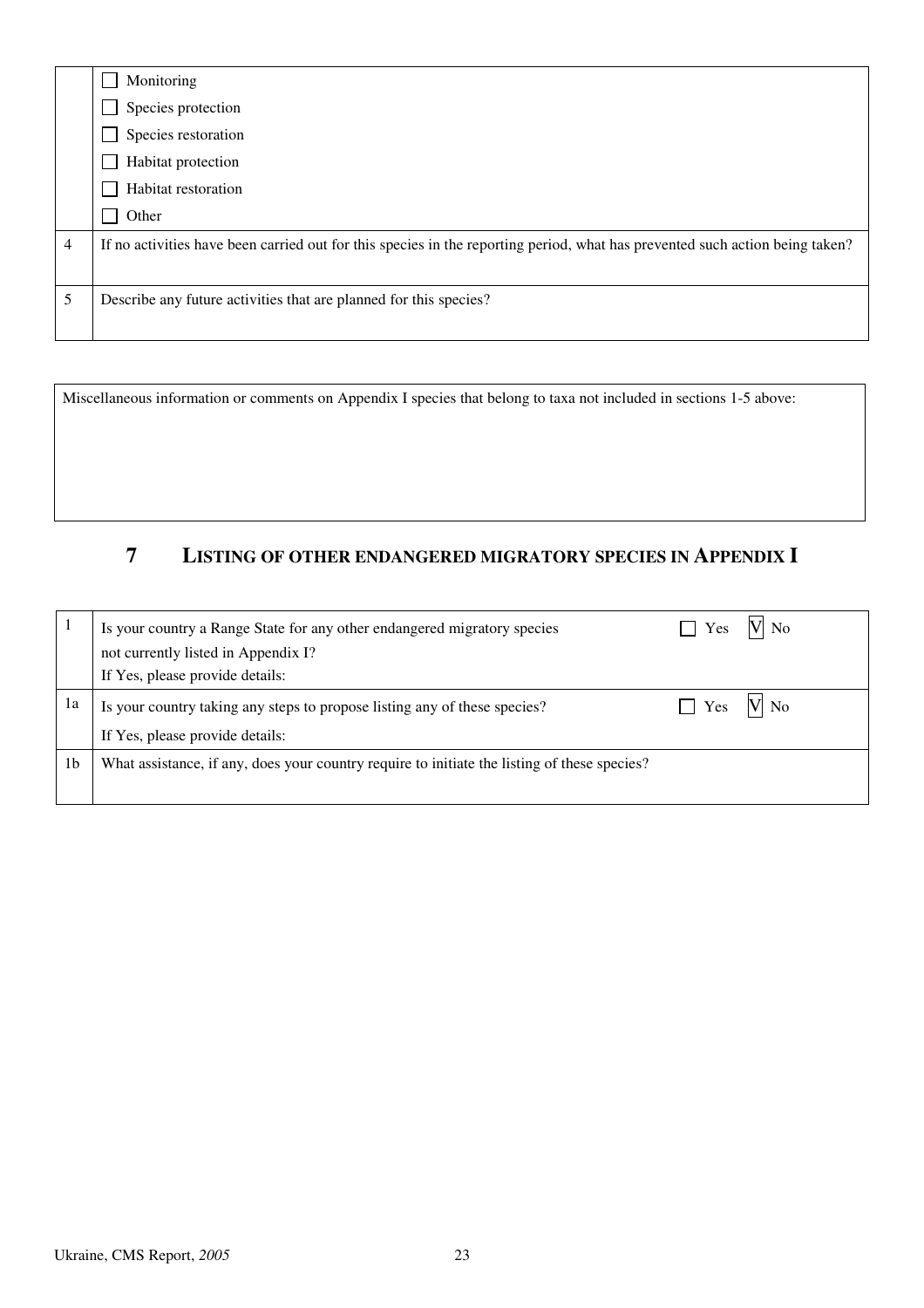# **III. Appendix II Species**

## **1. INFORMATION ON APPENDIX II SPECIES**

**Information pertaining to the conservation of Appendix II species that are the object of CMS Agreements will have been provided in periodic Party reports to those instruments. It will suffice therefore to reference (below), and preferably append, a copy of the latest report that has been submitted to the secretariat each of the Agreement/MoUs to which your country is a Party.** 

| <b>ACCOBAMS</b> (2001)                  |                           |  |  |
|-----------------------------------------|---------------------------|--|--|
| Date of last report: 2004               | Period covered: 2003–2004 |  |  |
| <b>GREAT BUSTARD MoU (2001)</b>         |                           |  |  |
| Date of last report: 2004               | Period covered: 2003–2004 |  |  |
| <b>SLENDER-BILLED CURLEW MoU (1994)</b> |                           |  |  |
| Date of last report: no yet submitted   | Period covered:           |  |  |
| <b>EUROBATS (1994)</b>                  |                           |  |  |
| Date of last report: 2005               | Period covered: 2004–2005 |  |  |
| <b>AEWA (1999)</b>                      |                           |  |  |
| Date of last report: not yet submitted  | Period covered:           |  |  |
| <b>ALBATROSSES AND PETRELS (2001)</b>   |                           |  |  |
| Date of last report: not submitted      | Period covered:           |  |  |

## **2. QUESTIONS ON CMS AGREEMENTS**

### **2.1 Questions on the development of new CMS Agreements relating to birds**

|   | $M_{\text{No}}$<br>$\Box$ Yes<br>In the current reporting period, has your country <b>initiated</b> the development of any<br>CMS Agreements, including Memoranda of Understanding, to address the<br>conservation needs of Appendix II bird species?<br>If Yes, what is the current state of development?                                         |
|---|----------------------------------------------------------------------------------------------------------------------------------------------------------------------------------------------------------------------------------------------------------------------------------------------------------------------------------------------------|
| 2 | $W$ Yes<br>N <sub>0</sub><br>In the current reporting period, has your country <b>participated</b> in the development<br>of any CMS Agreements, including Memoranda of Understanding, which address<br>the conservation needs of Appendix II bird species?<br>If Yes, please provide details: Aquatic Warbler MoU, finalization of the Action Plan |
| 3 | If your country has initiated or is participating in the development of an Agreement or Memorandum of Understanding,<br>what assistance, if any, does your country require in order to initiate or participate in the instrument's development?                                                                                                    |
| 4 | $\overline{N}$<br>Is the development of any CMS Agreement for birds, including Memoranda of<br>Understanding, planned by your country in the foreseeable future?<br>If Yes, please provide details: the African-Eurasian migratory raptors Agreement.                                                                                              |

#### **2.2 Questions on the development of new CMS Agreements relating to marine mammals**

| In the current reporting period, has your country <b>initiated</b> the development of any | $\Box$ Yes $\blacksquare$ No |  |
|-------------------------------------------------------------------------------------------|------------------------------|--|
| CMS Agreements, including Memoranda of Understanding, to address the                      |                              |  |
| conservation needs of Appendix II marine mammal species?                                  |                              |  |
| If Yes, what is the current state of development?                                         |                              |  |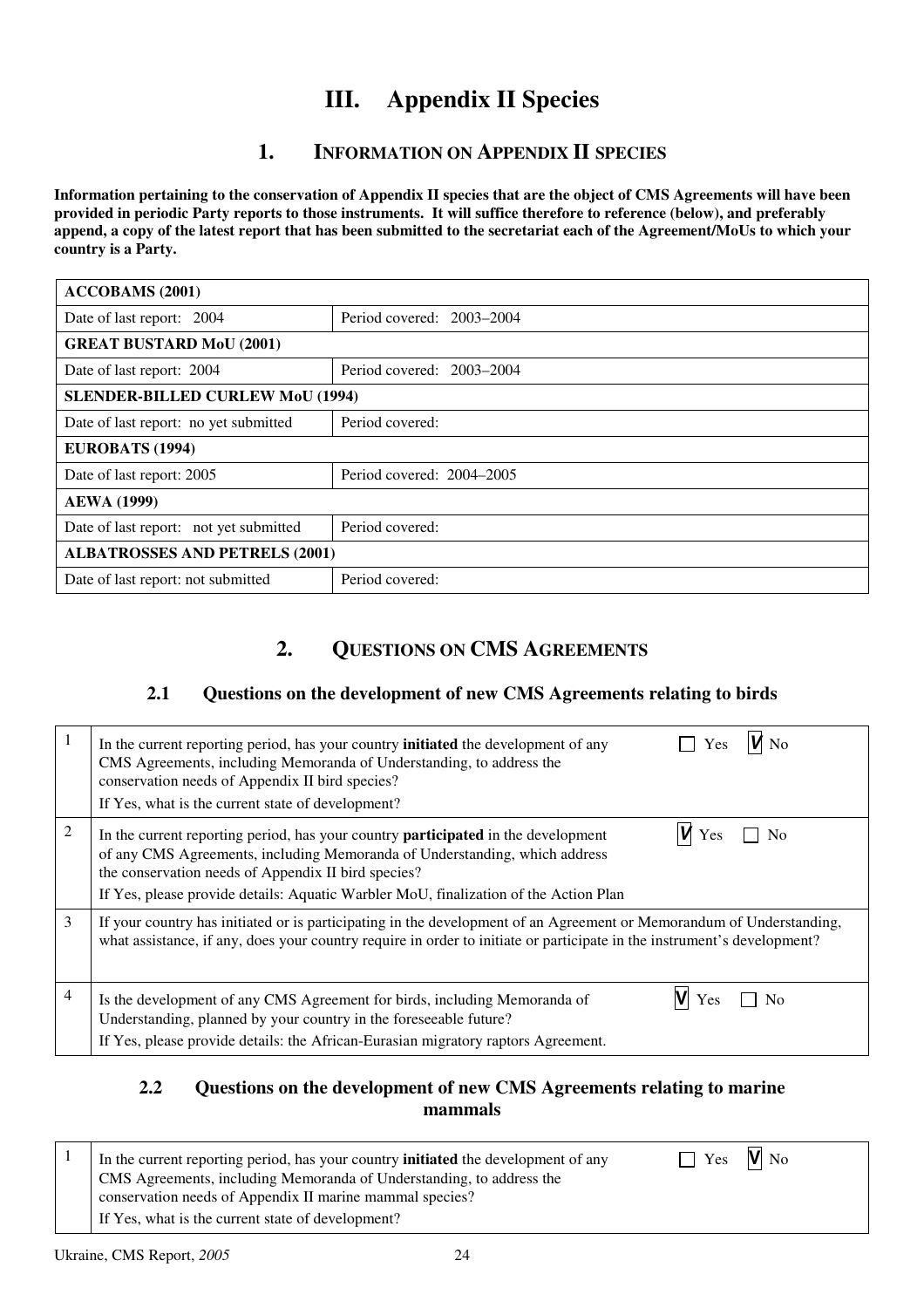| 2 | VI No<br>In the current reporting period, has your country <b>participated</b> in the development<br>Yes<br>of any CMS Agreements, including Memoranda of Understanding, which address<br>the conservation needs of Appendix II marine mammal species?<br>If Yes, please provide details: |
|---|-------------------------------------------------------------------------------------------------------------------------------------------------------------------------------------------------------------------------------------------------------------------------------------------|
| 3 | If your country has initiated or is participating in the development of an Agreement or Memorandum of Understanding,<br>what assistance, if any, does your country require in order to initiate or participate in the instrument's development?                                           |
| 4 | N <sub>0</sub><br>Is the development of any CMS Agreement for marine mammals, including<br>Yes<br>Memoranda of Understanding, planned by your country in the foreseeable future?<br>If Yes, please provide details:                                                                       |

## **2.3 Questions on the development of new CMS Agreements relating to marine turtles**

|                | Yes<br>In the current reporting period, has your country <b>initiated</b> the development of any<br>CMS Agreements, including Memoranda of Understanding, to address the<br>conservation needs of Appendix II marine turtles?<br>If Yes, what is the current state of development?      |
|----------------|-----------------------------------------------------------------------------------------------------------------------------------------------------------------------------------------------------------------------------------------------------------------------------------------|
| $\overline{2}$ | $\sqrt{N}$<br>In the current reporting period, has your country <b>participated</b> in the development<br>Yes<br>of any CMS Agreements, including Memoranda of Understanding, which address<br>the conservation needs of Appendix II marine turtles?<br>If Yes, please provide details: |
| 3              | If your country has initiated or is participating in the development of an Agreement or Memorandum of Understanding,<br>what assistance, if any, does your country require in order to initiate or participate in the instrument's development?                                         |
| $\overline{4}$ | Is the development of any CMS Agreement for marine turtles, including<br>Memoranda of Understanding, planned by your country in the foreseeable future?<br>If Yes, please provide details:                                                                                              |

### **2.4 Questions on the development of new CMS Agreements relating to terrestrial mammals (other than bats)**

|                | In the current reporting period, has your country <b>initiated</b> the development of any<br>Yes<br>CMS Agreements, including Memoranda of Understanding, to address the conservation<br>needs of Appendix II terrestrial mammal species (other than bats)?<br>If Yes, what is the current state of development? |
|----------------|------------------------------------------------------------------------------------------------------------------------------------------------------------------------------------------------------------------------------------------------------------------------------------------------------------------|
| $\overline{2}$ | Yes<br>In the current reporting period, has your country <b>participated</b> in the development<br>of any CMS Agreements, including Memoranda of Understanding, which address<br>the conservation needs of Appendix II terrestrial mammal species (other than bats)?<br>If Yes, please provide details:          |
| 3              | If your country has initiated or is participating in the development of an Agreement or Memorandum of Understanding,<br>what assistance, if any, does your country require in order to initiate or participate in the instrument's development?                                                                  |
| 4              | Yes<br>N <sub>0</sub><br>Is the development of any CMS Agreement for terrestrial mammals (other than bats),<br>Including Memoranda of Understanding, planned by your country in the foreseeable future?<br>If Yes, please provide details:                                                                       |

## **2.5 Questions on the development of new CMS Agreements relating to bats**

| In the current reporting period, has your country <b>initiated</b> the development of any | $\Box$ Yes $V$ No |
|-------------------------------------------------------------------------------------------|-------------------|
| CMS Agreements, including Memoranda of Understanding, to address the                      |                   |
| conservation needs of Appendix II bat species?                                            |                   |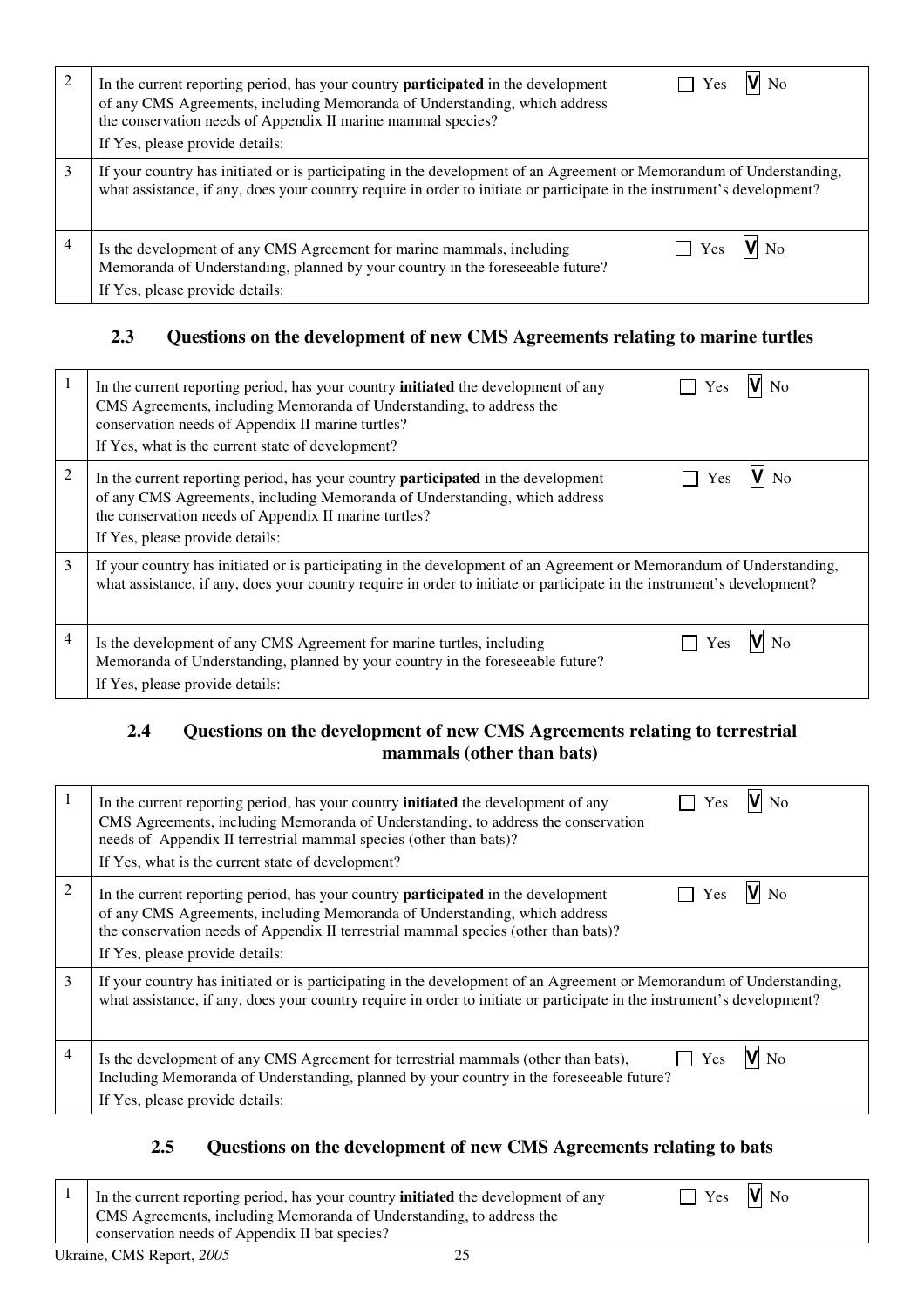|   | If Yes, what is the current state of development?                                                                                                                                                                                                                              |
|---|--------------------------------------------------------------------------------------------------------------------------------------------------------------------------------------------------------------------------------------------------------------------------------|
| 2 | V No<br>Yes<br>In the current reporting period, has your country <b>participated</b> in the development<br>of any CMS Agreements, including Memoranda of Understanding, which address<br>the conservation needs of Appendix II bat species?<br>If Yes, please provide details: |
| 3 | If your country has initiated or is participating in the development of an Agreement or Memorandum of Understanding,<br>what assistance, if any, does your country require in order to initiate or participate in the instrument's development?                                |
| 4 | Is the development of any CMS Agreement for bats, including Memoranda of<br>Yes<br>Understanding, planned by your country in the future?<br>If Yes, please provide details:                                                                                                    |

### **2.6 Questions on the development of new CMS Agreements relating to other taxa**

|   | In the current reporting period, has your country <b>initiated</b> the development of any<br>CMS Agreements, including Memoranda of Understanding, to address the<br>conservation needs of Appendix II species belonging to taxa not<br>included in sections 1-6 above?<br>If Yes, what is the current state of development? |
|---|------------------------------------------------------------------------------------------------------------------------------------------------------------------------------------------------------------------------------------------------------------------------------------------------------------------------------|
| 2 | $V_{\rm No}$<br>Yes<br>In the current reporting period, has your country <b>participated</b> in the development<br>of any CMS Agreements, including Memoranda of Understanding, which address<br>the conservation needs of species belonging to taxa not included in sections 1-6 above?<br>If Yes, please provide details:  |
| 3 | If your country has initiated or is participating in the development of an Agreement or Memorandum of Understanding,<br>what assistance, if any, does your country require in order to initiate or participate in the instrument's development?                                                                              |
| 4 | Is the development of any CMS Agreement for other taxa, including Memoranda of<br>Yes<br>Understanding, planned by your country in the foreseeable future?<br>If Yes, please provide details:                                                                                                                                |

# **3. LISTING OF MIGRATORY SPECIES IN APPENDIX II**

|                | Is your country a Range State for any migratory species that has an unfavorable<br>Yes<br>No<br>conservation status, but is not currently listed in Appendix II and could benefit<br>from the conclusion of an Agreement for its conservation?<br>If Yes, please provide details: |
|----------------|-----------------------------------------------------------------------------------------------------------------------------------------------------------------------------------------------------------------------------------------------------------------------------------|
|                | A lot of Raptors has an unfavorable conservation status; and Little Bustard (Tetrax tetrax) also.                                                                                                                                                                                 |
| 1a             | $V$ No<br>Yes<br>Is your country taking any steps to propose the listing of this/these species in Appendix II?                                                                                                                                                                    |
|                | If Yes, please provide details: We think the African-Eurasian migratory raptors Agreement will be prepared soon.                                                                                                                                                                  |
| 1 <sub>b</sub> | What assistance, if any, does your country require to initiate the listing of this/these species?                                                                                                                                                                                 |
|                |                                                                                                                                                                                                                                                                                   |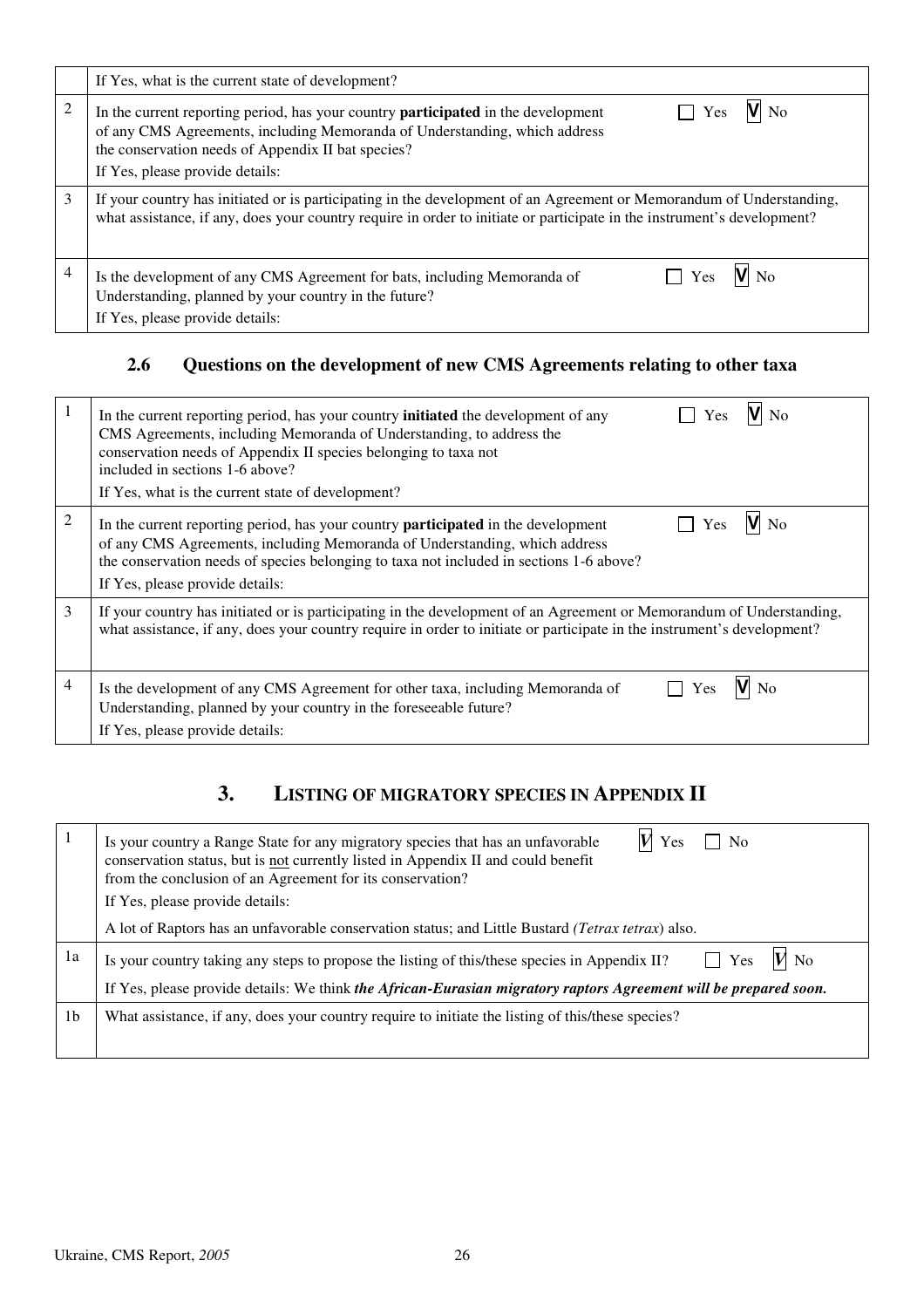# **IV. National and Regional Priorities**

| 1  | V Medium<br>High<br>What priority does your country assign to the conservation and,<br>Low<br>where applicable, sustainable use of migratory species in<br>comparison to other biodiversity-related issues? |
|----|-------------------------------------------------------------------------------------------------------------------------------------------------------------------------------------------------------------|
| 2  | $\mathbf V$<br>Yes<br>No<br>Are migratory species and their habitats addressed by your country's national                                                                                                   |
|    | biodiversity strategy or action plan?                                                                                                                                                                       |
|    |                                                                                                                                                                                                             |
|    | If Yes, please indicate and briefly describe the extent to which it addresses the following issues:                                                                                                         |
|    | Conservation, sustainable use and/or restoration of migratory species                                                                                                                                       |
|    | $\overline{\mathsf{V}}$<br>Conservation, sustainable use and/or restoration of the habitats of migratory species, including protected areas                                                                 |
|    | Actions to prevent, reduce or control factors that are endangering or are likely to further endanger migratory<br>species (e.g. alien invasive species or by-catch)                                         |
|    | Minimising or eliminating barriers or obstacles to migration                                                                                                                                                |
|    | Research and monitoring of migratory species                                                                                                                                                                |
|    | Transboundary co-operation                                                                                                                                                                                  |
| 3  | No<br>Does the conservation of migratory species currently feature in any other national<br>Yes                                                                                                             |
|    | or regional policies/plans (apart from CMS Agreements)<br>If Yes, please provide details:                                                                                                                   |
| 3a | Do these policies/plans cover the following areas (if Yes, please provide details):                                                                                                                         |
|    | Law of Ukraine on the National Programme of forming of the National Ecological Network of Ukraine for 2000–2015                                                                                             |
|    | N <sub>0</sub><br>Yes                                                                                                                                                                                       |
|    | $\overline{\mathsf{V}}$<br>$\Box$<br>Exploitation of natural resources (e.g. fisheries, hunting, etc.)                                                                                                      |
|    | $\mathbf{I}$<br>Economic development                                                                                                                                                                        |
|    | $\overline{\mathsf{V}}$<br>Land-use planning                                                                                                                                                                |
|    | Pollution control                                                                                                                                                                                           |
|    | $\overline{\mathsf{V}}$<br>Designation and development of protected areas                                                                                                                                   |
|    | $\overline{\mathsf{V}}$<br>$\mathsf{L}$<br>Development of ecological networks                                                                                                                               |
|    | Planning of powerlines                                                                                                                                                                                      |
|    | Planning of fences                                                                                                                                                                                          |
|    | Planning of dams                                                                                                                                                                                            |
|    | Other                                                                                                                                                                                                       |
|    |                                                                                                                                                                                                             |

# **V. Protected Areas**

|    |                                                                                                                                                                               |                | Are migratory species taken into account in the selection, establishment and<br>Yes<br>No<br>management of protected areas in your country? |
|----|-------------------------------------------------------------------------------------------------------------------------------------------------------------------------------|----------------|---------------------------------------------------------------------------------------------------------------------------------------------|
|    |                                                                                                                                                                               |                | If Yes, please provide details:                                                                                                             |
| 1a | Do these protected areas cover the following areas? (If Yes, please provide details and include the amount of protected<br>areas coverage and the number of protected areas): |                |                                                                                                                                             |
|    | Yes                                                                                                                                                                           | N <sub>0</sub> |                                                                                                                                             |
|    | $\boldsymbol{\mathrm{V}}$                                                                                                                                                     |                | Terrestrial                                                                                                                                 |
|    | V                                                                                                                                                                             |                | Aquatic                                                                                                                                     |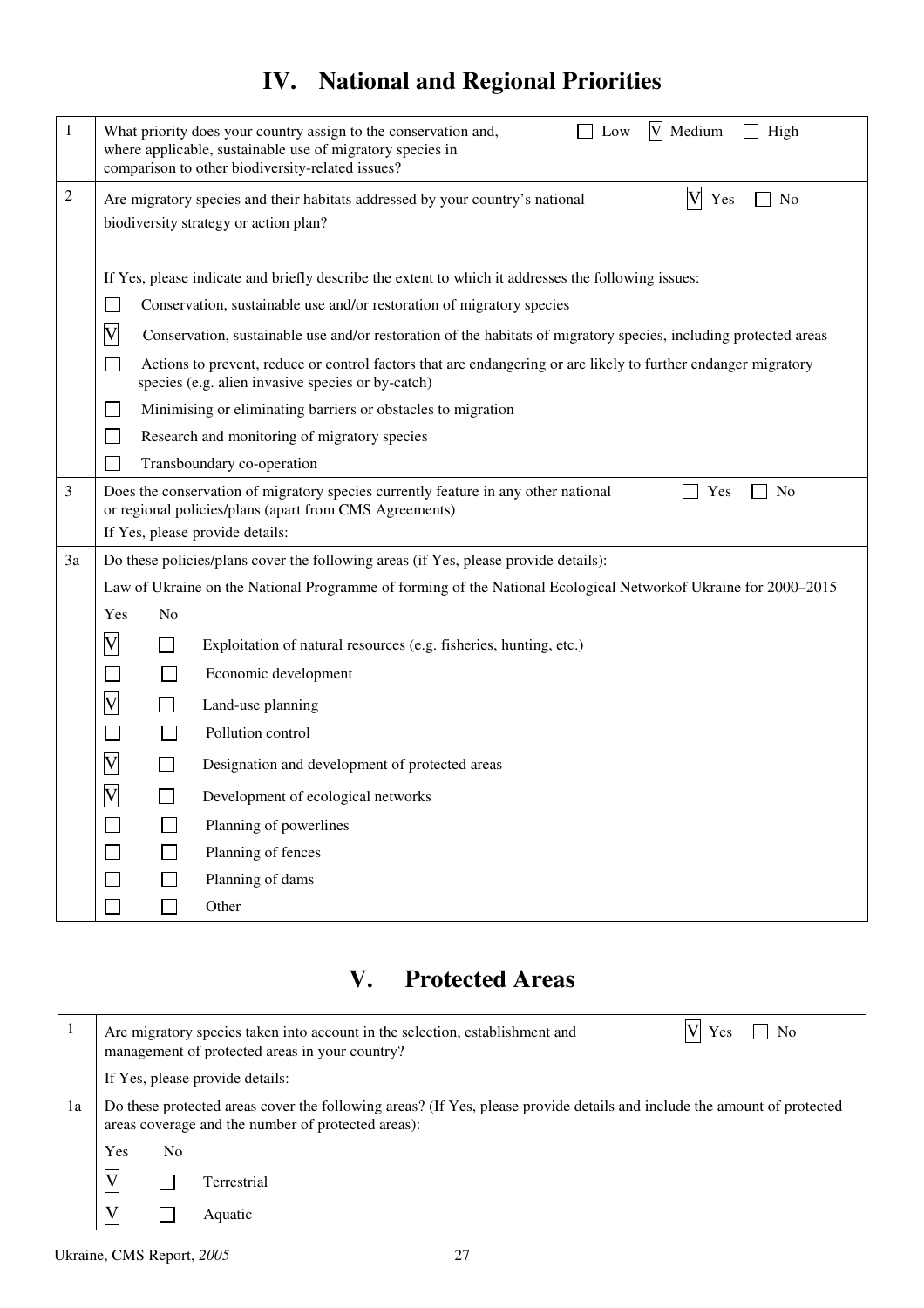|                | Marine                                                                                                                                                        |
|----------------|---------------------------------------------------------------------------------------------------------------------------------------------------------------|
| 1 <sub>b</sub> | I Identify the agency, department or organization responsible for leading on this action in your country: State Service for<br><b>Protected Areas Affairs</b> |

# **VI. Policies on Satellite Telemetry**

|   | V No<br>$\Box$ Yes<br>In the current reporting period, has your country undertaken<br>conservation/research projects that use satellite telemetry?                                                                                                                                                                                        |
|---|-------------------------------------------------------------------------------------------------------------------------------------------------------------------------------------------------------------------------------------------------------------------------------------------------------------------------------------------|
|   | If Yes, please provide details (Indicate <i>inter alia</i> the scientific justification for the research, describe briefly the measures<br>taken to ensure that risks to the welfare of individual animals and $-$ in the case of severely depleted populations $-$ to the<br>species are minimised, and summarise the results obtained): |
| 2 | $\Box$ Yes<br>Are any future conservation/research projects planned that will use<br>satellite telemetry?<br>If Yes, please provide details (including the expected timeframe for these projects):                                                                                                                                        |
|   | If No, please explain any impediments or requirements in this regard:<br>Lack of finances                                                                                                                                                                                                                                                 |

# **VII. Membership**

|    | Yes<br>Have actions been taken by your country to encourage non-Parties<br>N <sub>0</sub><br>to join CMS and its related Agreements?                                                                       |
|----|------------------------------------------------------------------------------------------------------------------------------------------------------------------------------------------------------------|
|    | If Yes, please provide details. (In particular, describe actions taken to recruit the non-Parties that have been identified by<br>the Standing Committee as high priorities for recruitment.)              |
| 1a | Identify the agency, department or organization responsible for leading on this action in your country:                                                                                                    |
|    | In the capacity of the regional member of the CMS Standing Committee there were contacts with officials from the<br>Russian Federations to encourage the country to join CMS or/and its agreements and MoU |

# **VIII. Global and National Importance of CMS**

| Yes<br>Have actions been taken by your country to increase national, regional<br>No<br>and/or global awareness of the relevance of CMS and its global importance<br>in the context of biodiversity conservation? |
|------------------------------------------------------------------------------------------------------------------------------------------------------------------------------------------------------------------|
| If Yes, please provide details: there was a number of conservation seminars and workshops conducted in Ukraine where<br>migratory species was one of the item                                                    |
| Identify the agency, department or organization responsible for leading on this action in your country:                                                                                                          |
| Ministry of Environmental Protection of Ukraine                                                                                                                                                                  |

# **IX. Mobilization of Resources**

| $V$ Yes $\Box$ No<br>Has your country made financial resources available for conservation activities having<br>direct benefits for migratory species in your country?            |
|----------------------------------------------------------------------------------------------------------------------------------------------------------------------------------|
| If Yes, please provide details (Indicate the migratory species that have benefited from these activities): mostly birds                                                          |
| $Yes$ $N$ No<br>Has your country made voluntary contributions to the CMS Trust Fund to support<br>requests from developing countries and countries with economies in transition? |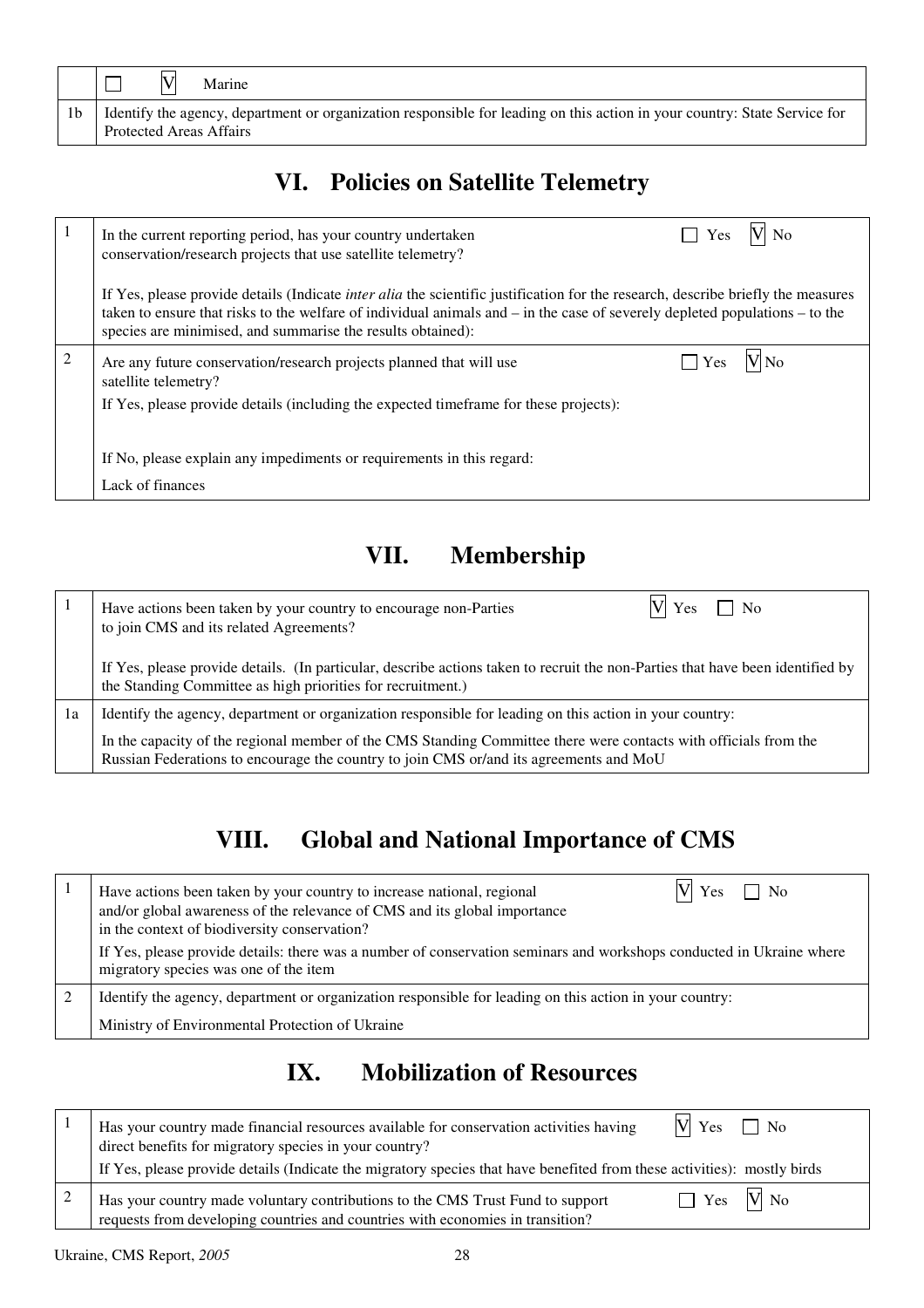|   | If Yes, please provide details:                                                                                                                                                                                                            |
|---|--------------------------------------------------------------------------------------------------------------------------------------------------------------------------------------------------------------------------------------------|
| 3 | Has your country made other voluntary financial contributions to support<br>N <sub>0</sub><br>Yes<br>conservation activities having direct benefits for migratory species in other<br>countries (particularly developing countries)?       |
|   | If Yes, please provide details (Indicate the migratory species that have benefited from these activities):                                                                                                                                 |
| 4 | Has your country provided technical and/or scientific assistance to<br>Yes<br>No<br>developing countries to facilitate initiatives for the benefit of migratory<br>species?                                                                |
|   | If Yes, please provide details (Indicate the migratory species that have benefited from these activities):                                                                                                                                 |
| 5 | Has your country received financial assistance/support from the CMS Trust<br>N <sub>0</sub><br>Yes<br>Fund, via the CMS Secretariat, for national conservation activities having<br>direct benefits for migratory species in your country? |
|   | If Yes, please provide details (Indicate the migratory species that have benefited from these activities): Slender-Billed<br>Curlew                                                                                                        |
| 6 | Has your country received financial assistance/support from sources other<br>N٥<br>Yes<br>than the CMS Secretariat for conservation activities having direct benefit for<br>migratory species in your country?                             |
|   | If Yes, please provide details (Indicate the migratory species that have benefited from these activities): birds, bats and<br>marine mammals                                                                                               |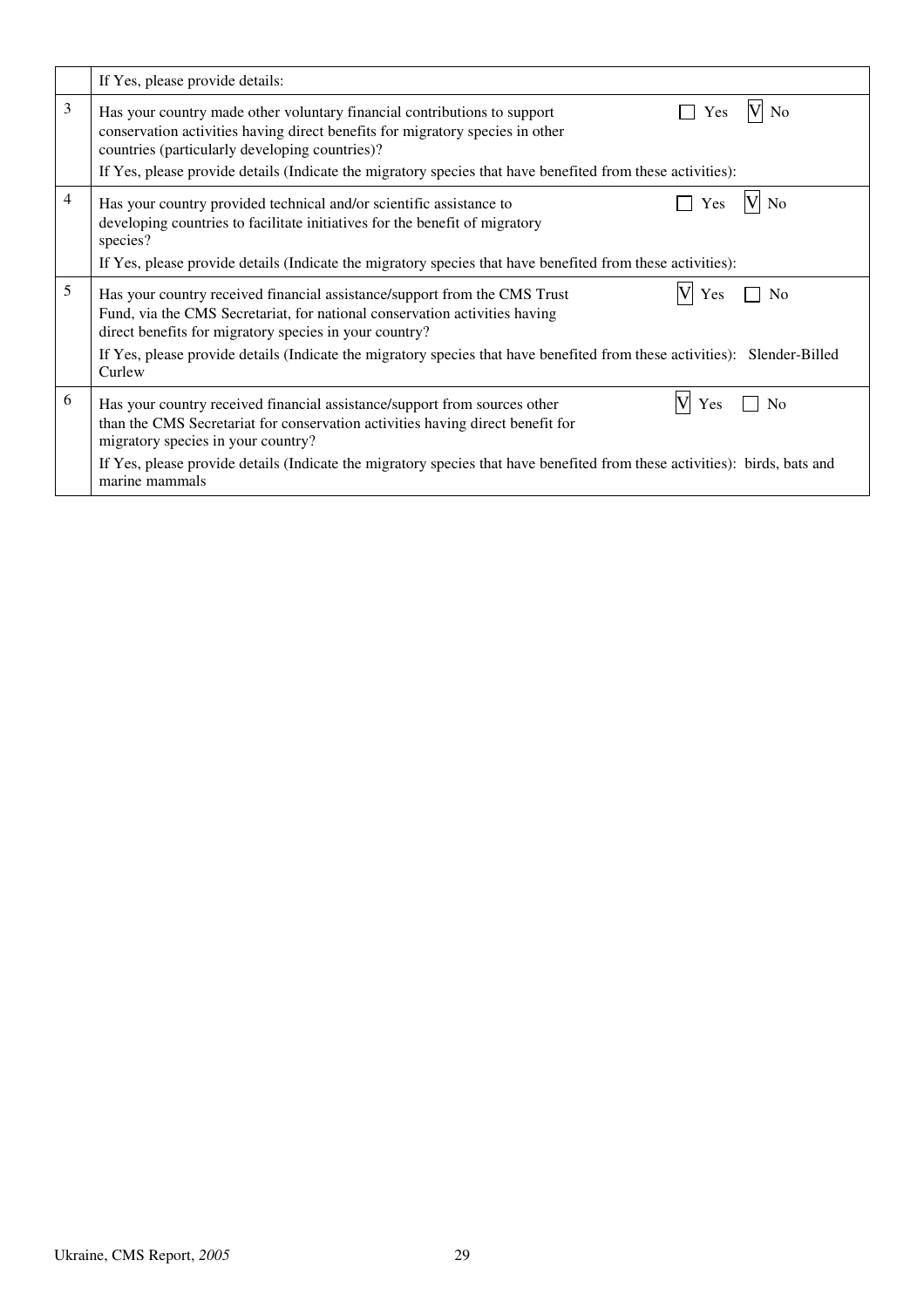# **X. Implementation of COP Resolutions and Recommendations**

**Please summarize the measures undertaken by your country to implement the substantive, operational Resolutions and Recommendations adopted by the Conference of the Parties, where these have not been mentioned elsewhere in this report, giving particular emphasis to those identified below (as appropriate).**

**Resolutions** 

Resolution 6.2 – By-catch, and Recommendation 7.2 – Implementation of Resolution 6.2 on By-catch: Fishery regime for the Balck Sea and Sea of Azov were amended to include measures aimed at mitigation of dolphin by-catch

Resolution 6.3 – Southern Hemisphere Albatross Conservation:

Resolution 7.2 – Impact Assessment and Migratory Species: There is a requirement of Law of Ukraine "On Animal Kingdom" to take migratory species considerations into account while making Environmental Impact Assessments

Resolution 7.3 – Oil Pollution and Migratory Species: no direct actions taken

Resolution 7.4 – Electrocution of Migratory Birds: The Ministry of Fuel and Energy are contacted to discuss measures to decrease electrocution and the data are being collected on the level of threats of electrocution for migratory species

Resolution 7.5 – Wind Turbines and Migratory Species: The Ministry of Fuel and Energy are contacted to discuss possible impact of wind turbines development on migratory species

Resolution 7.9 – Cooperation with Other Bodies and Processes: There is constant cooperation between the Ministry of Environmental Protection and National Academy of Sciences of Ukraine, Ukrainian Society for Bird Conservation, Ukrainian Centre for Bat Protection, BREMA Laboratory and other scientific and/or non-governmental on the matters relevant to the conservation of migratory species

Resolution 7.15 – Future Action on the Antarctic Minke, Bryde's and Pygmy Right Whales under the Convention on Migratory Species:

#### **Recommendations**

Recommendation 7.5 – Range State Agreement for Dugong (*Dugong dugon*) Conservation:

Recommendation 7.6 – Improving the Conservation Status of the Leatherback Turtle (*Dermochelys coriacea*):

Recommendation 7.7 – America Pacific Flyway Programme:

**Other resolutions/recommendations:** 

#### **Other remarks:**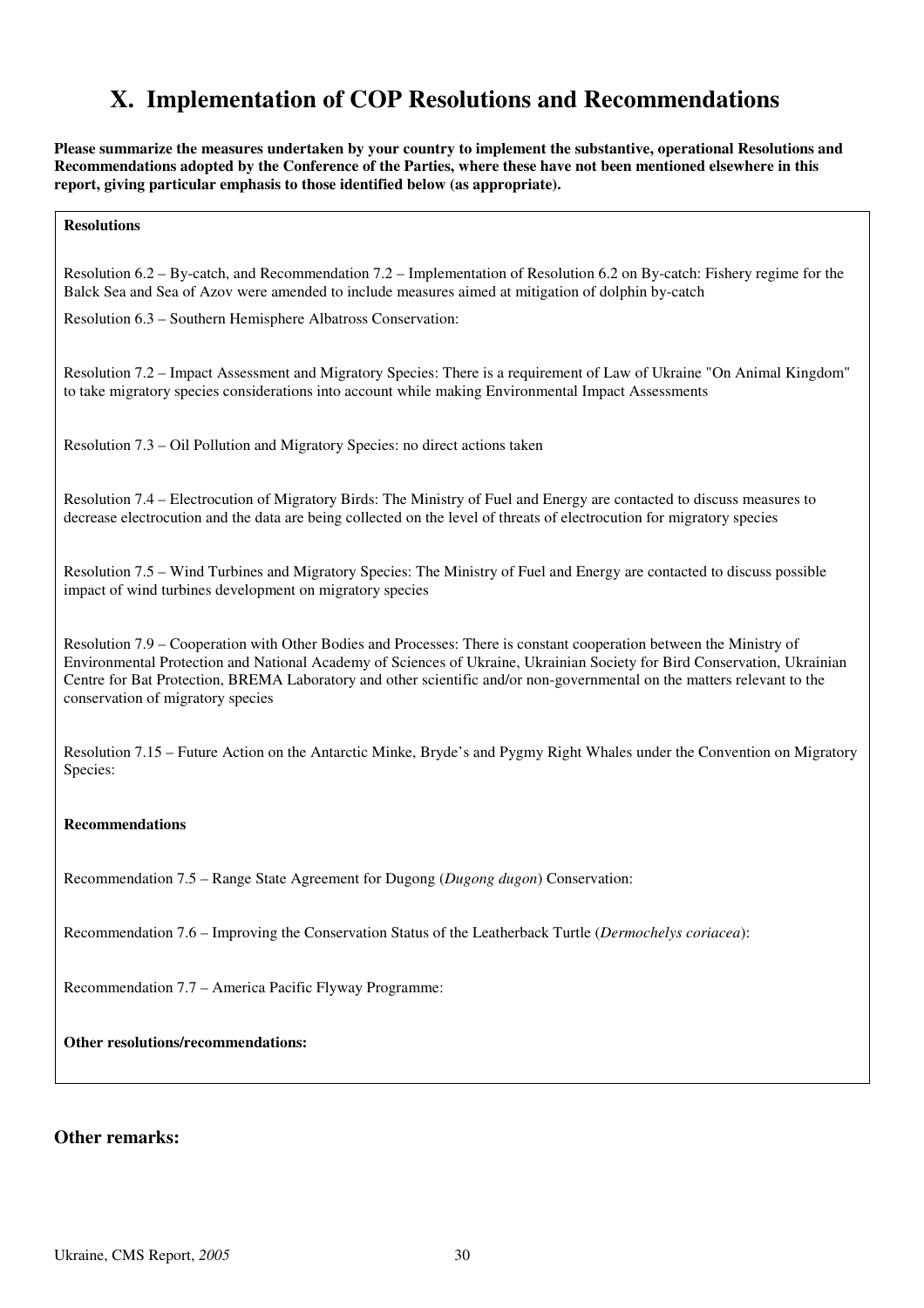# **Annex: Questions on specific Appendix II species**

**The tables below contain the list of all species listed in Appendix II. Boxes have been checked to indicate the species for which your country is considered to be a Range State. Please amend the boxes where appropriate. (If you wish to provide further information on any of these species, please attach as an annex.) Please also provide published distribution references where available.** 

| Species                                                  | Range<br><b>State</b> | Not a<br><b>Range State</b> | Extinct | N <sub>o</sub><br>information<br>available | Published distribution reference                                                                              |  |  |  |  |  |
|----------------------------------------------------------|-----------------------|-----------------------------|---------|--------------------------------------------|---------------------------------------------------------------------------------------------------------------|--|--|--|--|--|
| <b>CHIROPTERA</b>                                        |                       |                             |         |                                            |                                                                                                               |  |  |  |  |  |
| Rhinolophus ferrumequinum<br>(only European populations) | $\boxtimes$           |                             |         |                                            | Red Data Book of Ukraine.<br>Animals. - Kyiv, 1994. - 464 p.<br>(Ukrainian).                                  |  |  |  |  |  |
| Rhinolophus hipposideros<br>(only European populations)  | $\boxtimes$           |                             |         | $\mathcal{L}$                              | Red Data Book of Ukraine.<br>Animals. - Kyiv, 1994. - 464 p.<br>(Ukrainian).                                  |  |  |  |  |  |
| Rhinolophus euryale<br>(only European populations)       | $\boxtimes$           |                             |         |                                            | Migration Status of Bats in Ukraine<br>(Novitates Theriologicae. P. 6). -<br>Kyiv, 2001 - 172 p. (Ukrainian). |  |  |  |  |  |
| Rhinolophus mehelyi<br>(only European populations)       | $\boxtimes$           |                             |         |                                            | Migration Status of Bats in Ukraine<br>(Novitates Theriologicae. P. 6). -<br>Kyiv, 2001 - 172 p. (Ukrainian). |  |  |  |  |  |
| Rhinolophus blasii<br>(only European populations)        | $\Box$                | $\boxtimes$                 |         |                                            |                                                                                                               |  |  |  |  |  |
| Myotis bechsteini<br>(only European populations)         | $\boxtimes$           |                             |         | $\sim$                                     | Red Data Book of Ukraine.<br>Animals. - Kyiv, 1994. - 464 p.<br>(Ukrainian).                                  |  |  |  |  |  |
| Myotis blythi<br>(only European populations)             | $\boxtimes$           |                             |         |                                            | Mammals of Ukraine protected by<br>the Bern Convention. - Kyiv, 1999.<br>- 224 p. (Ukrainian).                |  |  |  |  |  |
| Myotis brandtii<br>(only European populations)           | $\boxtimes$           |                             |         | ┓                                          | Mammals of Ukraine protected by<br>the Bern Convention. - Kyiv, 1999.<br>- 224 p. (Ukrainian).                |  |  |  |  |  |
| Myotis capaccinii<br>(only European populations)         | $\boxtimes$           |                             |         |                                            | Mammals of Ukraine protected by<br>the Bern Convention. - Kyiv, 1999.<br>- 224 p. (Ukrainian).                |  |  |  |  |  |
| Myotis dasycneme<br>(only European populations)          | $\boxtimes$           |                             |         |                                            | Red Book of Ukraine. Animals. -<br>Kyiv, 1994. - 464 p. (Ukrainian).                                          |  |  |  |  |  |
| Myotis daubentoni<br>(only European populations)         | $\boxtimes$           |                             |         |                                            | Mammals of Ukraine protected by<br>the Bern Convention. - Kyiv, 1999.<br>$-224$ p. (Ukrainian).               |  |  |  |  |  |
| Myotis emarginatus<br>(only European populations)        | $\boxtimes$           |                             |         |                                            | Red Data Book of Ukraine.<br>Animals. - Kyiv, 1994. - 464 p.<br>(Ukrainian).                                  |  |  |  |  |  |
| Myotis myotis<br>(only European populations)             | $\boxtimes$           |                             |         |                                            | Mammals of Ukraine protected by<br>the Bern Convention. - Kyiv, 1999.<br>$-224$ p. (Ukrainian).               |  |  |  |  |  |
| Myotis mystacinus<br>(only European populations)         | $\boxtimes$           |                             |         | $\overline{\phantom{0}}$                   | Mammals of Ukraine protected by<br>the Bern Convention. - Kyiv, 1999.<br>$-224$ p. (Ukrainian)                |  |  |  |  |  |
| Myotis nattereri                                         | $\boxtimes$           | $\mathbb{R}^n$              |         | $\sim$                                     | Red Data Book of Ukraine.<br>Animals. - Kyiv, 1994. - 464 p.                                                  |  |  |  |  |  |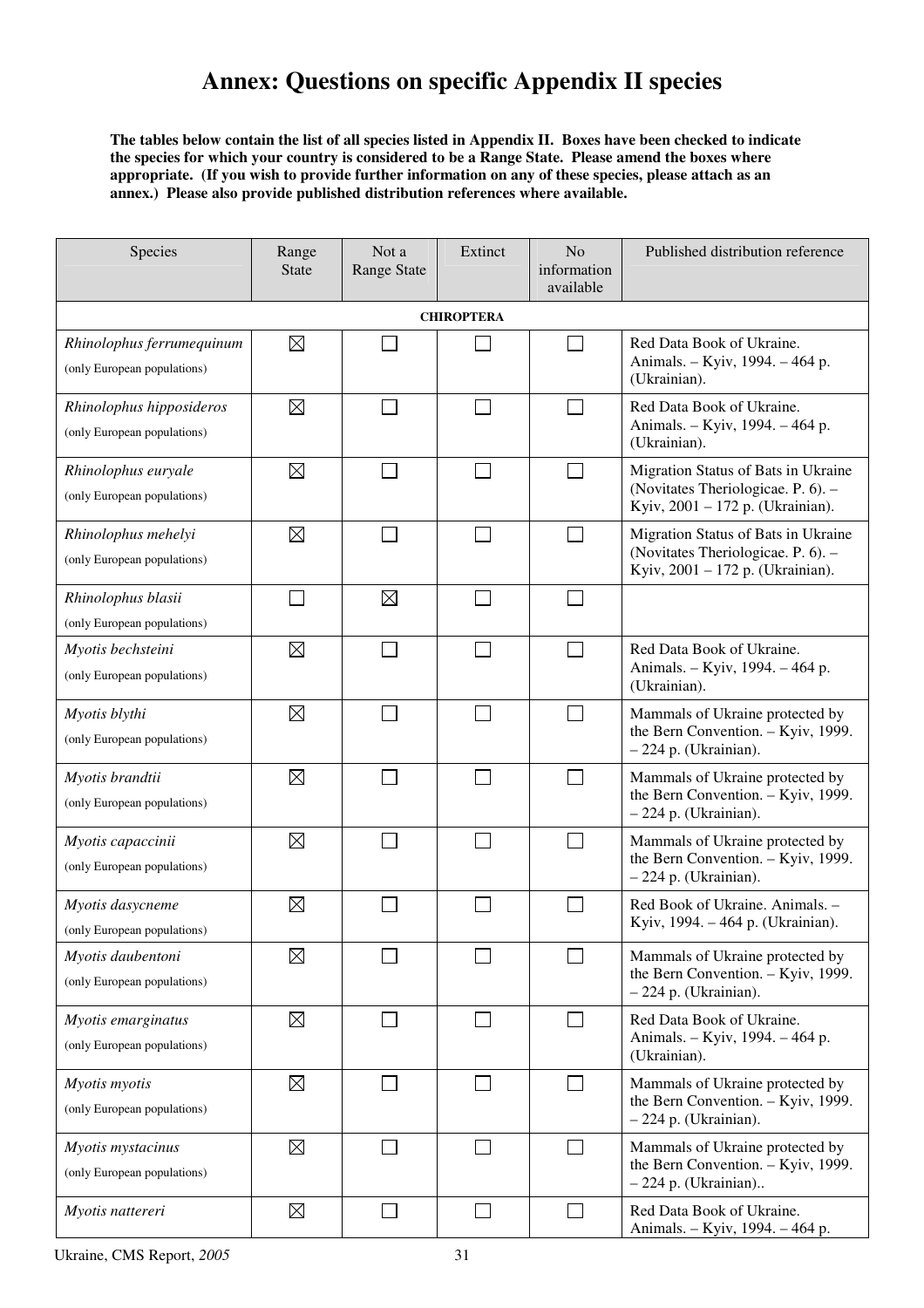| Species                                                  | Range<br><b>State</b> | Not a<br><b>Range State</b> | Extinct        | No<br>information<br>available | Published distribution reference                                                                              |
|----------------------------------------------------------|-----------------------|-----------------------------|----------------|--------------------------------|---------------------------------------------------------------------------------------------------------------|
| (only European populations)                              |                       |                             |                |                                | (Ukrainian).                                                                                                  |
| Pipistrellus kuhli<br>(only European populations)        | $\boxtimes$           |                             |                | J.                             | Red Data Book of Ukraine.<br>Animals. - Kyiv, 1994. - 464 p.<br>(Ukrainian).                                  |
| Pipistrellus nathusii<br>(only European populations)     | $\boxtimes$           |                             |                | $\sim$                         | Migration Status of Bats in Ukraine<br>(Novitates Theriologicae. P. 6). -<br>Kyiv, 2001 - 172 p. (Ukrainian). |
| Pipistrellus pipistrellus<br>(only European populations) | $\boxtimes$           |                             | $\sim$         | $\mathcal{L}_{\mathcal{A}}$    | Migration Status of Bats in Ukraine<br>(Novitates Theriologicae. P. 6). -<br>Kyiv, 2001 - 172 p. (Ukrainian). |
| Pipistrellus savii<br>(only European populations)        | $\boxtimes$           |                             | $\sim$         | $\sim$                         | Red Data Book of Ukraine.<br>Animals. - Kyiv, 1994. - 464 p.<br>(Ukrainian).                                  |
| Nyctalus lasiopterus<br>(only European populations)      | $\boxtimes$           |                             |                | $\mathcal{L}_{\mathcal{A}}$    | Red Data Book of Ukraine.<br>Animals. - Kyiv, 1994. - 464 p.<br>(Ukrainian).                                  |
| Nyctalus leisleri<br>(only European populations)         | $\boxtimes$           |                             | $\mathcal{L}$  | $\mathcal{L}_{\mathcal{A}}$    | Red Book of Ukraine. Animals. -<br>Kyiv, 1994. - 464 p. (Ukrainian).                                          |
| Nyctalus noctula<br>(only European populations)          | $\boxtimes$           |                             |                | $\Box$                         | Migration Status of Bats in Ukraine<br>(Novitates Theriologicae. P. 6). -<br>Kyiv, 2001 - 172 p. (Ukrainian). |
| Eptesicus nilssonii<br>(only European populations)       | $\boxtimes$           |                             | $\mathcal{L}$  | $\Box$                         | Migration Status of Bats in Ukraine<br>(Novitates Theriologicae. P. 6). -<br>Kyiv, 2001 - 172 p. (Ukrainian). |
| Eptesicus serotinus<br>(only European populations)       | $\boxtimes$           |                             |                | $\mathcal{L}$                  | Migration Status of Bats in Ukraine<br>(Novitates Theriologicae. P. 6). -<br>Kyiv, 2001 - 172 p. (Ukrainian). |
| Vespertilio murinus<br>(only European populations)       | $\boxtimes$           |                             |                |                                | Migration Status of Bats in Ukraine<br>(Novitates Theriologicae. P. 6). -<br>Kyiv, 2001 - 172 p. (Ukrainian). |
| Barbastella barbastellus<br>(only European populations)  | $\boxtimes$           |                             |                |                                | Red Data Book of Ukraine.<br>Animals. - Kyiv, 1994. - 464 p.<br>(Ukrainian).                                  |
| Plecotus auritus<br>(only European populations)          | $\boxtimes$           |                             |                | $\mathcal{L}_{\mathcal{A}}$    | Mammals of Ukraine protected by<br>the Bern Convention. - Kyiv, 1999.<br>$-224$ p. (Ukrainian).               |
| Plecotus austriacus<br>(only European populations)       | $\boxtimes$           |                             |                | $\sim$                         | Mammals of Ukraine protected by<br>the Bern Convention. - Kyiv, 1999.<br>- 224 p. (Ukrainian).                |
| Miniopterus schreibersii<br>(only European populations)  | $\boxtimes$           |                             |                | $\mathcal{L}_{\mathcal{A}}$    | Red Data Book of Ukraine.<br>Animals. - Kyiv, 1994. - 464 p.<br>(Ukrainian).                                  |
| Tadarida teniotis                                        |                       | $\boxtimes$                 |                | $\mathcal{L}$                  |                                                                                                               |
|                                                          |                       |                             | <b>CETACEA</b> |                                |                                                                                                               |
| Physeter macrocephalus                                   |                       | $\boxtimes$                 |                | $\mathcal{L}$                  |                                                                                                               |
| Platanista gangetica<br>gangetica                        |                       | $\boxtimes$                 |                |                                |                                                                                                               |
| Pontoporia blainvillei                                   |                       | $\boxtimes$                 |                |                                |                                                                                                               |
| Inia geoffrensis                                         |                       | $\boxtimes$                 |                |                                |                                                                                                               |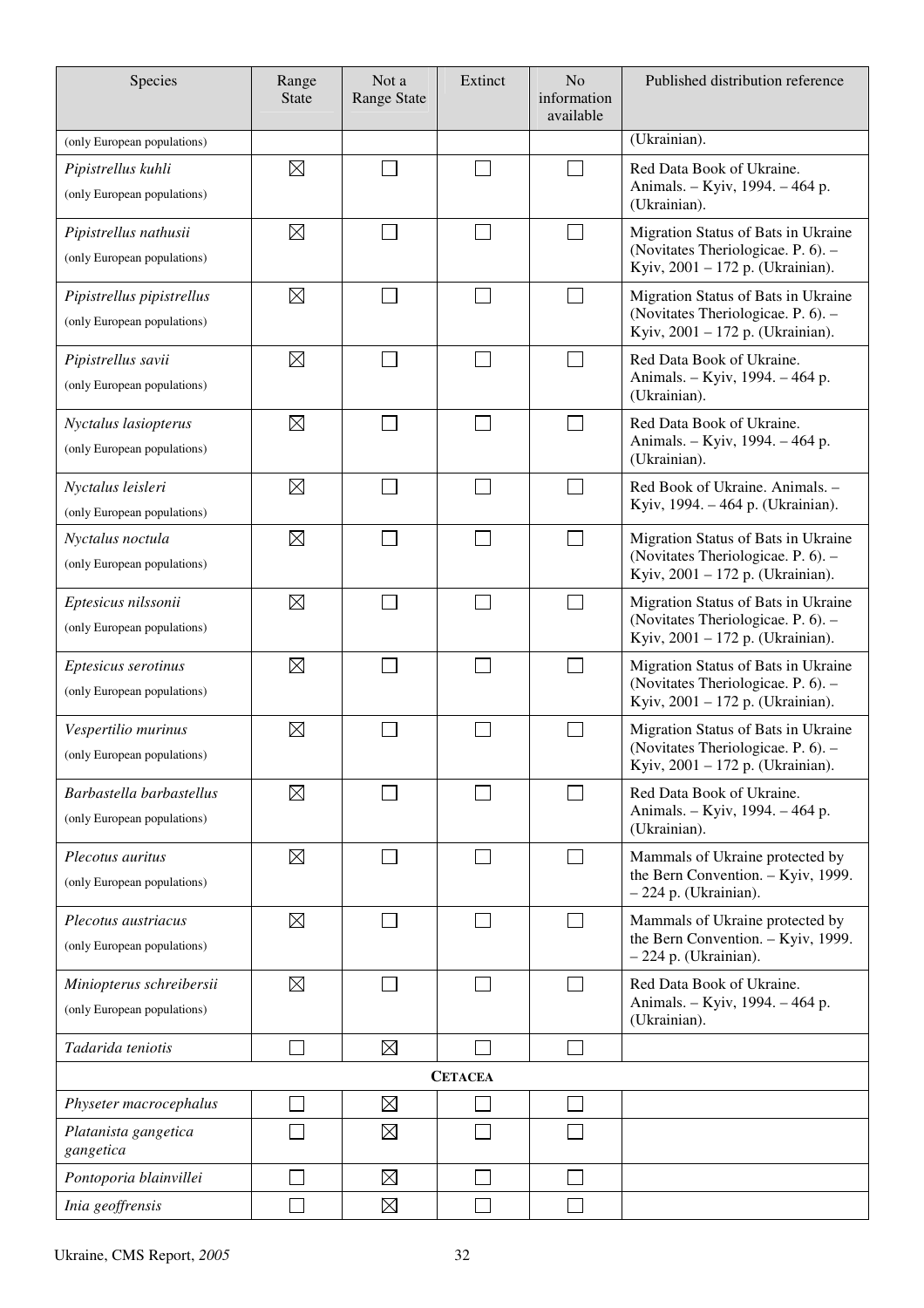| Species                                                     | Range<br><b>State</b> | Not a<br><b>Range State</b> | Extinct        | N <sub>o</sub><br>information<br>available | Published distribution reference                                             |
|-------------------------------------------------------------|-----------------------|-----------------------------|----------------|--------------------------------------------|------------------------------------------------------------------------------|
| Delphinapterus leucas                                       |                       | $\boxtimes$                 |                |                                            |                                                                              |
| Monodon monoceros                                           |                       | $\boxtimes$                 |                |                                            |                                                                              |
| Phocoena phocoena                                           |                       | $\boxtimes$                 |                |                                            |                                                                              |
| (North and Baltic Sea populations)                          |                       |                             |                |                                            |                                                                              |
| Phocoena phocoena                                           |                       | $\boxtimes$                 |                |                                            |                                                                              |
| (western North Atlantic population)                         |                       |                             |                |                                            |                                                                              |
| Phocoena phocoena<br>(Black Sea population)                 | $\boxtimes$           |                             |                |                                            | Red Data Book of Ukraine.<br>Animals. - Kyiv, 1994. - 464 p.<br>(Ukrainian). |
| Neophocaena phocaenoides                                    |                       | $\boxtimes$                 |                |                                            |                                                                              |
| Phocoenoides dalli                                          |                       | $\boxtimes$                 |                |                                            |                                                                              |
| Phocoena spinipinnis                                        |                       | $\boxtimes$                 |                |                                            |                                                                              |
| Phocoena dioptrica                                          |                       | $\boxtimes$                 |                |                                            |                                                                              |
| Sousa chinensis                                             |                       | $\boxtimes$                 |                |                                            |                                                                              |
|                                                             |                       |                             |                |                                            |                                                                              |
| Sousa teuszii                                               |                       | $\boxtimes$                 |                |                                            |                                                                              |
| Sotalia fluviatilis                                         |                       | $\boxtimes$                 |                |                                            |                                                                              |
| Lagenorhynchus albirostris                                  |                       | $\boxtimes$                 |                |                                            |                                                                              |
| (only North and Baltic Sea<br>populations)                  |                       |                             |                |                                            |                                                                              |
| Lagenorhynchus acutus                                       |                       | $\boxtimes$                 |                |                                            |                                                                              |
| (only North and Baltic Sea<br>populations)                  |                       |                             |                |                                            |                                                                              |
| Lagenorhynchus australis                                    |                       | $\boxtimes$                 |                |                                            |                                                                              |
| Lagenorhynchus obscurus                                     |                       | $\boxtimes$                 |                |                                            |                                                                              |
| Grampus griseus                                             |                       | $\boxtimes$                 |                |                                            |                                                                              |
| (only North and Baltic Sea<br>populations)                  |                       |                             |                |                                            |                                                                              |
| Tursiops aduncus                                            |                       | $\boxtimes$                 |                |                                            |                                                                              |
| (Arafura/Timor Sea populations)                             |                       |                             |                |                                            |                                                                              |
| Tursiops truncatus                                          | $\sim$                | $\boxtimes$                 |                | $\mathcal{L}_{\mathcal{A}}$                |                                                                              |
| (North and Baltic Sea populations)                          |                       |                             |                |                                            |                                                                              |
| Tursiops truncatus<br>(western Mediterranean<br>population) | $\Box$                | $\boxtimes$                 | $\blacksquare$ | П                                          |                                                                              |
| Tursiops truncatus                                          | $\boxtimes$           |                             |                |                                            | Red Data Book of Ukraine.                                                    |
| (Black Sea population)                                      |                       |                             |                |                                            | Animals. - Kyiv, 1994. - 464 p.<br>(Ukrainian).                              |
| Stenella attenuata                                          | $\mathcal{L}$         | $\boxtimes$                 |                | $\mathcal{L}$                              |                                                                              |
| (eastern tropical Pacific population)                       |                       |                             |                |                                            |                                                                              |
| Stenella attenuata                                          |                       | $\boxtimes$                 |                | J.                                         |                                                                              |
| (Southeast Asian populations)                               |                       |                             |                |                                            |                                                                              |
| Stenella longirostris                                       |                       | $\boxtimes$                 |                |                                            |                                                                              |
| (eastern tropical Pacific<br>populations)                   |                       |                             |                |                                            |                                                                              |
| Stenella longirostris                                       |                       | $\boxtimes$                 |                |                                            |                                                                              |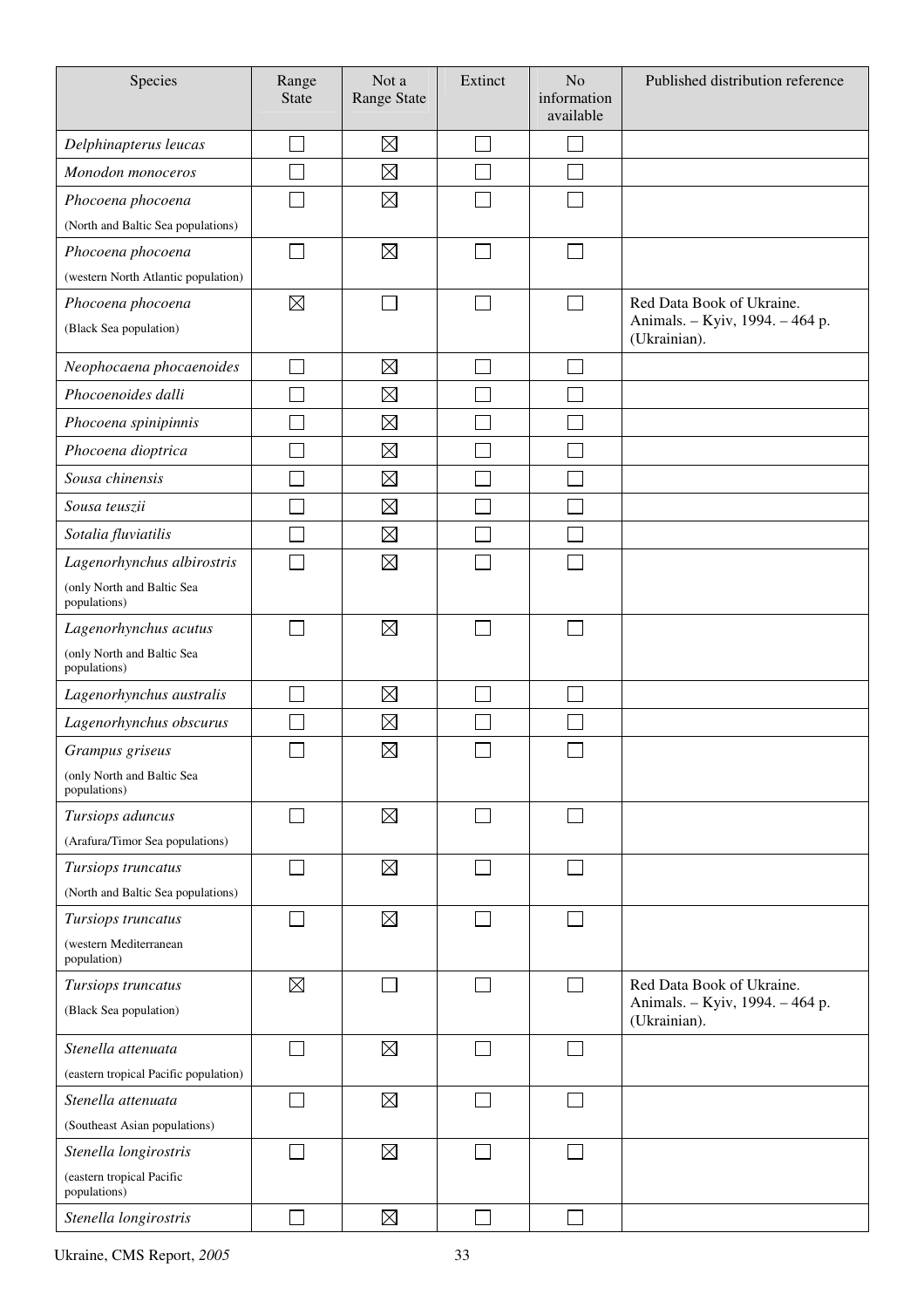| Species                                     | Range<br><b>State</b>       | Not a<br><b>Range State</b> | Extinct                     | N <sub>o</sub><br>information<br>available | Published distribution reference                |
|---------------------------------------------|-----------------------------|-----------------------------|-----------------------------|--------------------------------------------|-------------------------------------------------|
| (Southeast Asian populations)               |                             |                             |                             |                                            |                                                 |
| Stenella coeruleoalba                       |                             | $\boxtimes$                 |                             | J.                                         |                                                 |
| (eastern tropical Pacific population)       |                             |                             |                             |                                            |                                                 |
| Stenella coeruleoalba                       | $\mathcal{C}^{\mathcal{A}}$ | $\boxtimes$                 | $\mathcal{L}_{\mathcal{A}}$ | $\mathcal{L}_{\mathcal{A}}$                |                                                 |
| (western Mediterranean<br>population)       |                             |                             |                             |                                            |                                                 |
| Delphinus delphis                           |                             | $\boxtimes$                 |                             |                                            |                                                 |
| (North and Baltic Sea populations)          |                             |                             |                             |                                            |                                                 |
| Delphinus delphis                           |                             | $\boxtimes$                 |                             |                                            |                                                 |
| (western Mediterranean<br>population)       |                             |                             |                             |                                            |                                                 |
| Delphinus delphis                           | $\boxtimes$                 |                             |                             |                                            | Red Data Book of Ukraine.                       |
| (Black Sea population)                      |                             |                             |                             |                                            | Animals. - Kyiv, 1994. - 464 p.<br>(Ukrainian). |
| Delphinus delphis                           |                             | $\boxtimes$                 |                             |                                            |                                                 |
| (eastern tropical Pacific population)       |                             |                             |                             |                                            |                                                 |
| Lagenodelphis hosei                         | $\sim$                      | $\boxtimes$                 |                             | $\mathcal{L}$                              |                                                 |
| (Southeast Asian populations)               |                             |                             |                             |                                            |                                                 |
| Orcaella brevirostris                       |                             | $\boxtimes$                 |                             |                                            |                                                 |
| Cephalorhynchus<br>commersonii              |                             | $\boxtimes$                 |                             |                                            |                                                 |
| (South American population)                 |                             |                             |                             |                                            |                                                 |
| Cephalorhynchus eutropia                    |                             | $\boxtimes$                 |                             |                                            |                                                 |
| Cephalorhynchus heavisidii                  |                             | $\boxtimes$                 |                             |                                            |                                                 |
| Orcinus orca                                |                             | $\boxtimes$                 |                             |                                            |                                                 |
| Globicephala melas                          |                             | $\boxtimes$                 |                             |                                            |                                                 |
| (only North and Baltic Sea<br>populations)  |                             |                             |                             |                                            |                                                 |
| Berardius bairdii                           |                             | $\boxtimes$                 |                             |                                            |                                                 |
| Hyperoodon ampullatus                       |                             | $\boxtimes$                 |                             |                                            |                                                 |
| Balaenoptera bonaerensis                    |                             | $\boxtimes$                 |                             |                                            |                                                 |
| Balaenoptera edeni                          |                             | $\boxtimes$                 |                             |                                            |                                                 |
| Balaenoptera borealis                       |                             | $\boxtimes$                 |                             |                                            |                                                 |
| Balaenoptera physalus                       |                             | $\boxtimes$                 |                             |                                            |                                                 |
| Caperea marginata                           |                             | $\boxtimes$                 |                             |                                            |                                                 |
|                                             |                             |                             | <b>CARNIVORA</b>            |                                            |                                                 |
| Arctocephalus australis                     |                             | $\boxtimes$                 |                             |                                            |                                                 |
| Otaria flavescens                           |                             | $\boxtimes$                 |                             |                                            |                                                 |
| Phoca vitulina                              |                             | $\boxtimes$                 |                             |                                            |                                                 |
| (only Baltic and Wadden Sea<br>populations) |                             |                             |                             |                                            |                                                 |
| Halichoerus grypus                          |                             | $\boxtimes$                 |                             |                                            |                                                 |
| (only Baltic Sea populations)               |                             |                             |                             |                                            |                                                 |
| Monachus monachus                           |                             | $\boxtimes$                 |                             |                                            |                                                 |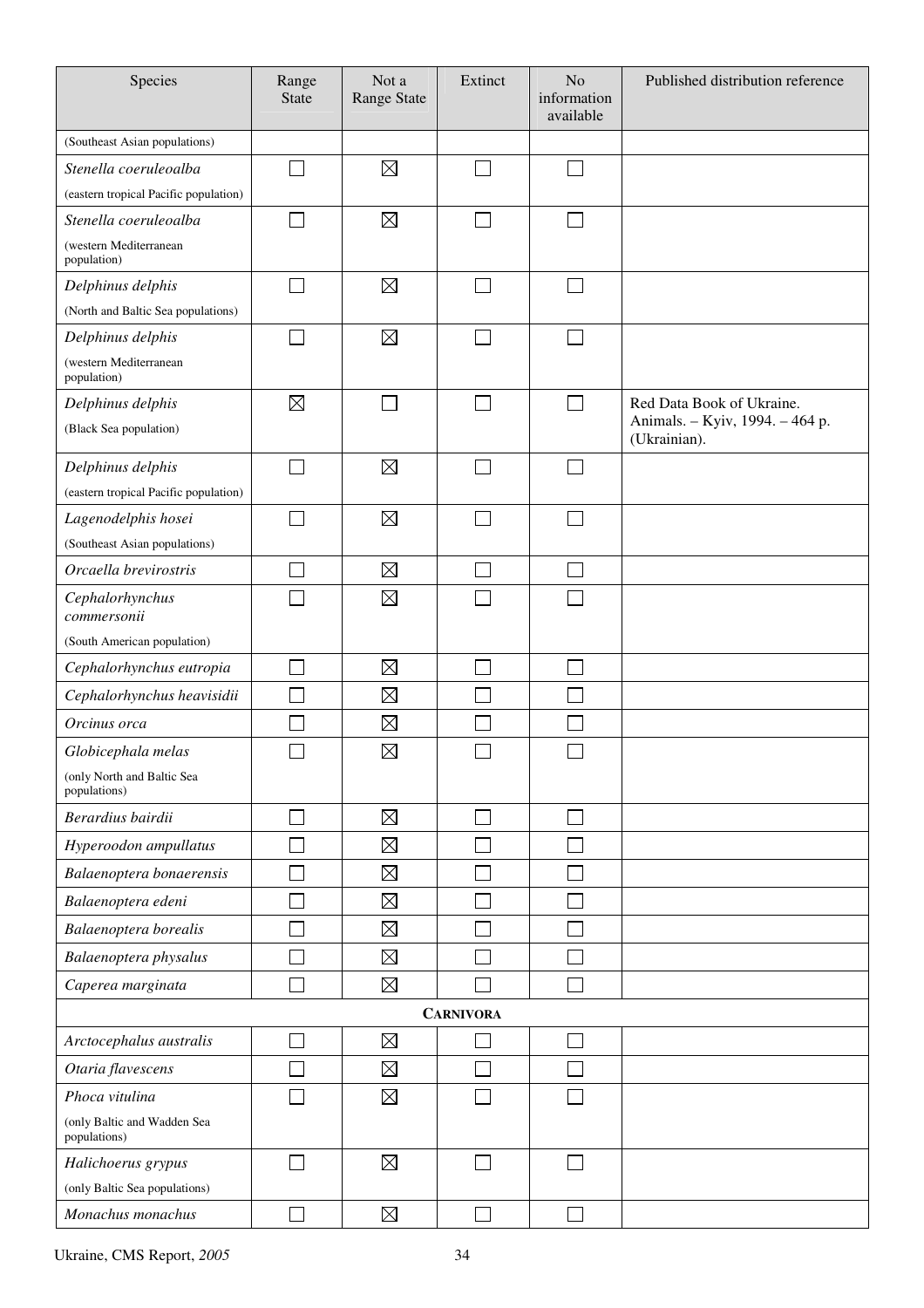| Species                                                    | Range<br><b>State</b> | Not a<br><b>Range State</b> | Extinct                 | N <sub>o</sub><br>information<br>available | Published distribution reference                                                                      |  |  |  |  |  |
|------------------------------------------------------------|-----------------------|-----------------------------|-------------------------|--------------------------------------------|-------------------------------------------------------------------------------------------------------|--|--|--|--|--|
| <b>PROBOSCIDEA</b>                                         |                       |                             |                         |                                            |                                                                                                       |  |  |  |  |  |
| Loxodonta africana                                         |                       | $\boxtimes$                 |                         |                                            |                                                                                                       |  |  |  |  |  |
| <b>SIRENIA</b>                                             |                       |                             |                         |                                            |                                                                                                       |  |  |  |  |  |
| Trichechus manatus                                         |                       | $\boxtimes$                 |                         |                                            |                                                                                                       |  |  |  |  |  |
| (populations between Honduras<br>and Panama)               |                       |                             |                         |                                            |                                                                                                       |  |  |  |  |  |
| Trichechus senegalensis                                    |                       | $\boxtimes$                 |                         |                                            |                                                                                                       |  |  |  |  |  |
| Trichechus inunguis                                        |                       | $\boxtimes$                 |                         |                                            |                                                                                                       |  |  |  |  |  |
| Dugong dugon                                               |                       | $\boxtimes$                 |                         |                                            |                                                                                                       |  |  |  |  |  |
|                                                            |                       |                             | <b>PERISSODACTYLA</b>   |                                            |                                                                                                       |  |  |  |  |  |
| Equus hemionus                                             |                       | $\boxtimes$                 |                         |                                            |                                                                                                       |  |  |  |  |  |
| (includes Equus hemionus, Equus<br>onager and Equus kiang) |                       |                             |                         |                                            |                                                                                                       |  |  |  |  |  |
|                                                            |                       |                             | <b>ARTIODACTYLA</b>     |                                            |                                                                                                       |  |  |  |  |  |
| Vicugna vicugna                                            |                       | $\boxtimes$                 |                         |                                            |                                                                                                       |  |  |  |  |  |
| Oryx dammah                                                |                       | $\boxtimes$                 |                         |                                            |                                                                                                       |  |  |  |  |  |
| Gazella gazella                                            |                       | $\boxtimes$                 |                         |                                            |                                                                                                       |  |  |  |  |  |
| (only Asian populations)                                   |                       |                             |                         |                                            |                                                                                                       |  |  |  |  |  |
| Gazella subgutturosa                                       |                       | $\boxtimes$                 |                         |                                            |                                                                                                       |  |  |  |  |  |
| Procapra gutturosa                                         |                       | $\boxtimes$                 |                         |                                            |                                                                                                       |  |  |  |  |  |
| Saiga tatarica tatarica                                    |                       | $\boxtimes$                 |                         |                                            |                                                                                                       |  |  |  |  |  |
|                                                            |                       |                             | <b>GAVIIFORMES</b>      |                                            |                                                                                                       |  |  |  |  |  |
| Gavia stellata<br>(Western Palearctic populations)         | $\boxtimes$           |                             |                         |                                            | Birds of Ukraine protected by the<br>Bern Convention. - Kyiv, 2003. -<br>394 p. (Ukrainian).          |  |  |  |  |  |
| Gavia arctica arctica                                      | $\boxtimes$           |                             |                         |                                            | Birds of Ukraine protected by the<br>Bern Convention. - Kyiv, 2003. -<br>394 p. (Ukrainian).          |  |  |  |  |  |
| Gavia arctica suschkini                                    |                       | $\boxtimes$                 |                         |                                            |                                                                                                       |  |  |  |  |  |
| Gavia immer immer                                          |                       | $\boxtimes$                 |                         |                                            |                                                                                                       |  |  |  |  |  |
| (Northwest European population)                            |                       |                             |                         |                                            |                                                                                                       |  |  |  |  |  |
| Gavia adamsii                                              |                       | $\boxtimes$                 |                         |                                            |                                                                                                       |  |  |  |  |  |
| (Western Palearctic population)                            |                       |                             |                         |                                            |                                                                                                       |  |  |  |  |  |
|                                                            |                       |                             | <b>PODICIPEDIFORMES</b> |                                            |                                                                                                       |  |  |  |  |  |
| Podiceps grisegena<br>grisegena                            | $\boxtimes$           |                             |                         |                                            | Birds of Ukraine protected by the<br>Bern Convention. - Kyiv, 2003. -<br>394 p. (Ukrainian).          |  |  |  |  |  |
| Podiceps auritus                                           | $\boxtimes$           |                             |                         |                                            | Birds of Ukraine protected by the                                                                     |  |  |  |  |  |
| (Western Palearctic populations)                           |                       |                             |                         |                                            | Bern Convention. - Kyiv, 2003. -<br>394 p. (Ukrainian).                                               |  |  |  |  |  |
|                                                            |                       |                             | <b>PELECANIFORMES</b>   |                                            |                                                                                                       |  |  |  |  |  |
| Phalacrocorax nigrogularis                                 |                       | $\boxtimes$                 |                         |                                            |                                                                                                       |  |  |  |  |  |
| Phalacrocorax pygmeus                                      | $\boxtimes$           |                             |                         |                                            | National Action Plans of<br><b>Conservation of Global Threatened</b><br>Birds. - Kyiv, 2000. - 205 p. |  |  |  |  |  |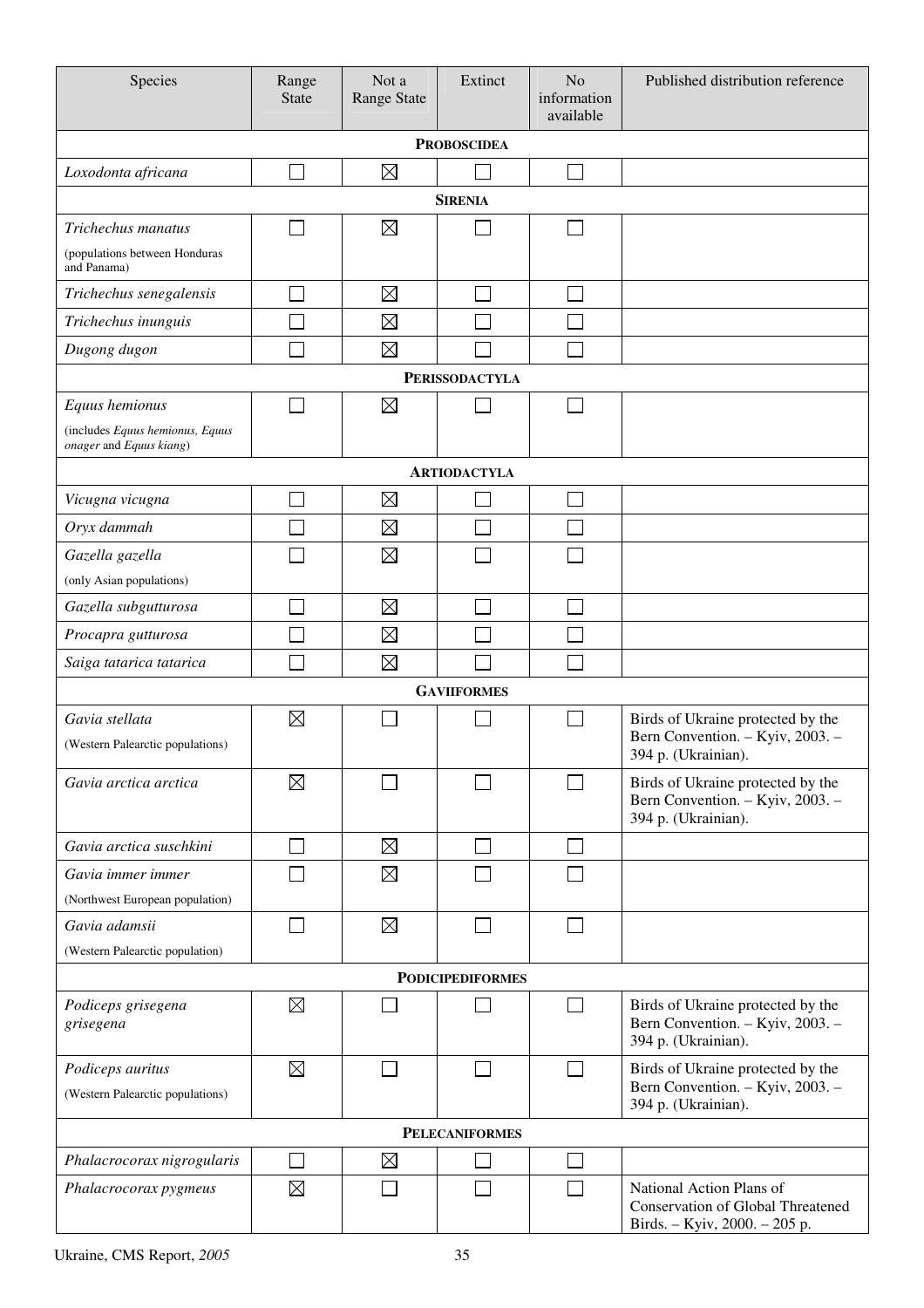| Species                                                                               | Range<br><b>State</b> | Not a<br><b>Range State</b> | Extinct                  | N <sub>o</sub><br>information<br>available | Published distribution reference                                                                                      |
|---------------------------------------------------------------------------------------|-----------------------|-----------------------------|--------------------------|--------------------------------------------|-----------------------------------------------------------------------------------------------------------------------|
|                                                                                       |                       |                             |                          |                                            | (Ukrainian).                                                                                                          |
| Pelecanus onocrotalus<br>(Western Palearctic populations)                             | $\boxtimes$           |                             |                          | $\overline{\phantom{a}}$                   | National Action Plans of<br><b>Conservation of Global Threatened</b><br>Birds. - Kyiv, 2000. - 205 p.<br>(Ukrainian). |
| Pelecanus crispus                                                                     | $\boxtimes$           |                             |                          | $\sim$                                     | National Action Plans of<br><b>Conservation of Global Threatened</b><br>Birds. - Kyiv, 2000. - 205 p.<br>(Ukrainian). |
|                                                                                       |                       |                             | <b>CICONIIFORMES</b>     |                                            |                                                                                                                       |
| Botaurus stellaris stellaris<br>(Western Palearctic populations)                      | $\boxtimes$           |                             |                          |                                            | Birds of Ukraine protected by the<br>Bern Convention. - Kyiv, 2003. -<br>394 p. (Ukrainian).                          |
| Ixobrychus minutus minutus<br>(Western Palearctic populations)                        | $\boxtimes$           |                             | $\sim$                   | $\sim$                                     | Birds of Ukraine protected by the<br>Bern Convention. - Kyiv, 2003. -<br>394 p. (Ukrainian).                          |
| Ixobrychus sturmii                                                                    |                       | $\boxtimes$                 |                          |                                            |                                                                                                                       |
| Ardeola rufiventris                                                                   |                       | $\boxtimes$                 |                          |                                            |                                                                                                                       |
| Ardeola idae                                                                          |                       | $\boxtimes$                 |                          |                                            |                                                                                                                       |
| Egretta vinaceigula                                                                   |                       | $\boxtimes$                 |                          |                                            |                                                                                                                       |
| Casmerodius albus albus<br>(Western Palearctic populations)                           |                       | $\boxtimes$                 |                          |                                            |                                                                                                                       |
| Ardea purpurea purpurea<br>(populations breeding in the<br><b>Western Palearctic)</b> | $\boxtimes$           |                             | $\sim$                   | $\sim$                                     | Birds of Ukraine protected by the<br>Bern Convention. - Kyiv, 2003. -<br>394 p. (Ukrainian).                          |
| Mycteria ibis                                                                         |                       | $\boxtimes$                 |                          |                                            |                                                                                                                       |
| Ciconia nigra                                                                         | $\boxtimes$           |                             |                          |                                            | Red Data Book of Ukraine.<br>Animals. - Kyiv, 1994. - 464 p.<br>(Ukrainian).                                          |
| Ciconia episcopus<br>microscelis                                                      | $\sim$                | $\boxtimes$                 |                          | $\sim$                                     |                                                                                                                       |
| Ciconia ciconia                                                                       | $\boxtimes$           |                             |                          |                                            | Birds of Ukraine protected by the<br>Bern Convention. - Kyiv, 2003. -<br>394 p. (Ukrainian).                          |
| Plegadis falcinellus                                                                  | $\boxtimes$           |                             | $\overline{\phantom{a}}$ | $\mathsf{L}$                               | Red Data Book of Ukraine.<br>Animals. - Kyiv, 1994. - 464 p.<br>(Ukrainian).                                          |
| Geronticus eremita                                                                    |                       | $\boxtimes$                 |                          | $\sim$                                     |                                                                                                                       |
| Threskiornis aethiopicus<br>aethiopicus                                               |                       | $\boxtimes$                 |                          |                                            |                                                                                                                       |
| Platalea alba                                                                         | $\blacksquare$        | $\boxtimes$                 |                          | ┓                                          |                                                                                                                       |
| (excluding Malagasy population)                                                       |                       |                             |                          |                                            |                                                                                                                       |
| Platalea leucorodia                                                                   | $\boxtimes$           |                             | $\overline{\phantom{0}}$ | $\Box$                                     | Red Data Book of Ukraine.<br>Animals. - Kyiv, 1994. - 464 p.<br>(Ukrainian).                                          |
| Phoenicopterus ruber                                                                  |                       | $\boxtimes$                 |                          |                                            |                                                                                                                       |
| Phoenicopterus minor                                                                  |                       | $\boxtimes$                 |                          |                                            |                                                                                                                       |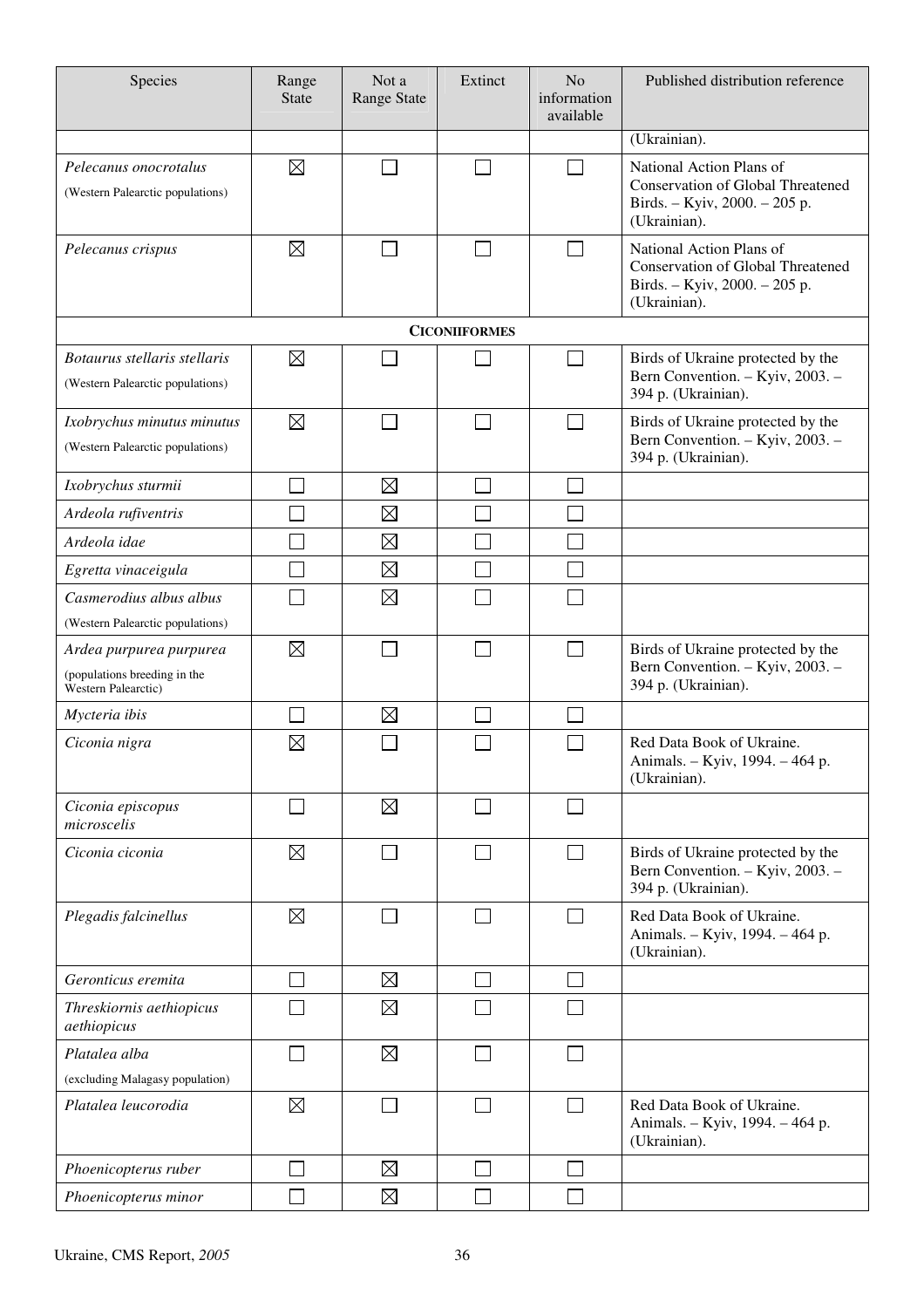| Species                 | Range<br><b>State</b>       | Not a<br>Range State | Extinct                     | N <sub>o</sub><br>information<br>available | Published distribution reference                                                                                      |  |  |  |  |  |
|-------------------------|-----------------------------|----------------------|-----------------------------|--------------------------------------------|-----------------------------------------------------------------------------------------------------------------------|--|--|--|--|--|
| <b>ANSERIFORMES</b>     |                             |                      |                             |                                            |                                                                                                                       |  |  |  |  |  |
| Dendrocygna bicolor     | $\Box$                      | $\boxtimes$          |                             | $\Box$                                     |                                                                                                                       |  |  |  |  |  |
| Dendrocygna viduata     | $\mathcal{L}_{\mathcal{A}}$ | $\boxtimes$          |                             | Π                                          |                                                                                                                       |  |  |  |  |  |
| Thalassornis leuconotus | $\Box$                      | $\boxtimes$          |                             | Π                                          |                                                                                                                       |  |  |  |  |  |
| Oxyura leucocephala     | $\boxtimes$                 |                      |                             | $\mathcal{L}$                              | Red Data Book of Ukraine.<br>Animals. - Kyiv, 1994. - 464 p.<br>(Ukrainian).                                          |  |  |  |  |  |
| Cygnus olor             | $\boxtimes$                 |                      |                             |                                            | Fauna of Ukraine. V. 5. Birds. N 3.<br>Anseriformes. - Kyiv, 1991. - 208<br>p. (Russian).                             |  |  |  |  |  |
| Cygnus cygnus           | $\boxtimes$                 |                      |                             | П                                          | Birds of Ukraine protected by the<br>Bern Convention. - Kyiv, 2003. -<br>394 p. (Ukrainian).                          |  |  |  |  |  |
| Cygnus columbianus      | $\boxtimes$                 |                      |                             | $\sim$                                     | Fauna of Ukraine. V. 5. Birds. N 3.<br>Anseriformes. - Kyiv, 1991. - 208<br>p. (Russian).                             |  |  |  |  |  |
| Anser brachyrhynchus    | $\mathcal{L}_{\mathcal{A}}$ | $\boxtimes$          |                             |                                            |                                                                                                                       |  |  |  |  |  |
| Anser fabalis           | $\boxtimes$                 |                      |                             |                                            | Fauna of Ukraine. V. 5. Birds. N 3.<br>Anseriformes. - Kyiv, 1991. - 208<br>p. (Russian).                             |  |  |  |  |  |
| Anser albifrons         | $\boxtimes$                 |                      |                             | $\sim$                                     | Fauna of Ukraine. V. 5. Birds. N 3.<br>Anseriformes. - Kyiv, 1991. - 208<br>p. (Russian).                             |  |  |  |  |  |
| Anser erythropus        | $\boxtimes$                 |                      | $\sim$                      | $\mathcal{L}$                              | National Action Plans of<br><b>Conservation of Global Threatened</b><br>Birds. - Kyiv, 2000. - 205 p.<br>(Ukrainian). |  |  |  |  |  |
| Anser anser             | $\boxtimes$                 |                      |                             |                                            | Fauna of Ukraine. V. 5. Birds. N 3.<br>Anseriformes. $-$ Kyiv, $1991. - 208$<br>p. (Russian).                         |  |  |  |  |  |
| <b>Branta leucopsis</b> |                             | $\boxtimes$          |                             |                                            |                                                                                                                       |  |  |  |  |  |
| Branta bernicla         | $\boxtimes$                 |                      |                             |                                            | Fauna of Ukraine. V. 5. Birds. N 3.<br>Anseriformes. - Kyiv, 1991. - 208<br>p. (Russian).                             |  |  |  |  |  |
| Branta ruficollis       | $\boxtimes$                 |                      |                             | $\sim$                                     | National Action Plans of<br><b>Conservation of Global Threatened</b><br>Birds. - Kyiv, 2000. - 205 p.<br>(Ukrainian). |  |  |  |  |  |
| Alopochen aegyptiacus   | $\vert \ \ \vert$           | $\boxtimes$          | $\blacksquare$              | $\sim$                                     |                                                                                                                       |  |  |  |  |  |
| Tadorna ferruginea      | $\boxtimes$                 |                      |                             | $\Box$                                     | Red Data Book of Ukraine.<br>Animals. - Kyiv, 1994. - 464 p.<br>(Ukrainian).                                          |  |  |  |  |  |
| Tadorna cana            | $\Box$                      | $\boxtimes$          | $\mathcal{L}_{\mathcal{A}}$ |                                            |                                                                                                                       |  |  |  |  |  |
| Tadorna tadorna         | $\boxtimes$                 |                      |                             | $\Box$                                     | Birds of Ukraine protected by the<br>Bern Convention. - Kyiv, 2003. -<br>394 p. (Ukrainian).                          |  |  |  |  |  |
| Plectropterus gambensis |                             | $\boxtimes$          |                             | $\sim$                                     |                                                                                                                       |  |  |  |  |  |
| Sarkidiornis melanotos  |                             | $\boxtimes$          |                             |                                            |                                                                                                                       |  |  |  |  |  |
| Nettapus auritus        |                             | $\boxtimes$          |                             |                                            |                                                                                                                       |  |  |  |  |  |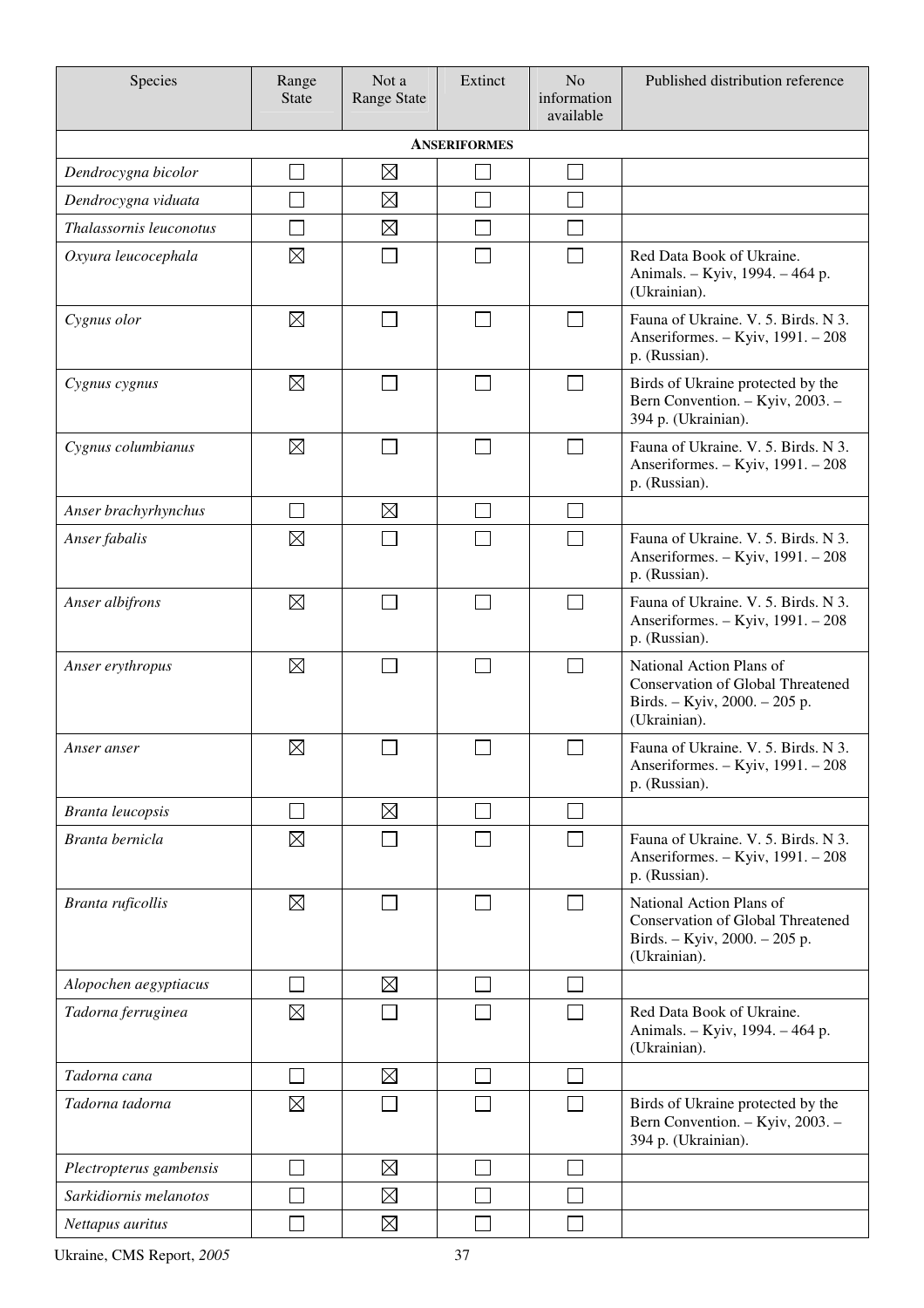| Species                        | Range<br><b>State</b> | Not a<br><b>Range State</b> | Extinct                     | N <sub>o</sub><br>information<br>available | Published distribution reference                                                                                      |
|--------------------------------|-----------------------|-----------------------------|-----------------------------|--------------------------------------------|-----------------------------------------------------------------------------------------------------------------------|
| Anas penelope                  | $\boxtimes$           |                             | $\Box$                      | $\sim$                                     | Fauna of Ukraine. V. 5. Birds. N 3.<br>Anseriformes. - Kyiv, 1991. - 208<br>p. (Russian).                             |
| Anas strepera                  | $\boxtimes$           |                             | $\Box$                      |                                            | Fauna of Ukraine. V. 5. Birds. N 3.<br>Anseriformes. - Kyiv, 1991. - 208<br>p. (Russian).                             |
| Anas crecca                    | $\boxtimes$           |                             |                             |                                            | Fauna of Ukraine. V. 5. Birds. N 3.<br>Anseriformes. - Kyiv, 1991. - 208<br>p. (Russian).                             |
| Anas capensis                  |                       | $\boxtimes$                 | $\mathcal{L}_{\mathcal{A}}$ |                                            |                                                                                                                       |
| Anas platyrhynchos             | $\boxtimes$           |                             |                             |                                            | Fauna of Ukraine. V. 5. Birds. N 3.<br>Anseriformes. - Kyiv, 1991. - 208<br>p. (Russian).                             |
| Anas undulata                  | l.                    | $\boxtimes$                 | $\Box$                      | $\sim$                                     |                                                                                                                       |
| Anas acuta                     | $\boxtimes$           |                             |                             |                                            | Fauna of Ukraine. V. 5. Birds. N 3.<br>Anseriformes. - Kyiv, 1991. - 208<br>p. (Russian).                             |
| Anas erythrorhyncha            |                       | $\boxtimes$                 | $\Box$                      |                                            |                                                                                                                       |
| Anas hottentota                |                       | $\boxtimes$                 | $\Box$                      |                                            |                                                                                                                       |
| Anas querquedula               | $\boxtimes$           |                             |                             |                                            | Fauna of Ukraine. V. 5. Birds. N 3.<br>Anseriformes. - Kyiv, 1991. - 208<br>p. (Russian).                             |
| Anas clypeata                  | $\boxtimes$           |                             |                             |                                            | Fauna of Ukraine. V. 5. Birds. N 3.<br>Anseriformes. - Kyiv, 1991. - 208<br>p. (Russian).                             |
| Marmaronetta<br>angustirostris |                       | $\boxtimes$                 |                             |                                            |                                                                                                                       |
| Netta rufina                   | $\boxtimes$           |                             |                             |                                            | Fauna of Ukraine. V. 5. Birds. N 3.<br>Anseriformes. - Kyiv, 1991. - 208<br>p. (Russian).                             |
| Netta erythrophthalma          |                       | $\boxtimes$                 | $\mathcal{L}_{\mathcal{A}}$ |                                            |                                                                                                                       |
| Aythya ferina                  | $\boxtimes$           |                             |                             |                                            | Fauna of Ukraine. V. 5. Birds. N 3.<br>Anseriformes. - Kyiv, 1991. - 208<br>p. (Russian).                             |
| Aythya nyroca                  | $\boxtimes$           | $\overline{\phantom{0}}$    | $\Box$                      |                                            | National Action Plans of<br><b>Conservation of Global Threatened</b><br>Birds. - Kyiv, 2000. - 205 p.<br>(Ukrainian). |
| Aythya fuligula                | $\boxtimes$           |                             |                             |                                            | Fauna of Ukraine. V. 5. Birds. N 3.<br>Anseriformes. - Kyiv, 1991. - 208<br>p. (Russian).                             |
| Aythya marila                  | $\boxtimes$           |                             | $\mathsf{L}$                | $\sim$                                     | Fauna of Ukraine. V. 5. Birds. N 3.<br>Anseriformes. - Kyiv, 1991. - 208<br>p. (Russian).                             |
| Somateria mollissima           | $\boxtimes$           |                             | $\Box$                      |                                            | Red Data Book of Ukraine.<br>Animals. - Kyiv, 1994. - 464 p.<br>(Ukrainian).                                          |
| Somateria spectabilis          |                       | $\boxtimes$                 |                             |                                            |                                                                                                                       |
| Polysticta stelleri            |                       | $\boxtimes$                 |                             |                                            |                                                                                                                       |
| Clangula hyemalis              |                       | $\boxtimes$                 |                             |                                            |                                                                                                                       |

Ukraine, CMS Report, 2005 38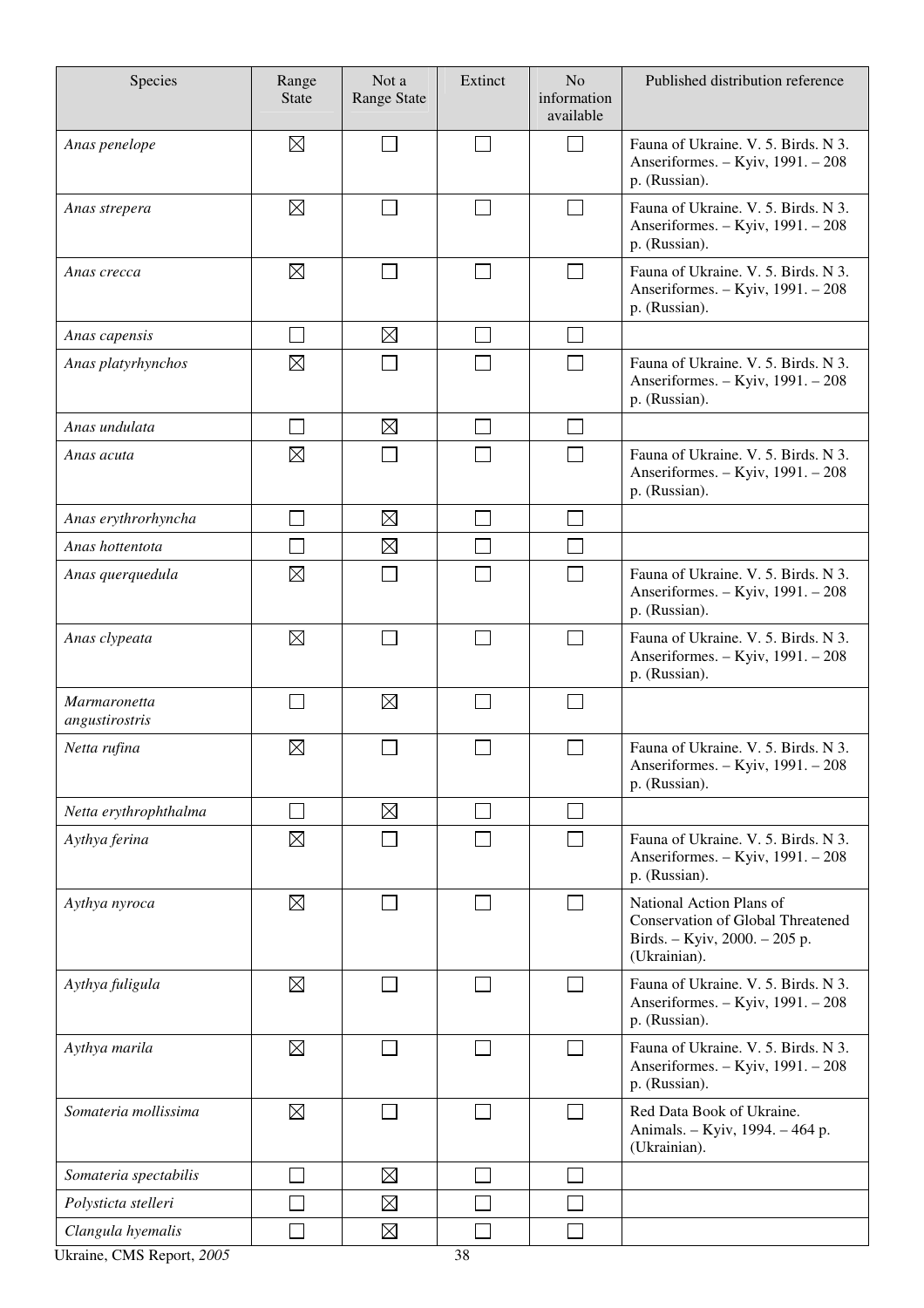| Species                                     | Range<br><b>State</b> | Not a<br>Range State | Extinct                     | N <sub>o</sub><br>information<br>available | Published distribution reference                                                             |  |  |  |  |  |
|---------------------------------------------|-----------------------|----------------------|-----------------------------|--------------------------------------------|----------------------------------------------------------------------------------------------|--|--|--|--|--|
| Melanitta nigra                             | $\Box$                | $\boxtimes$          | $\mathcal{L}_{\mathcal{A}}$ | $\Box$                                     |                                                                                              |  |  |  |  |  |
| Melanitta fusca                             | $\boxtimes$           |                      |                             | $\sim$                                     | Fauna of Ukraine. V. 5. Birds. N 3.<br>Anseriformes. - Kyiv, 1991. - 208<br>p. (Russian).    |  |  |  |  |  |
| Bucephala clangula                          | $\boxtimes$           |                      |                             | $\mathsf{L}$                               | Fauna of Ukraine. V. 5. Birds. N 3.<br>Anseriformes. - Kyiv, 1991. - 208<br>p. (Russian).    |  |  |  |  |  |
| Mergellus albellus                          | $\boxtimes$           |                      |                             |                                            | Birds of Ukraine protected by the<br>Bern Convention. - Kyiv, 2003. -<br>394 p. (Ukrainian). |  |  |  |  |  |
| Mergus serrator                             | $\boxtimes$           |                      |                             | П                                          | Fauna of Ukraine. V. 5. Birds. N 3.<br>Anseriformes. - Kyiv, 1991. - 208<br>p. (Russian).    |  |  |  |  |  |
| Mergus merganser                            | $\boxtimes$           |                      |                             |                                            | Fauna of Ukraine. V. 5. Birds. N 3.<br>Anseriformes. - Kyiv, 1991. - 208<br>p. (Russian).    |  |  |  |  |  |
|                                             |                       |                      | <b>FALCONIFORMES</b>        |                                            |                                                                                              |  |  |  |  |  |
| <b>Pandion haliaetus</b>                    | $\boxtimes$           |                      |                             | $\Box$                                     | Red Data Book of Ukraine.<br>Animals. - Kyiv, 1994. - 464 p.<br>(Ukrainian).                 |  |  |  |  |  |
|                                             | <b>GALLIFORMES</b>    |                      |                             |                                            |                                                                                              |  |  |  |  |  |
| Coturnix coturnix coturnix                  | $\boxtimes$           |                      |                             | П                                          | Fauna of Ukraine. V. 4. Birds. -<br>Kyiv, 1957. - 432 p. (Ukrainian).                        |  |  |  |  |  |
|                                             |                       |                      | <b>SPHENISCIFORMES</b>      |                                            |                                                                                              |  |  |  |  |  |
| Spheniscus demersus                         | $\Box$                | $\boxtimes$          |                             | $\mathcal{L}$                              |                                                                                              |  |  |  |  |  |
|                                             |                       |                      | <b>PROCELLARIIFORMES</b>    |                                            |                                                                                              |  |  |  |  |  |
| Diomedea exulans                            |                       | $\boxtimes$          |                             |                                            |                                                                                              |  |  |  |  |  |
| Diomedea epomophora                         |                       | $\boxtimes$          |                             |                                            |                                                                                              |  |  |  |  |  |
| Diomedea irrorata                           |                       | $\boxtimes$          |                             |                                            |                                                                                              |  |  |  |  |  |
| Diomedea nigripes                           |                       | $\boxtimes$          |                             |                                            |                                                                                              |  |  |  |  |  |
| Diomedea immutabilis                        |                       | $\boxtimes$          |                             |                                            |                                                                                              |  |  |  |  |  |
| Diomedea melanophris                        |                       | $\boxtimes$          |                             |                                            |                                                                                              |  |  |  |  |  |
| Diomedea bulleri                            |                       | $\boxtimes$          |                             |                                            |                                                                                              |  |  |  |  |  |
| Diomedea cauta                              |                       | $\boxtimes$          |                             |                                            |                                                                                              |  |  |  |  |  |
| Diomedea chlororhynchos                     |                       | $\boxtimes$          |                             |                                            |                                                                                              |  |  |  |  |  |
| Diomedea chrysostoma                        |                       | $\boxtimes$          |                             |                                            |                                                                                              |  |  |  |  |  |
| Phoebetria fusca                            |                       | $\boxtimes$          |                             |                                            |                                                                                              |  |  |  |  |  |
| Phoebetria palpebrata                       |                       | $\boxtimes$          |                             |                                            |                                                                                              |  |  |  |  |  |
| Macronectes giganteus                       |                       | $\boxtimes$          |                             |                                            |                                                                                              |  |  |  |  |  |
| Macronectes halli                           |                       | $\boxtimes$          |                             |                                            |                                                                                              |  |  |  |  |  |
| Procellaria cinerea                         |                       | $\boxtimes$          |                             |                                            |                                                                                              |  |  |  |  |  |
| Procellaria aequinoctialis                  |                       | $\boxtimes$          |                             |                                            |                                                                                              |  |  |  |  |  |
| Procellaria aequinoctialis<br>conspicillata |                       | $\boxtimes$          |                             |                                            |                                                                                              |  |  |  |  |  |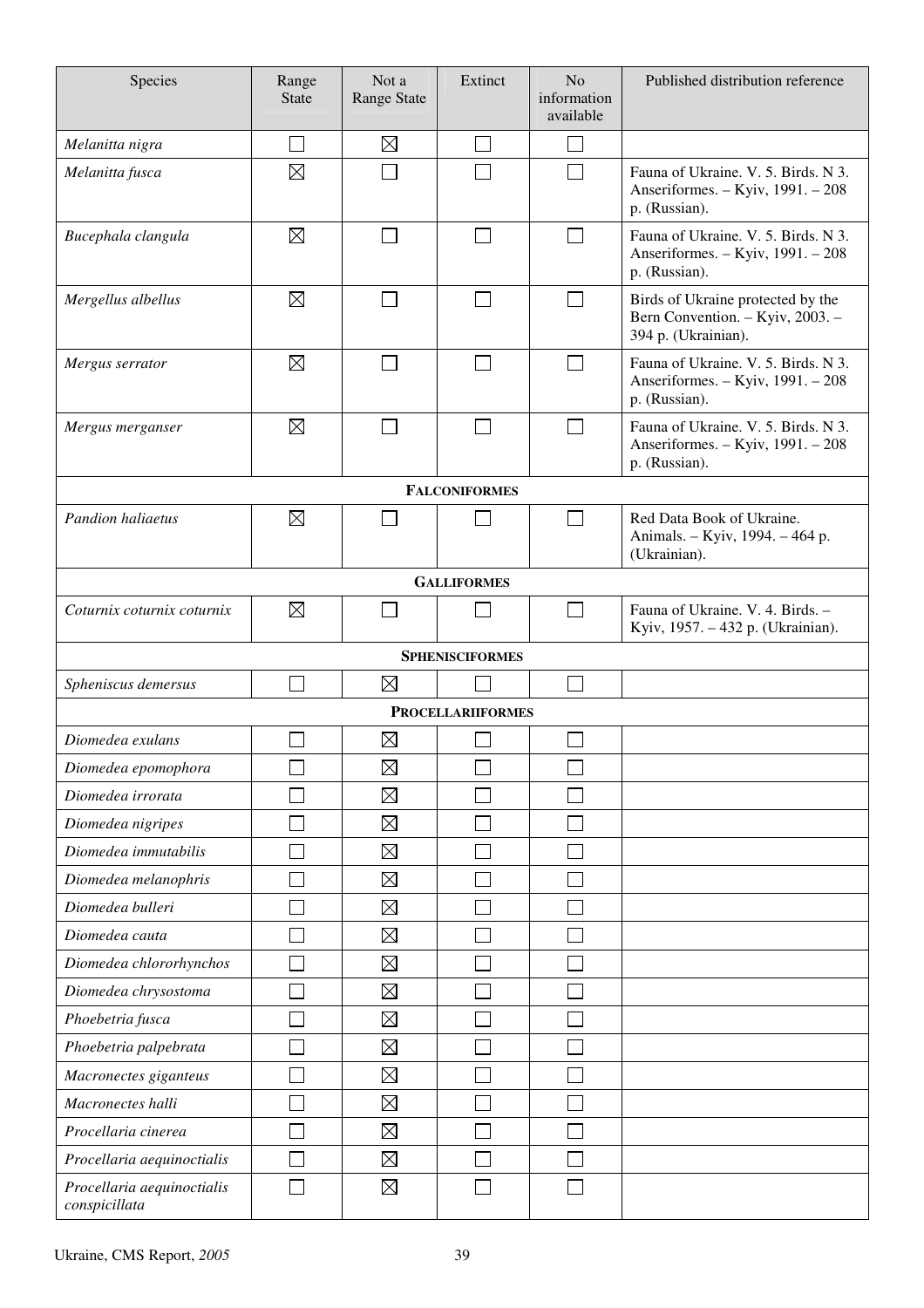| Species                                                                | Range<br><b>State</b> | Not a<br><b>Range State</b> | Extinct                | N <sub>o</sub><br>information<br>available | Published distribution reference                                                                                      |
|------------------------------------------------------------------------|-----------------------|-----------------------------|------------------------|--------------------------------------------|-----------------------------------------------------------------------------------------------------------------------|
| Procellaria parkinsoni                                                 |                       | $\boxtimes$                 |                        | $\Box$                                     |                                                                                                                       |
| Procellaria westlandica                                                |                       | $\boxtimes$                 |                        | $\Box$                                     |                                                                                                                       |
|                                                                        |                       |                             | <b>GRUIFORMES</b>      |                                            |                                                                                                                       |
| Porzana porzana<br>(populations breeding in the<br>Western Palearctic) | $\boxtimes$           |                             |                        | $\Box$                                     | Birds of Ukraine protected by the<br>Bern Convention. - Kyiv, 2003. -<br>394 p. (Ukrainian).                          |
| Porzana parva parva                                                    | $\boxtimes$           |                             | $\sim$                 | П                                          | Birds of Ukraine protected by the<br>Bern Convention. - Kyiv, 2003. -<br>394 p. (Ukrainian).                          |
| Porzana pusilla intermedia                                             | $\boxtimes$           |                             |                        | $\mathbf{I}$                               | Birds of Ukraine protected by the<br>Bern Convention. - Kyiv, 2003. -<br>394 p. (Ukrainian).                          |
| Fulica atra atra<br>(Mediterranean and Black Sea<br>populations)       | $\boxtimes$           |                             |                        | П                                          | Fauna of Ukraine. V. 4. Birds. -<br>Kyiv, 1957. - 432 p. (Ukrainian).                                                 |
| Aenigmatolimnas<br>marginalis                                          |                       | $\boxtimes$                 |                        | $\Box$                                     |                                                                                                                       |
| Sarothrura boehmi                                                      |                       | $\boxtimes$                 |                        | $\Box$                                     |                                                                                                                       |
| Sarothrura ayresi                                                      |                       | $\boxtimes$                 |                        | I.                                         |                                                                                                                       |
| Crex crex                                                              | $\boxtimes$           |                             |                        | $\Box$                                     | National Action Plans of<br><b>Conservation of Global Threatened</b><br>Birds. - Kyiv, 2000. - 205 p.<br>(Ukrainian). |
| Grus leucogeranus                                                      |                       | $\boxtimes$                 |                        |                                            |                                                                                                                       |
| Grus virgo (Syn.<br>Anthropoides virgo)                                | $\boxtimes$           |                             |                        |                                            | Red Data Book of Ukraine.<br>Animals. - Kyiv, 1994. - 464 p.<br>(Ukrainian).                                          |
| Grus paradisea                                                         | $\Box$                | $\boxtimes$                 | $\Box$                 | $\Box$                                     |                                                                                                                       |
| Grus carunculatus                                                      |                       | $\boxtimes$                 |                        | $\Box$                                     |                                                                                                                       |
| Grus grus                                                              | $\boxtimes$           |                             |                        | $\Box$                                     | Red Data Book of Ukraine.<br>Animals. - Kyiv, 1994. - 464 p.<br>(Ukrainian).                                          |
| Chlamydotis undulata<br>(only Asian populations)                       |                       | $\boxtimes$                 | $\blacksquare$         | M                                          |                                                                                                                       |
| Otis tarda                                                             | $\boxtimes$           |                             |                        | $\Box$                                     | Red Data Book of Ukraine.<br>Animals. - Kyiv, 1994. - 464 p.<br>(Ukrainian).                                          |
|                                                                        |                       |                             | <b>CHARADRIIFORMES</b> |                                            |                                                                                                                       |
| Himantopus himantopus                                                  | $\boxtimes$           |                             |                        | $\Box$                                     | Red Data Book of Ukraine.<br>Animals. - Kyiv, 1994. - 464 p.<br>(Ukrainian).                                          |
| Recurvirostra avosetta                                                 | $\boxtimes$           |                             |                        | П                                          | Birds of Ukraine protected by the<br>Bern Convention. - Kyiv, 2003. -<br>394 p. (Ukrainian).                          |
| Dromas ardeola                                                         |                       | $\boxtimes$                 |                        | $\mathbf{I}$                               |                                                                                                                       |
| <b>Burhinus</b> oedicnemus                                             | $\boxtimes$           |                             |                        | П                                          | Red Data Book of Ukraine.<br>Animals. - Kyiv, 1994. - 464 p.<br>(Ukrainian).                                          |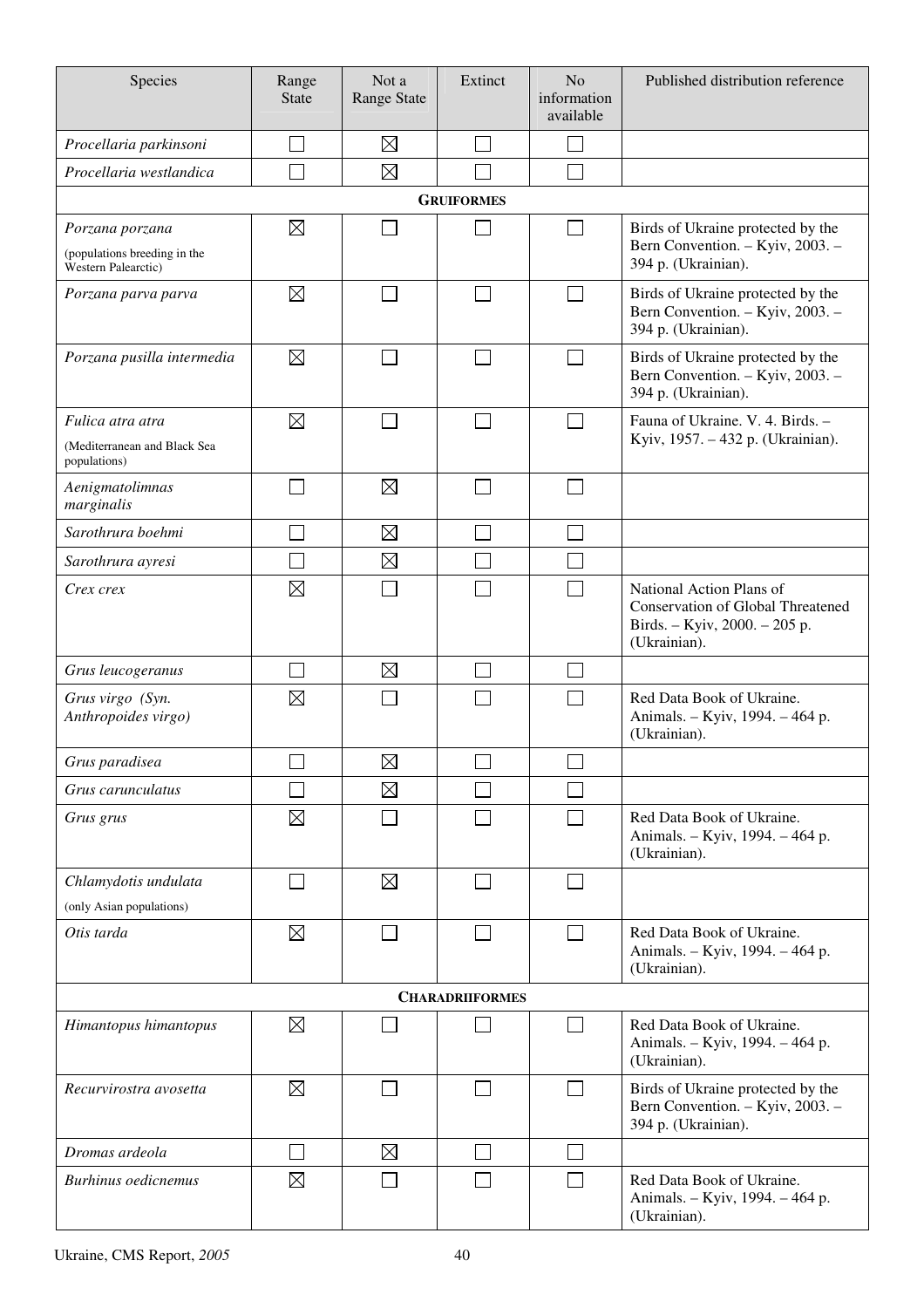| Species                                        | Range<br><b>State</b> | Not a<br>Range State        | Extinct        | N <sub>o</sub><br>information<br>available | Published distribution reference                                                                                      |
|------------------------------------------------|-----------------------|-----------------------------|----------------|--------------------------------------------|-----------------------------------------------------------------------------------------------------------------------|
| Glareola pratincola                            | $\boxtimes$           |                             |                | $\sim$                                     | Red Data Book of Ukraine.<br>Animals. - Kyiv, 1994. - 464 p.<br>(Ukrainian).                                          |
| Glareola nordmanni                             | $\boxtimes$           |                             | $\blacksquare$ |                                            | Red Data Book of Ukraine.<br>Animals. - Kyiv, 1994. - 464 p.<br>(Ukrainian).                                          |
| Pluvialis apricaria                            | $\boxtimes$           |                             |                | $\Box$                                     | Fauna of Ukraine. V. 4. Birds. -<br>Kyiv, 1957. - 432 p. (Ukrainian).                                                 |
| Pluvialis squatarola                           | $\boxtimes$           |                             |                | $\Box$                                     | Fauna of Ukraine. V. 4. Birds. -<br>Kyiv, 1957. - 432 p. (Ukrainian).                                                 |
| Charadrius hiaticula                           | $\boxtimes$           |                             |                | J.                                         | Birds of Ukraine protected by the<br>Bern Convention. - Kyiv, 2003. -<br>394 p. (Ukrainian).                          |
| Charadrius dubius                              | $\boxtimes$           | $\mathcal{L}_{\mathcal{A}}$ | $\sim$         | $\mathcal{L}_{\mathcal{A}}$                | Birds of Ukraine protected by the<br>Bern Convention. - Kyiv, 2003. -<br>394 p. (Ukrainian).                          |
| Charadrius pecuarius                           |                       | $\boxtimes$                 |                | $\sim$                                     |                                                                                                                       |
| Charadrius tricollaris                         |                       | $\boxtimes$                 |                |                                            |                                                                                                                       |
| Charadrius forbesi                             |                       | $\boxtimes$                 |                |                                            |                                                                                                                       |
| Charadrius pallidus                            |                       | $\boxtimes$                 |                |                                            |                                                                                                                       |
| Charadrius alexandrinus                        | $\boxtimes$           |                             |                | $\mathcal{L}_{\mathcal{A}}$                | Red Data Book of Ukraine.<br>Animals. - Kyiv, 1994. - 464 p.<br>(Ukrainian).                                          |
| Charadrius marginatus                          |                       | $\boxtimes$                 |                | $\mathcal{L}$                              |                                                                                                                       |
| Charadrius mongulus                            |                       | $\boxtimes$                 |                |                                            |                                                                                                                       |
| Charadrius leschenaultii                       |                       | $\boxtimes$                 |                |                                            |                                                                                                                       |
| Charadrius asiaticus                           |                       | $\boxtimes$                 |                |                                            |                                                                                                                       |
| Eudromias morinellus                           | $\boxtimes$           |                             |                |                                            | Birds of Ukraine protected by the<br>Bern Convention. - Kyiv, 2003. -<br>394 p. (Ukrainian).                          |
| Vanellus vanellus                              | $\boxtimes$           | l.                          |                | $\overline{\phantom{a}}$                   | Fauna of Ukraine. V. 4. Birds. -<br>Kyiv, 1957. - 432 p. (Ukrainian).                                                 |
| Vanellus spinosus                              |                       | $\boxtimes$                 |                |                                            |                                                                                                                       |
| Vanellus albiceps                              |                       | $\boxtimes$                 |                |                                            |                                                                                                                       |
| Vanellus senegallus                            |                       | $\boxtimes$                 |                |                                            |                                                                                                                       |
| Vanellus lugubris                              |                       | $\boxtimes$                 |                |                                            |                                                                                                                       |
| Vanellus melanopterus                          |                       | $\boxtimes$                 |                |                                            |                                                                                                                       |
| Vanellus coronatus                             |                       | $\boxtimes$                 |                |                                            |                                                                                                                       |
| Vanellus superciliosus                         |                       | $\boxtimes$                 |                | $\mathcal{L}$                              |                                                                                                                       |
| Vanellus gregarius (Syn<br>Chettusia gregaria) |                       | $\boxtimes$                 |                |                                            |                                                                                                                       |
| Vanellus leucurus                              |                       | $\boxtimes$                 |                |                                            |                                                                                                                       |
| Gallinago media                                | $\boxtimes$           |                             |                |                                            | National Action Plans of<br><b>Conservation of Global Threatened</b><br>Birds. - Kyiv, 2000. - 205 p.<br>(Ukrainian). |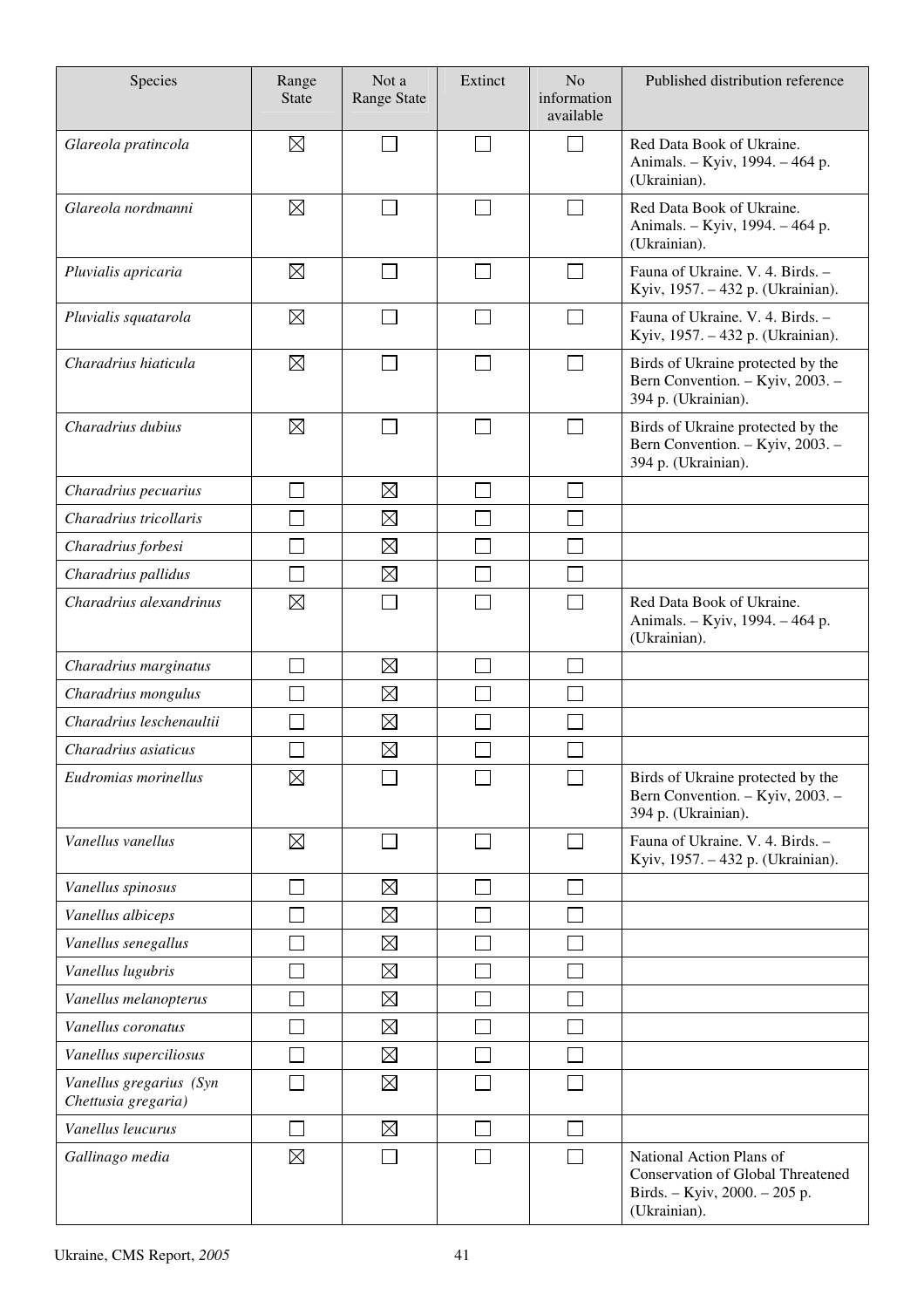| Species               | Range<br><b>State</b> | Not a<br><b>Range State</b> | Extinct                     | N <sub>o</sub><br>information<br>available | Published distribution reference                                                                               |
|-----------------------|-----------------------|-----------------------------|-----------------------------|--------------------------------------------|----------------------------------------------------------------------------------------------------------------|
| Gallinago gallinago   | $\boxtimes$           |                             | $\blacksquare$              | $\sim$                                     | Fauna of Ukraine. V. 4. Birds. -<br>Kyiv, 1957. – 432 p. (Ukrainian).                                          |
| Lymnocryptes minimus  | $\boxtimes$           |                             |                             |                                            | Fauna of Ukraine. V. 4. Birds. -<br>Kyiv, 1957. – 432 p. (Ukrainian).                                          |
| Limosa limosa         | $\boxtimes$           | L                           | $\overline{\phantom{a}}$    | $\Box$                                     | Fauna of Ukraine. V. 4. Birds. -<br>Kyiv, 1957. - 432 p. (Ukrainian).                                          |
| Limosa lapponica      | $\boxtimes$           |                             | $\blacksquare$              | $\sim$                                     | Fauna of Ukraine. V. 4. Birds. -<br>Kyiv, 1957. – 432 p. (Ukrainian).                                          |
| Numenius phaeopus     | $\boxtimes$           |                             |                             | $\Box$                                     | Red Data Book of Ukraine.<br>Animals. - Kyiv, 1994. - 464 p.<br>(Ukrainian).                                   |
| Numenius tenuirostris | $\boxtimes$           |                             |                             | $\sim$                                     | National Action Plans of<br>Conservation of Global Threatened<br>Birds. - Kyiv, 2000. - 205 p.<br>(Ukrainian). |
| Numenius arquata      | $\boxtimes$           |                             | $\blacksquare$              | $\sim$                                     | Red Data Book of Ukraine.<br>Animals. - Kyiv, 1994. - 464 p.<br>(Ukrainian).                                   |
| Tringa erythropus     | $\boxtimes$           |                             | $\blacksquare$              | $\mathcal{L}_{\mathcal{A}}$                | Fauna of Ukraine. V. 4. Birds. -<br>Kyiv, 1957. - 432 p. (Ukrainian).                                          |
| Tringa totanus        | $\boxtimes$           |                             | $\sim$                      | $\sim$                                     | Fauna of Ukraine. V. 4. Birds. -<br>Kyiv, 1957. - 432 p. (Ukrainian).                                          |
| Tringa stagnatilis    | $\boxtimes$           |                             |                             | $\Box$                                     | Red Data Book of Ukraine.<br>Animals. - Kyiv, 1994. - 464 p.<br>(Ukrainian).                                   |
| Tringa nebularia      | $\boxtimes$           |                             |                             |                                            | Fauna of Ukraine. V. 4. Birds. -<br>Kyiv, 1957. – 432 p. (Ukrainian).                                          |
| Tringa ochropus       | $\boxtimes$           |                             |                             |                                            | Birds of Ukraine protected by the<br>Bern Convention. - Kyiv, 2003. -<br>394 p. (Ukrainian).                   |
| Tringa glareola       | $\boxtimes$           |                             |                             |                                            | Birds of Ukraine protected by the<br>Bern Convention. - Kyiv, 2003. -<br>394 p. (Ukrainian).                   |
| Tringa cinerea        | $\boxtimes$           |                             | $\mathcal{L}_{\mathcal{A}}$ | $\Box$                                     | Birds of Ukraine protected by the<br>Bern Convention. - Kyiv, 2003. -<br>394 p. (Ukrainian).                   |
| Tringa hypoleucos     | $\boxtimes$           |                             |                             |                                            | Birds of Ukraine protected by the<br>Bern Convention. - Kyiv, 2003. -<br>394 p. (Ukrainian).                   |
| Arenaria interpres    | $\boxtimes$           |                             | $\sim$                      | $\sim$                                     | Birds of Ukraine protected by the<br>Bern Convention. - Kyiv, 2003. -<br>394 p. (Ukrainian).                   |
| Calidris tenuirostris |                       | $\boxtimes$                 |                             |                                            |                                                                                                                |
| Calidris canutus      | $\boxtimes$           |                             |                             |                                            | Fauna of Ukraine. V. 4. Birds. -<br>Kyiv, 1957. - 432 p. (Ukrainian).                                          |
| Calidris alba         | $\boxtimes$           |                             |                             |                                            | Birds of Ukraine protected by the<br>Bern Convention. - Kyiv, 2003. -<br>394 p. (Ukrainian).                   |
| Calidris minuta       | $\boxtimes$           |                             |                             | $\mathcal{L}_{\mathcal{A}}$                | Birds of Ukraine protected by the<br>Bern Convention. - Kyiv, 2003. -<br>394 p. (Ukrainian).                   |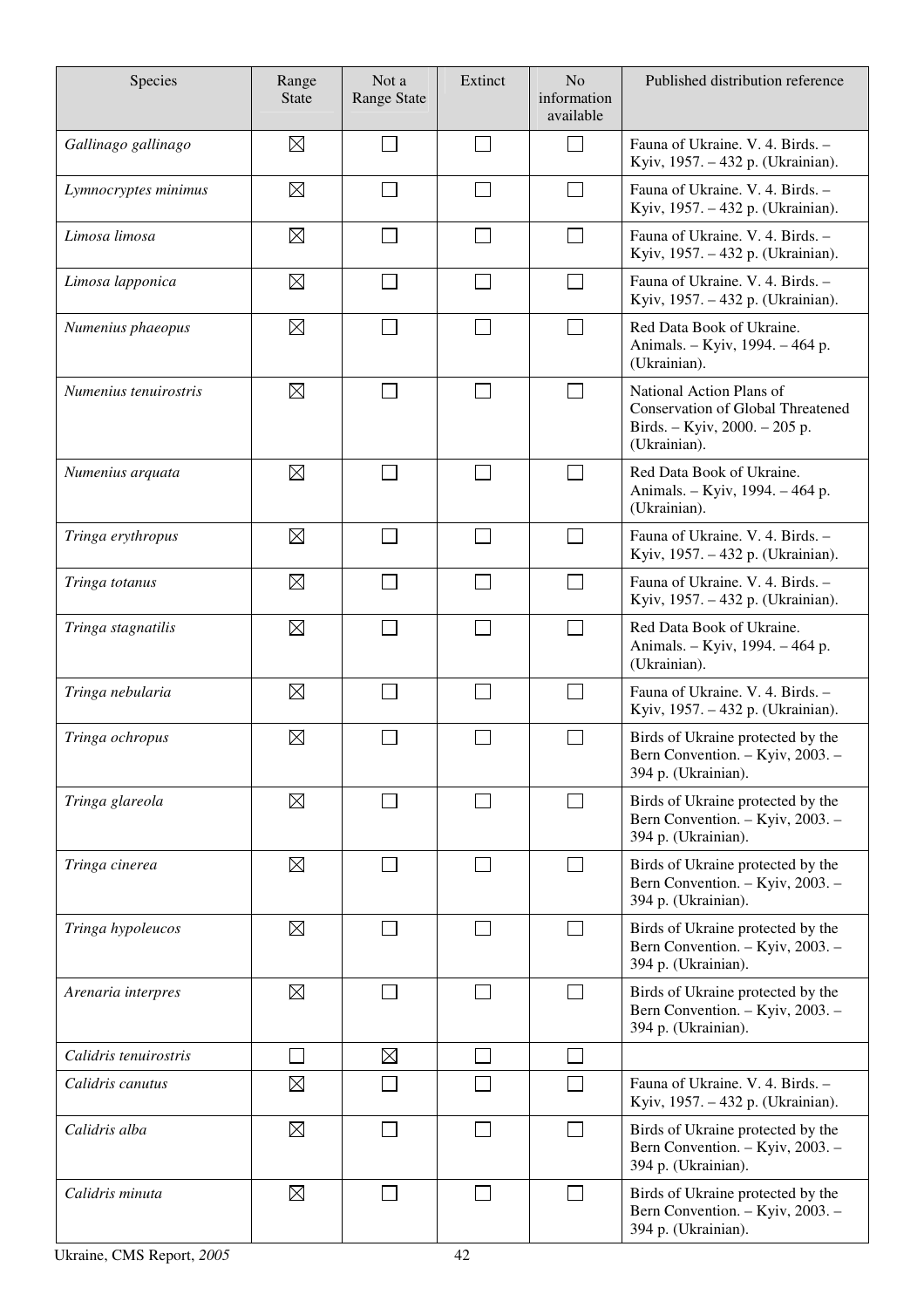| Species                                                                | Range<br><b>State</b>       | Not a<br><b>Range State</b> | Extinct                     | N <sub>o</sub><br>information<br>available | Published distribution reference                                                                         |
|------------------------------------------------------------------------|-----------------------------|-----------------------------|-----------------------------|--------------------------------------------|----------------------------------------------------------------------------------------------------------|
| Calidris temminckii                                                    | $\boxtimes$                 |                             | $\sim$                      | $\sim$                                     | Birds of Ukraine protected by the<br>Bern Convention. - Kyiv, 2003. -<br>394 p. (Ukrainian).             |
| Calidris maritima                                                      |                             | $\boxtimes$                 |                             |                                            |                                                                                                          |
| Calidris alpina                                                        | $\boxtimes$                 |                             |                             |                                            | Birds of Ukraine protected by the<br>Bern Convention. - Kyiv, 2003. -<br>394 p. (Ukrainian).             |
| Calidris ferruginea                                                    | $\boxtimes$                 |                             |                             |                                            | Birds of Ukraine protected by the<br>Bern Convention. - Kyiv, 2003. -<br>394 p. (Ukrainian).             |
| Limicola falcinellus                                                   | $\boxtimes$                 |                             |                             |                                            | Birds of Ukraine protected by the<br>Bern Convention. - Kyiv, 2003. -<br>394 p. (Ukrainian).             |
| Philomachus pugnax                                                     | $\boxtimes$                 |                             |                             | $\sim$                                     | Fauna of Ukraine. V. 4. Birds. -<br>Kyiv, 1957. - 432 p. (Ukrainian).                                    |
| Phalaropus lobatus                                                     | $\boxtimes$                 |                             |                             |                                            | Birds of Ukraine protected by the<br>Bern Convention. - Kyiv, 2003. -<br>394 p. (Ukrainian).             |
| Phalaropus fulicaria                                                   | $\mathcal{L}_{\mathcal{A}}$ | $\boxtimes$                 | $\mathcal{L}_{\mathcal{A}}$ | $\mathcal{L}_{\mathcal{A}}$                | Birds of Ukraine protected by the<br>Bern Convention. - Kyiv, 2003. -<br>394 p. (Ukrainian).             |
| Larus hemprichii                                                       |                             | $\boxtimes$                 |                             |                                            |                                                                                                          |
| Larus leucophthalmus                                                   |                             | $\boxtimes$                 |                             |                                            |                                                                                                          |
| Larus ichthyaetus<br>(West Eurasian and African<br>population)         | $\boxtimes$                 |                             |                             |                                            | Red Data Book of Ukraine.<br>Animals. - Kyiv, 1994. - 464 p.<br>(Ukrainian).                             |
| Larus melanocephalus                                                   | $\boxtimes$                 |                             |                             | $\sim$                                     | Birds of Ukraine protected by the<br>Bern Convention. - Kyiv, 2003. -<br>394 p. (Ukrainian).             |
| Larus genei                                                            | $\boxtimes$                 |                             |                             |                                            | Birds of Ukraine protected by the<br>Bern Convention. - Kyiv, 2003. -<br>394 p. (Ukrainian).             |
| Larus audouinii                                                        |                             | $\boxtimes$                 |                             |                                            |                                                                                                          |
| Larus armenicus                                                        |                             | $\boxtimes$                 |                             |                                            |                                                                                                          |
| Sterna nilotica nilotica<br>(West Eurasian and African<br>populations) | $\boxtimes$                 |                             |                             |                                            | Colonial waterfowl birds of<br>Southern Ukraine: Charadriiformes.<br>- Kyiv, 1988. - 176 p. (Ukrainian). |
| Sterna caspia<br>(West Eurasian and African                            | $\boxtimes$                 |                             |                             |                                            | Red Data Book of Ukraine.<br>Animals. - Kyiv, 1994. - 464 p.<br>(Ukrainian).                             |
| populations)                                                           |                             |                             |                             |                                            |                                                                                                          |
| Sterna maxima albidorsalis                                             |                             | $\boxtimes$<br>$\boxtimes$  |                             |                                            |                                                                                                          |
| Sterna bergii<br>(African and Southwest Asian<br>populations)          |                             |                             |                             |                                            |                                                                                                          |
| Sterna bengalensis<br>(African and Southwest Asian<br>populations)     |                             | $\boxtimes$                 |                             |                                            |                                                                                                          |
| Sterna sandvicensis<br>sandvicensis                                    | $\boxtimes$                 |                             |                             | $\sim$                                     | Birds of Ukraine protected by the<br>Bern Convention. - Kyiv, 2003. -                                    |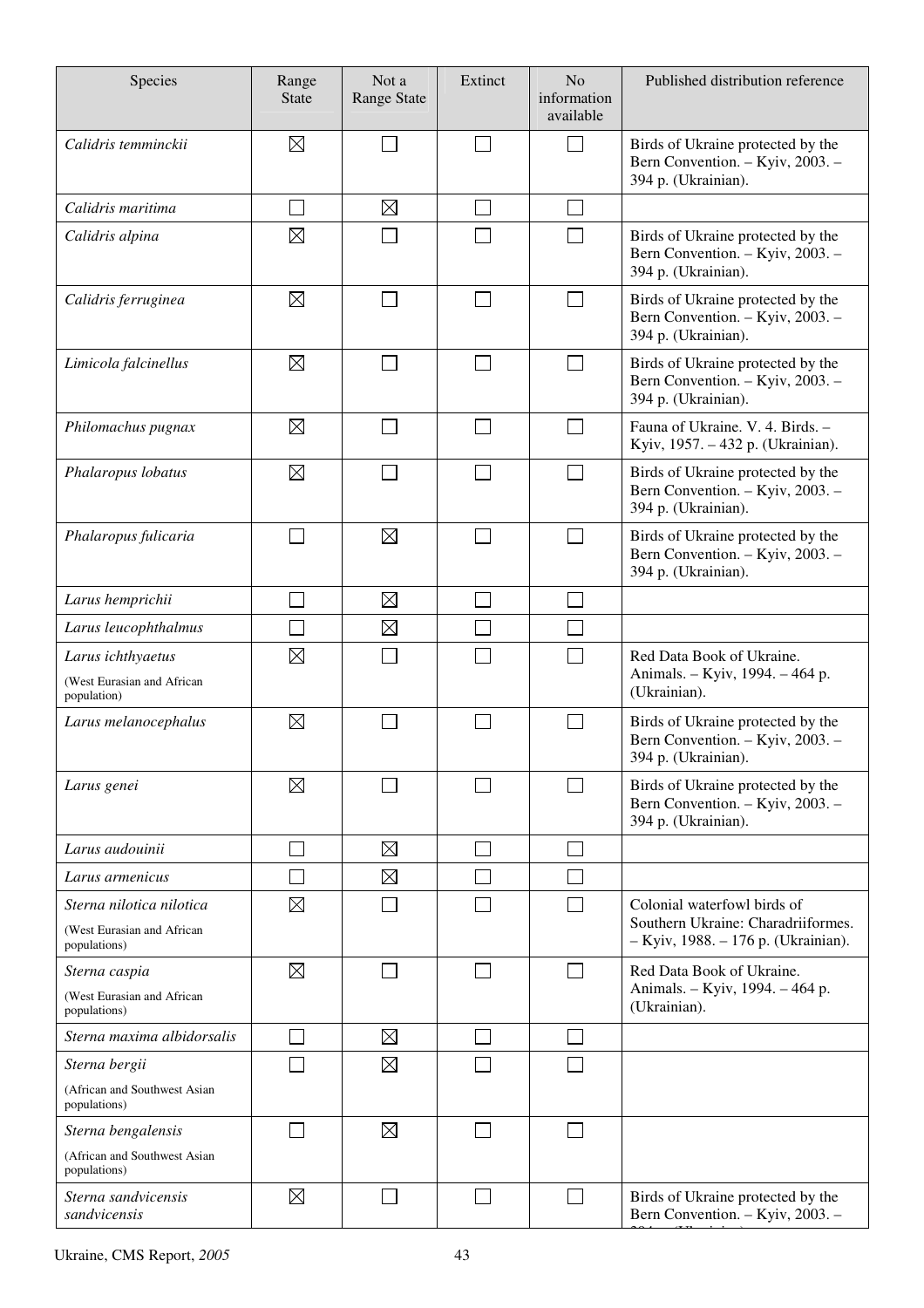| Species                                                                       | Range<br><b>State</b> | Not a<br><b>Range State</b> | Extinct                     | N <sub>o</sub><br>information<br>available | Published distribution reference                                                                                      |
|-------------------------------------------------------------------------------|-----------------------|-----------------------------|-----------------------------|--------------------------------------------|-----------------------------------------------------------------------------------------------------------------------|
|                                                                               |                       |                             |                             |                                            | 394 p. (Ukrainian).                                                                                                   |
| Sterna dougallii<br>(Atlantic population)                                     |                       | $\boxtimes$                 | $\Box$                      | J.                                         |                                                                                                                       |
| Sterna hirundo hirundo<br>(populations breeding in the<br>Western Palearctic) | $\boxtimes$           |                             | $\mathcal{L}_{\mathcal{A}}$ | $\mathcal{L}$                              | Birds of Ukraine protected by the<br>Bern Convention. - Kyiv, 2003. -<br>394 p. (Ukrainian).                          |
| Sterna paradisaea<br>(Atlantic populations)                                   | $\sim$                | $\boxtimes$                 | $\overline{\phantom{0}}$    |                                            |                                                                                                                       |
| Sterna albifrons                                                              | $\boxtimes$           |                             |                             |                                            | Birds of Ukraine protected by the<br>Bern Convention. - Kyiv, 2003. -<br>394 p. (Ukrainian).                          |
| Sterna saundersi                                                              |                       | $\boxtimes$                 | $\Box$                      |                                            |                                                                                                                       |
| Sterna balaenarum                                                             |                       | $\boxtimes$                 |                             |                                            |                                                                                                                       |
| Sterna repressa                                                               |                       | $\boxtimes$                 |                             |                                            |                                                                                                                       |
| Chlidonias niger niger                                                        | $\boxtimes$           |                             |                             |                                            | Birds of Ukraine protected by the<br>Bern Convention. - Kyiv, 2003. -<br>394 p. (Ukrainian).                          |
| Chlidonias leucopterus<br>(West Eurasian and African<br>population)           | $\boxtimes$           | $\sim$                      | $\Box$                      | $\sim$                                     | Birds of Ukraine protected by the<br>Bern Convention. - Kyiv, 2003. -<br>394 p. (Ukrainian).                          |
|                                                                               |                       |                             | <b>COLUMBIFORMES</b>        |                                            |                                                                                                                       |
| Streptopelia turtur turtur                                                    | $\boxtimes$           |                             |                             | $\mathcal{L}$                              |                                                                                                                       |
|                                                                               |                       |                             | <b>CORACIIFORMES</b>        |                                            |                                                                                                                       |
| Merops apiaster                                                               | $\boxtimes$           |                             |                             | $\mathcal{L}_{\mathcal{A}}$                | Birds of Ukraine protected by the<br>Bern Convention. - Kyiv, 2003. -<br>394 p. (Ukrainian).                          |
| Coracias garrulus                                                             | $\boxtimes$           |                             |                             | $\Box$                                     | Birds of Ukraine protected by the<br>Bern Convention. - Kyiv, 2003. -<br>394 p. (Ukrainian).                          |
|                                                                               |                       |                             | <b>PSITTACIFORMES</b>       |                                            |                                                                                                                       |
| Amazona tucumana                                                              |                       | $\boxtimes$                 |                             | $\sim$                                     |                                                                                                                       |
|                                                                               |                       |                             | <b>PASSERIFORMES</b>        |                                            |                                                                                                                       |
| Hirundo atrocaerulea                                                          |                       | $\boxtimes$                 |                             | $\sim$                                     |                                                                                                                       |
| Pseudocolopteryx<br>dinellianus                                               |                       | $\boxtimes$                 |                             |                                            |                                                                                                                       |
| Polystictus pectoralis<br>pectoralis                                          |                       | $\boxtimes$                 |                             |                                            |                                                                                                                       |
| Sporophila ruficollis                                                         |                       | $\boxtimes$                 |                             |                                            |                                                                                                                       |
| Acrocephalus paludicola                                                       | $\boxtimes$           |                             |                             |                                            | National Action Plans of<br><b>Conservation of Global Threatened</b><br>Birds. - Kyiv, 2000. - 205 p.<br>(Ukrainian). |
|                                                                               |                       |                             | <b>TESTUDINATA</b>          |                                            |                                                                                                                       |
| Chelonia depressa                                                             |                       | $\boxtimes$                 |                             |                                            |                                                                                                                       |
| Chelonia mydas                                                                |                       | $\boxtimes$                 |                             |                                            |                                                                                                                       |
| Caretta caretta                                                               |                       | $\boxtimes$                 |                             |                                            |                                                                                                                       |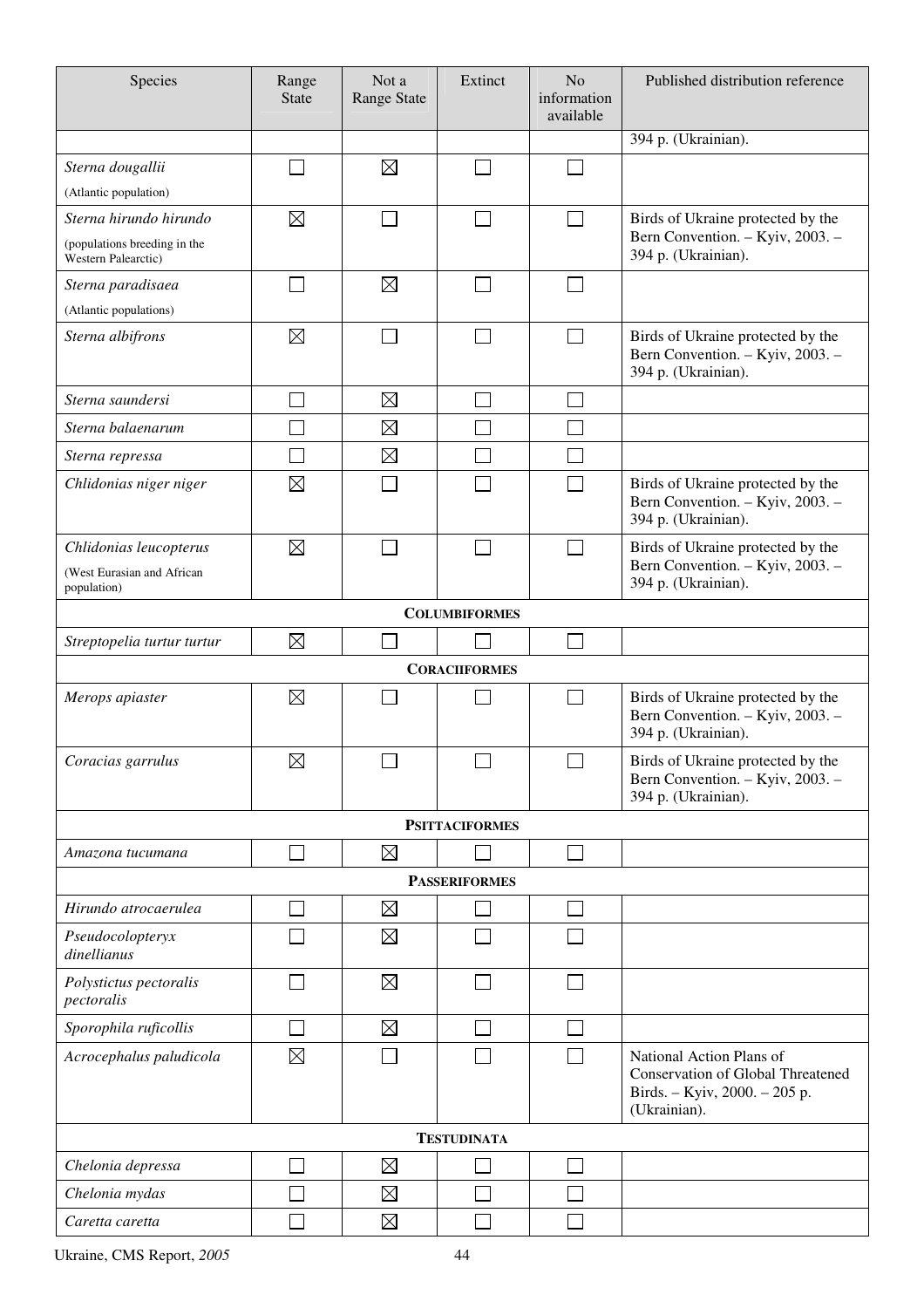| Species                                   | Range<br><b>State</b>       | Not a<br>Range State        | Extinct                 | N <sub>o</sub><br>information<br>available | Published distribution reference                                             |
|-------------------------------------------|-----------------------------|-----------------------------|-------------------------|--------------------------------------------|------------------------------------------------------------------------------|
| Eretmochelys imbricata                    | $\mathcal{L}_{\mathcal{A}}$ | $\boxtimes$                 | ×.                      |                                            |                                                                              |
| Lepidochelys kempii                       |                             | $\boxtimes$                 |                         |                                            |                                                                              |
| Lepidochelys olivacea                     |                             | $\boxtimes$                 |                         |                                            |                                                                              |
| Dermochelys coriacea                      |                             | $\boxtimes$                 |                         |                                            |                                                                              |
| Podocnemis expansa                        |                             | $\boxtimes$                 |                         |                                            |                                                                              |
|                                           |                             |                             | <b>CROCODYLIA</b>       |                                            |                                                                              |
| Crocodylus porosus                        | $\mathcal{L}$               | $\boxtimes$                 |                         | $\overline{\phantom{0}}$                   |                                                                              |
|                                           |                             |                             | <b>ACIPENSERIFORMES</b> |                                            |                                                                              |
| Huso huso                                 | $\boxtimes$                 |                             |                         | $\Box$                                     | Red Data Book of Ukraine.<br>Animals. - Kyiv, 1994. - 464 p.<br>(Ukrainian). |
| Huso dauricus                             | $\mathcal{L}_{\mathcal{A}}$ | $\boxtimes$                 |                         |                                            |                                                                              |
| Acipenser baerii baicalensis              | $\mathcal{L}_{\mathcal{A}}$ | $\boxtimes$                 |                         |                                            |                                                                              |
| Acipenser fulvescens                      | $\mathcal{L}_{\mathcal{A}}$ | $\boxtimes$                 |                         |                                            |                                                                              |
| Acipenser gueldenstaedtii                 | $\boxtimes$                 | $\mathcal{L}_{\mathcal{A}}$ |                         |                                            |                                                                              |
| Acipenser medirostris                     | $\mathcal{L}_{\mathcal{A}}$ | $\boxtimes$                 |                         |                                            |                                                                              |
| Acipenser mikadoi                         | $\mathbb{R}^n$              | $\boxtimes$                 |                         |                                            |                                                                              |
| Acipenser naccarii                        | $\mathcal{L}_{\mathcal{A}}$ | $\boxtimes$                 |                         |                                            |                                                                              |
| Acipenser nudiventris                     | $\boxtimes$                 |                             |                         |                                            | Red Data Book of Ukraine.<br>Animals. - Kyiv, 1994. - 464 p.<br>(Ukrainian). |
| Acipenser persicus                        |                             | $\boxtimes$                 |                         |                                            |                                                                              |
| Acipenser ruthenus<br>(Danube population) | $\boxtimes$                 |                             |                         |                                            | Red Data Book of Ukraine.<br>Animals. - Kyiv, 1994. - 464 p.<br>(Ukrainian). |
| Acipenser schrenckii                      |                             | $\boxtimes$                 |                         |                                            |                                                                              |
| Acipenser sinensis                        |                             | $\boxtimes$                 |                         |                                            |                                                                              |
| Acipenser stellatus                       | $\boxtimes$                 |                             |                         |                                            |                                                                              |
| Acipenser sturio                          | $\boxtimes$                 |                             |                         |                                            | Red Data Book of Ukraine.<br>Animals. - Kyiv, 1994. - 464 p.<br>(Ukrainian). |
| Pseudoscaphirhynchus<br>kaufmanni         | $\mathcal{L}_{\mathcal{A}}$ | $\boxtimes$                 | $\blacksquare$          |                                            |                                                                              |
| Pseudoscaphirhynchus<br>hermanni          |                             | $\boxtimes$                 | □                       |                                            |                                                                              |
| Pseudoscaphirhynchus<br>fedtschenkoi      |                             | $\boxtimes$                 | $\mathsf{L}$            |                                            |                                                                              |
| Psephurus gladius                         |                             | $\boxtimes$                 |                         |                                            |                                                                              |
|                                           |                             |                             | <b>ORECTOLOBIFORMES</b> |                                            |                                                                              |
| Rhincodon typus                           |                             | $\boxtimes$                 |                         |                                            |                                                                              |
|                                           |                             |                             | <b>LAMNIFORMES</b>      |                                            |                                                                              |
| Carcharodon carcharias                    |                             | $\boxtimes$                 |                         |                                            |                                                                              |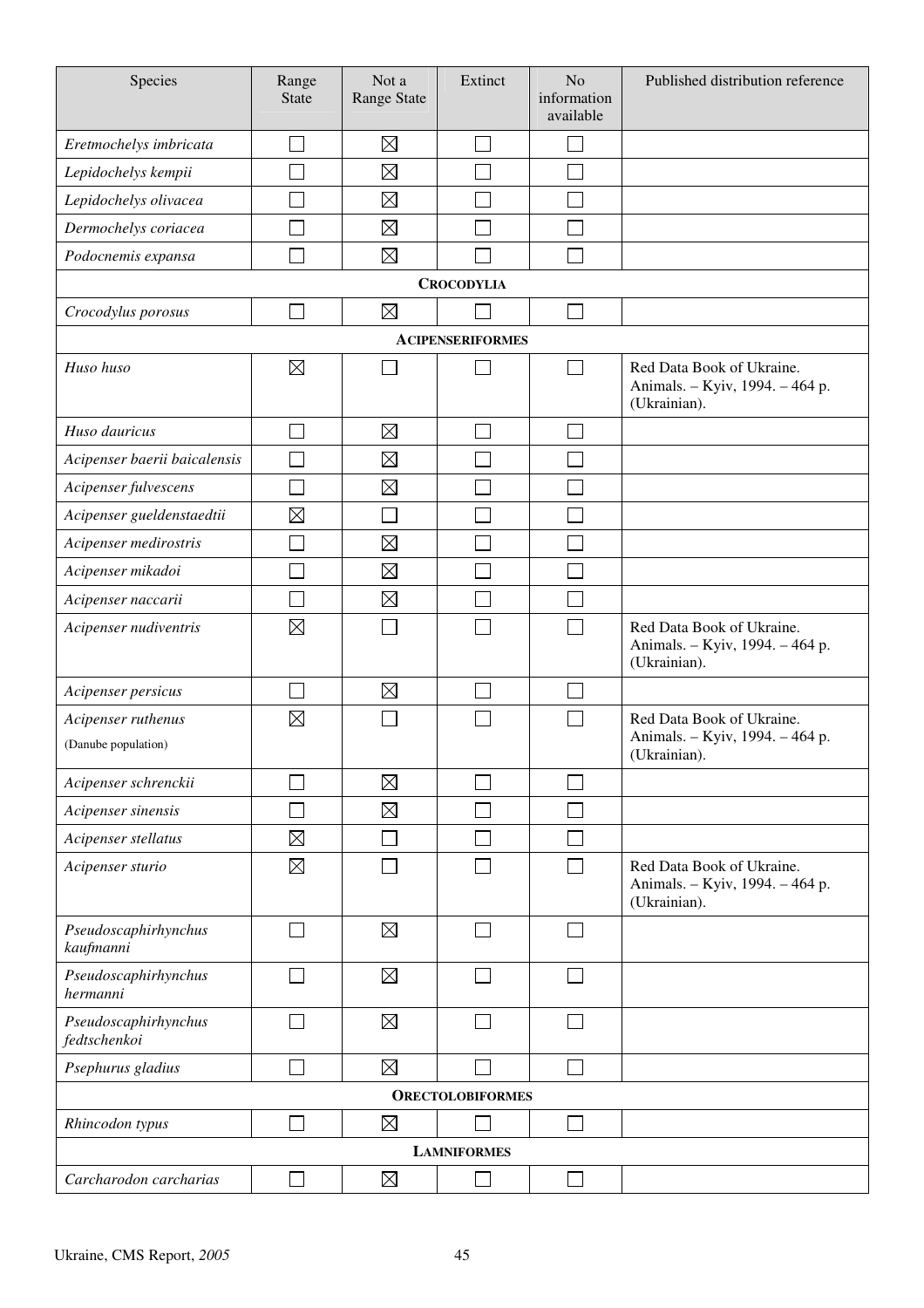| <b>Species</b>     | Range<br>State | Not a<br>Range State | Extinct | N <sub>o</sub><br>information<br>available | Published distribution reference |  |  |
|--------------------|----------------|----------------------|---------|--------------------------------------------|----------------------------------|--|--|
| <b>LEPIDOPTERA</b> |                |                      |         |                                            |                                  |  |  |
| Danaus plexippus   |                | $\boxtimes$          |         |                                            |                                  |  |  |

**All species of each of the Families below are listed in Appendix II. If your country is a Range State for any of the species in these Families, please enter the species name in the first column, under the relevant Family heading. Please indicate (with a 'X') whether your country is a Range State or the species is extinct and, where appropriate, please provide published distribution references. (Space is provided for ten species in each Family. If additional lines are required, please attach the information as an annex.)** 

| Species               | Range<br><b>State</b>                | Extinct | Published distribution reference                                                          |
|-----------------------|--------------------------------------|---------|-------------------------------------------------------------------------------------------|
|                       |                                      |         | <b>Order FALCONIFORMES, Family Cathartidae</b>                                            |
|                       | Range<br><b>State</b>                | Extinct |                                                                                           |
|                       | Range<br><b>State</b>                | Extinct |                                                                                           |
|                       | Range<br><b>State</b>                | Extinct |                                                                                           |
|                       | Range<br><b>State</b>                | Extinct |                                                                                           |
|                       | Range<br><b>State</b>                | Extinct |                                                                                           |
|                       | Range<br><b>State</b>                | Extinct |                                                                                           |
|                       | Range<br><b>State</b>                | Extinct |                                                                                           |
|                       | Range<br><b>State</b>                | Extinct |                                                                                           |
|                       | Range<br><b>State</b>                | Extinct |                                                                                           |
|                       | Range<br><b>State</b>                | Extinct |                                                                                           |
|                       |                                      |         | <b>Order FALCONIFORMES, Family Accipitridae</b>                                           |
| Milvus milvus         | Range<br>$\boxtimes$<br><b>State</b> | Extinct | Red Data Book of Ukraine. Animals. - Kyiv, 1994. - 464<br>p. (Ukrainian).                 |
| Milvus migrans        | $\boxtimes$<br>Range<br><b>State</b> | Extinct | Birds of Ukraine protected by the Bern Convention. -<br>Kyiv, 2003. - 394 p. (Ukrainian). |
| Circus cyaneus        | $\boxtimes$<br>Range<br><b>State</b> | Extinct | Red Data Book of Ukraine. Animals. - Kyiv, 1994. -<br>464 p. (Ukrainian).                 |
| Circus macrourus      | $\boxtimes$ Range<br><b>State</b>    | Extinct | Red Data Book of Ukraine. Animals. - Kyiv, 1994. -<br>464 p. (Ukrainian).                 |
| <b>Buteo</b> rufinuus | $\boxtimes$<br>Range<br><b>State</b> | Extinct | Red Data Book of Ukraine. Animals. - Kyiv, 1994. -<br>464 p. (Ukrainian).                 |
| Circaetus gallicus    | $\boxtimes$<br>Range<br><b>State</b> | Extinct | Red Data Book of Ukraine. Animals. - Kyiv, 1994. -<br>464 p. (Ukrainian).                 |
| Hieraaetus pennatus   | Range<br>$\boxtimes$<br><b>State</b> | Extinct | Red Data Book of Ukraine. Animals. - Kyiv, 1994. -<br>464 p. (Ukrainian).                 |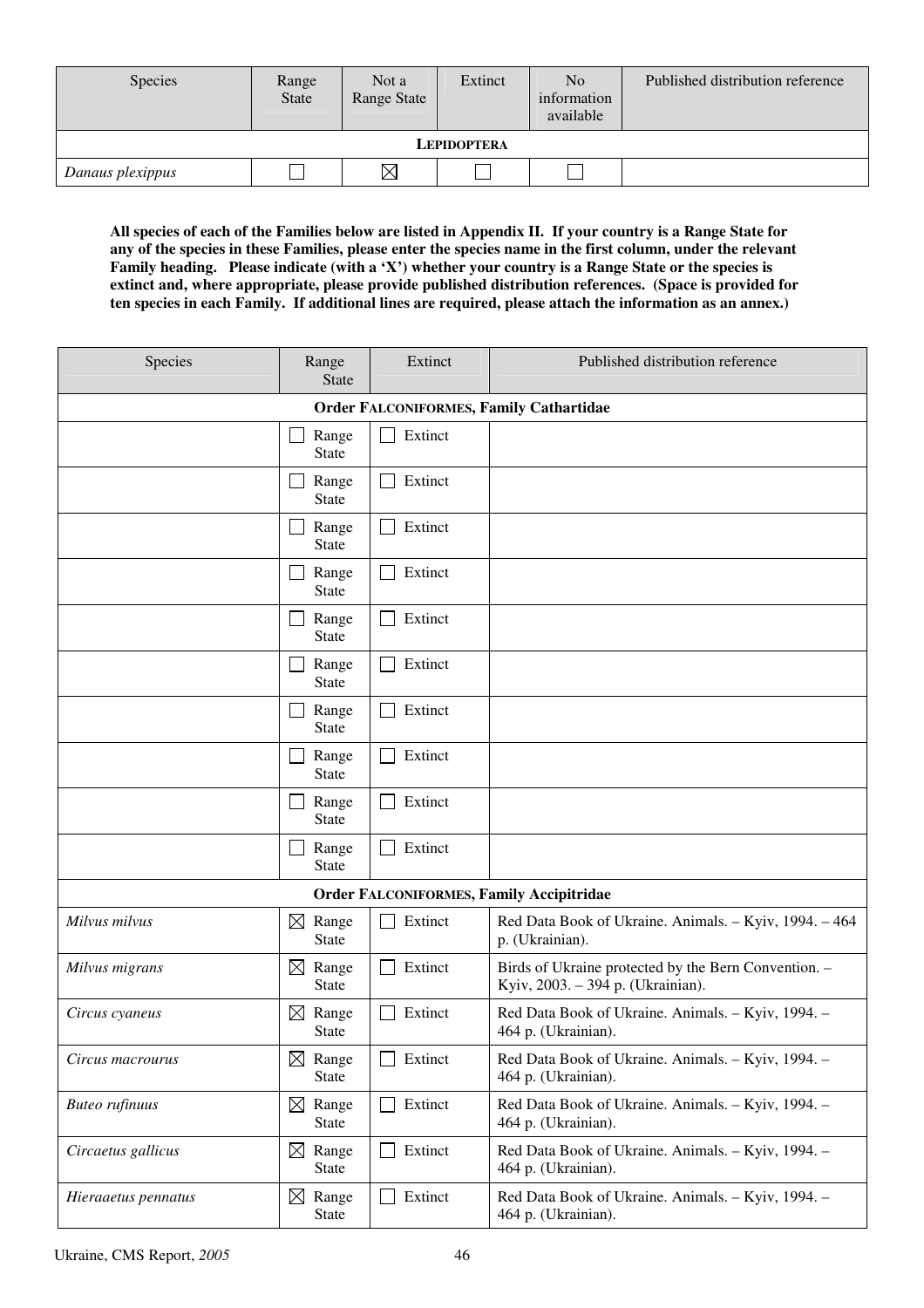| Aquila pomarina       | $\boxtimes$ Range<br><b>State</b>      | Extinct                 | Red Data Book of Ukraine. Animals. - Kyiv, 1994. -<br>464 p. (Ukrainian). |
|-----------------------|----------------------------------------|-------------------------|---------------------------------------------------------------------------|
| Aquila chrysaetos     | $\boxtimes$ Range<br><b>State</b>      | Extinct<br>$\mathsf{L}$ | Red Data Book of Ukraine. Animals. - Kyiv, 1994. -<br>464 p. (Ukrainian). |
| Neophron percnopterus | Range<br><b>State</b>                  | $\boxtimes$ Extinct     | Red Data Book of Ukraine. Animals. - Kyiv, 1994. -<br>464 p. (Ukrainian). |
| Gyps fulvus           | $\boxtimes$ Range<br><b>State</b>      | Extinct<br>$\mathbf{I}$ | Red Data Book of Ukraine. Animals. - Kyiv, 1994. -<br>464 p. (Ukrainian). |
| Aegypius monachus     | $\boxtimes$<br>Range<br><b>State</b>   | Extinct                 | Red Data Book of Ukraine. Animals. - Kyiv, 1994. -<br>464 p. (Ukrainian). |
|                       |                                        |                         | <b>Order FALCONIFORMES, Family Falconidae</b>                             |
| Falco cherrug         | Range<br>$\boxtimes$<br><b>State</b>   | Extinct                 | Red Data Book of Ukraine. Animals. - Kyiv, 1994. -<br>464 p. (Ukrainian). |
| Falco peregrinuus     | Range<br>$\boxtimes$<br><b>State</b>   | Extinct                 | Red Data Book of Ukraine. Animals. - Kyiv, 1994. -<br>464 p. (Ukrainian). |
|                       | Range<br><b>State</b>                  | Extinct                 |                                                                           |
|                       | Range<br><b>State</b>                  | Extinct                 |                                                                           |
|                       | Range<br><b>State</b>                  | Extinct<br>$\mathbf{I}$ |                                                                           |
|                       | Range<br><b>State</b>                  | Extinct                 |                                                                           |
|                       | Range<br><b>State</b>                  | Extinct<br>l I          |                                                                           |
|                       | Range<br>$\mathcal{A}$<br><b>State</b> | Extinct                 |                                                                           |
|                       | Range<br><b>State</b>                  | Extinct                 |                                                                           |
|                       | Range<br><b>State</b>                  | Extinct                 |                                                                           |
|                       |                                        |                         | <b>Order PASSERIFORMES, Family Muscicapidae</b>                           |
|                       | Range<br>State                         | Extinct                 |                                                                           |
|                       | Range<br>State                         | Extinct                 |                                                                           |
|                       | Range<br>State                         | Extinct                 |                                                                           |
|                       | Range<br>State                         | Extinct<br>l a          |                                                                           |
|                       | Range<br>State                         | Extinct                 |                                                                           |
|                       | Range<br>State                         | Extinct                 |                                                                           |
|                       | Range<br>State                         | Extinct                 |                                                                           |
|                       | Range<br>State                         | Extinct<br>$\mathsf{L}$ |                                                                           |
|                       | Range<br>State                         | Extinct                 |                                                                           |